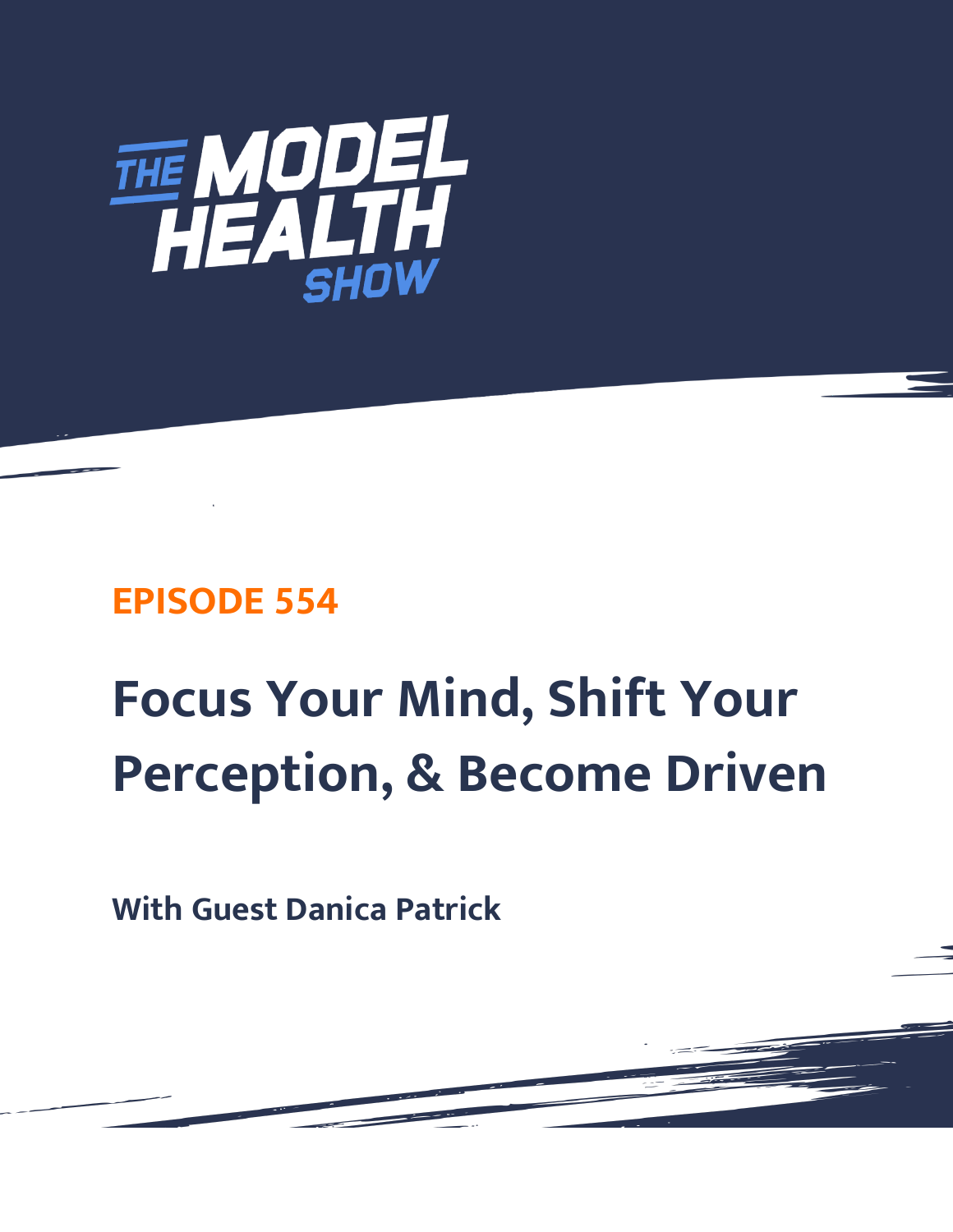### **You are now listening to The Model Health Show with Shawn Stevenson. For more, visit themodelhealthshow.com.**

**SHAWN STEVENSON:** Welcome to The Model Health Show. This is fitness and nutrition expert, Shawn Stevenson, and I'm so grateful for you tuning in with me today. It's not often that we get to talk to real life superheroes, people that go from zero to 230 miles per hour, but that's what we have for you today. We're talking about mental clarity, focus, visualization, the fitness and the fortitude to be able to do the superhuman. But not just that, how do we even put ourselves in position to access our greatness that we all have within our own capacity, our unique gifts and talents that often lie dormant until we put ourselves in the right conditions. We're going to be talking about all that stuff today, and this is an absolutely incredible conversation. Now, before the interview today, I got my special guest a little gift, and with the help of my wife by the way, because I found out that they are a collector of coffee mugs, and as you know, they could be very unique. My favorite coffee mug is a Thanos gauntlet with the infinity stones on it. Yes, that's what I have, that's what I'm sipping out of. Alright. I got another mug that my son got me that says, "Cat Dad". We don't have a cat, he thought it was funny. Alright.

I'm a fan of a good mug, especially I like the superhero type mug. It's a vibe, it's something that relates to you. It might have a little message on there, my wife's favorite mug it says, "Queen of everything," you know, so shout out. So I got my special guest a mug which she brought up, we talked on the show about it actually, and a part of that meditative process for many people, it's starting the day with that cup of coffee and it's something that is a major part of our culture but I think that we really lost the essence of its root and its origins and its beauty, because this particular, for many people, and this is a little fun fact, or not so fun fact, for the average person, for the average American, coffee is actually the highest source of antioxidants that they're getting. These antioxidants are helping to keep them alive right? Now, of course, there can be some controversy around coffee, but it's generally going to be towards the things that are added to the coffee, the processed sweeteners, and the processed creamers and artificial this and that. It's not the root of coffee itself. And also, the rampant use when people start leaning on coffee just to get by and they're having eight cups a day, or... I've literally had people I've worked with that, this is no joke, 12 cups of coffee at day, and wonder why they got the shakes.

This is a true story. Absolute true story, helped him to ratchet back on the coffee, they thought I was a genius because their hands stopped shaking all the time. I was just like, this isn't rocket science here, right? But here's the thing, with coffee, there's a clear bell-shaped curve of benefits. In fact, Stanford University recently deduced that caffeine in coffee is able to defend against age-related inflammation. We know today, the science around inflammation is [growing rapidly because now it](https://themodelhealthshow.com/podcasts/danica-patrick/)'[s attributed to all manner of chronic diseases, from obesity to](https://themodelhealthshow.com/podcasts/danica-patrick/)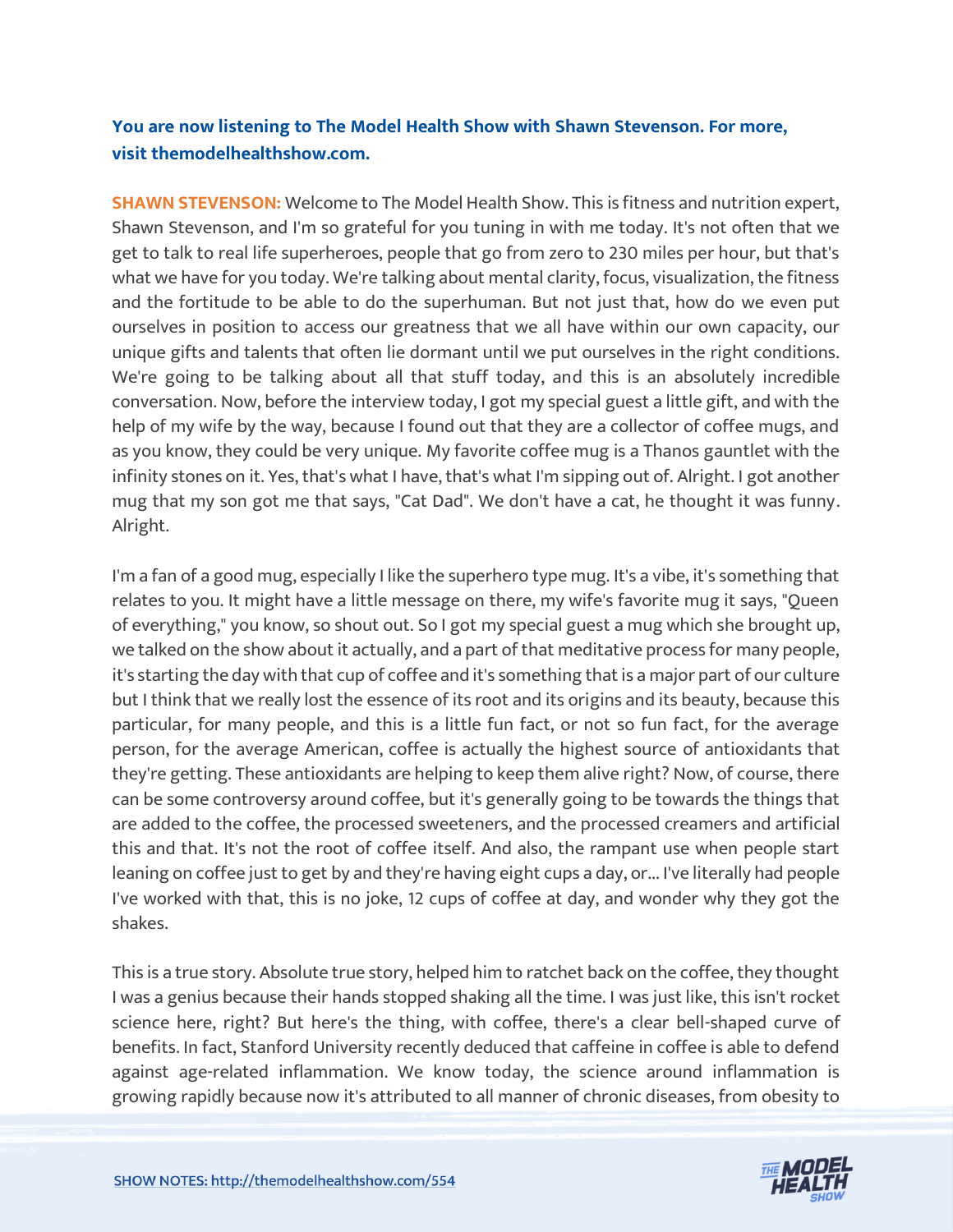heart disease to diabetes, having this underlying facet of systemic inflammation. Coffee is able to actually defend against that. The research revealed that light to moderate coffee drinkers live longer and more healthfully, their health span is longer, thanks in part to the protection caffeine provides by suppressing genes related to inflammation.

We're talking about nutrigenomics, nutrigenomics, in its freshly brewed glory. In addition to that, we can go the route of having coffee or we can upgrade things and make sure that we're getting an organic coffee that's not treated with pesticides and rodenticides and herbicides, all things that are the opposite of health affirmative. And we now have massive amounts of peer-reviewed evidence as to pesticides being related to damage to the microbiome, to creating inflammation in and of itself. So not just cancelling out the benefits we're looking for, but potentially making things worse. So organic, but also infusions. This is where we are today. High quality organic coffee infused with the storied and stacks on stacks and stacks of peerreviewed evidence now on the benefits of medicinal mushrooms. Like Lion's Mane. Researchers at the University of Malaya have uncovered that Lion's Mane medicinal mushroom has been found now to help to heal the brain when talking about dealing with traumatic brain injuries, there are compounds in Lion's Mane that stimulate neurogenesis, the creation of new brain cells. Actually, there's a lot of work being done there. Also, we have some peer-reviewed evidence identifying its ability to help to reduce anxiety and stress as well.

So, to have that together, we have Lion's Mane medicinal mushroom, organic coffee infused together. Also, with chaga, which is the highest antioxidant source, far beyond coffee, of any consumed food or beverage that has ever been discovered. Alright, we're talking about ever, forever ever. Chaga is off the charts. So, all this together in your cup to start the day, that's what you get with Four Sigmatic. Go to FourSigmatic.com/model. That's F-O-U-R-S-I-G-M-A-T-I-C.com/model. You're going to get 10% off their incredible mushroom coffee blends. And also, if you're not a fan of coffee, all good, they have amazing mushroom teas, aka mushroom elixirs that are based on Lion's Mane, cordyceps, chaga, all dual extracted. This is what sets Four Sigmatic apart, dual extracted, hot water extract, alcohol extract to actually get all of these bio-available compounds. So, you're not getting shorted on anything. They do stuff the right way. Go to FourSigmatic.com/model. Now, let's get to the Apple Podcast review of the week.

**ITUNES REVIEW:** Another five-star review titled "Muscle-centric Medicine", by Rebecca WRC. "More mind-expanding info bombshell in this episode with Dr. Lyons. Thank you, Shawn, for continuing to bring such helpful and integrity-driven guests and information forward. So much trust and gratitude your way."

**SHAWN STEVENSON:** Amazing, thank you so much. That's from our episode that we did with Dr. Gabriel Lyon, focusing on muscle-centric medicine. So definitely want to check out for sure. But this review also mentioned driven, being driven. And that is a perfect segue to today's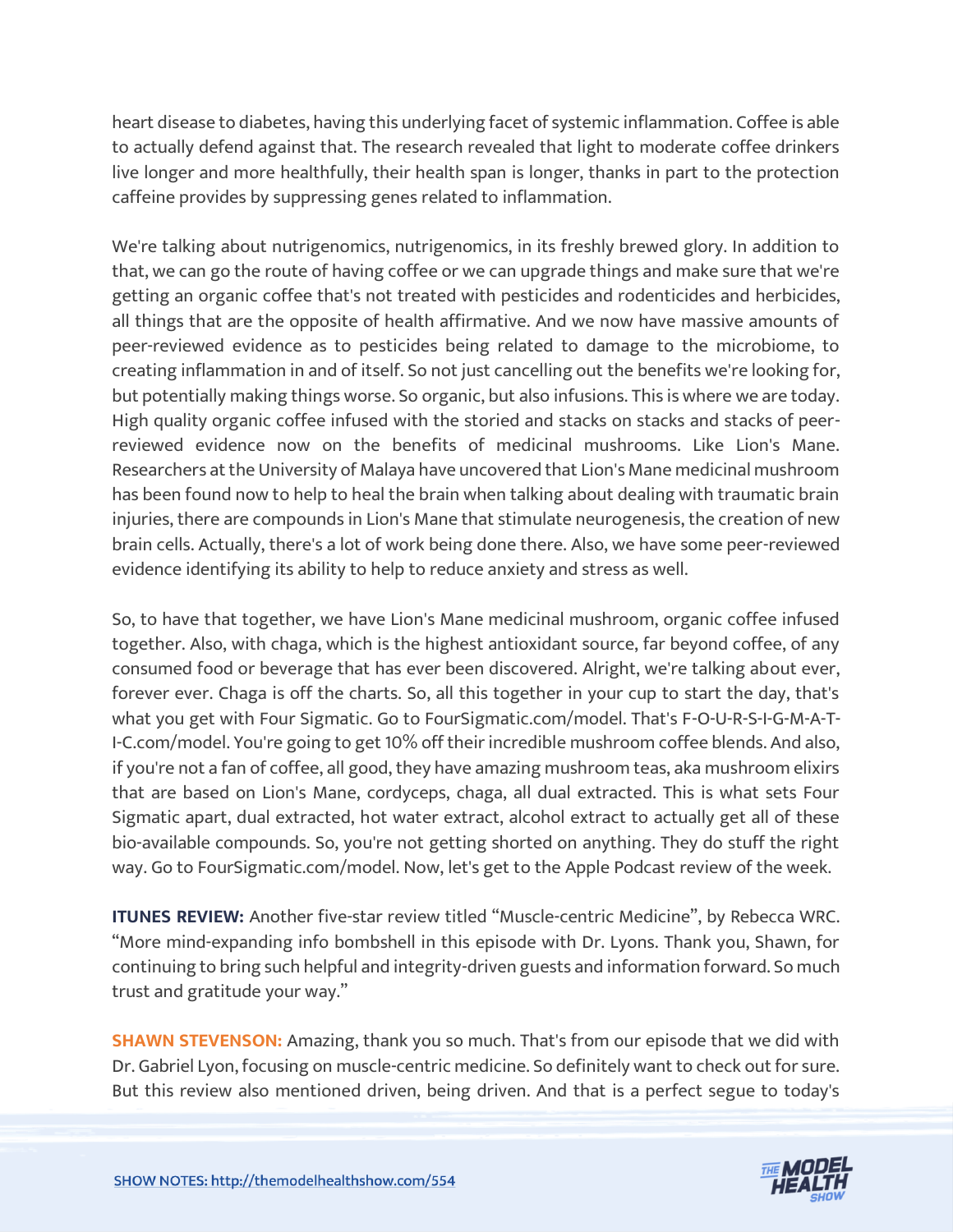special guest. As a race car driver, Danica Patrick broke barriers and set records with her on track performance. And now recently with her race car career being complete, she's focusing today on good food, fitness and helping other people to achieve their goals. Danica joined the mainstream ranks, succeeding in the male-dominated world of professional motorsports. Danica was named at Times 100 Most Influential People's list and graced the cover of many prestigious publications. In her rookie season, Danica stunned the world by leading for 19 laps and finishing fourth in her first Indianapolis 500. She became the first woman to lead laps and score a top five finish in this historic race. She actually made the pivot from IndyCar to NASCAR as well. And in her close out season, she raced what's called now the Danica Double and competed in two marquee events that were cornerstones of her career, the Daytona 500 and the Indianapolis 500.

Today, she's here to share her story, her insights, and what enabled her to get into that position in the first place, but also all of the other amazing things that have sprung from her experience. And some of these things are probably going to surprise you. And I'm telling you right now, so many of these nuggets are things that we can all apply in our lives to do the impossible, to do what seems impossible, and to really access our true greatness. Let's jump into this conversation with the amazing Danica Patrick. So, fitness is a big part of your life.

#### **DANICA PATRICK:** Yeah.

SHAWN STEVENSON: When did that start? Were you always into fitness as a kid, or do that kind of evolve later?

DANICA PATRICK: It probably evolved. Racing got me into it because I had to be strong. So, I started actually probably working out when I was like 14.

SHAWN STEVENSON: So, what kind of training did you do early on for getting stronger, I guess, to be able to handle the car?

DANICA PATRICK: Push-ups. I had one of those, a bar with a weight on the bottom and working on my grip strength, my fore arms. Yeah, I'd go into the gym, and I'd use equipment. Before I had my license, stayed with my parents, 'cause I lived in the middle of nowhere, they'd let me take the car and drive to the YMCA a couple miles away. And I'd go work out, drive home.

[SHAWN STEVENSON: So, you were hitting the Why. This is a... First of all, Midwest represent...](https://themodelhealthshow.com/podcasts/danica-patrick/)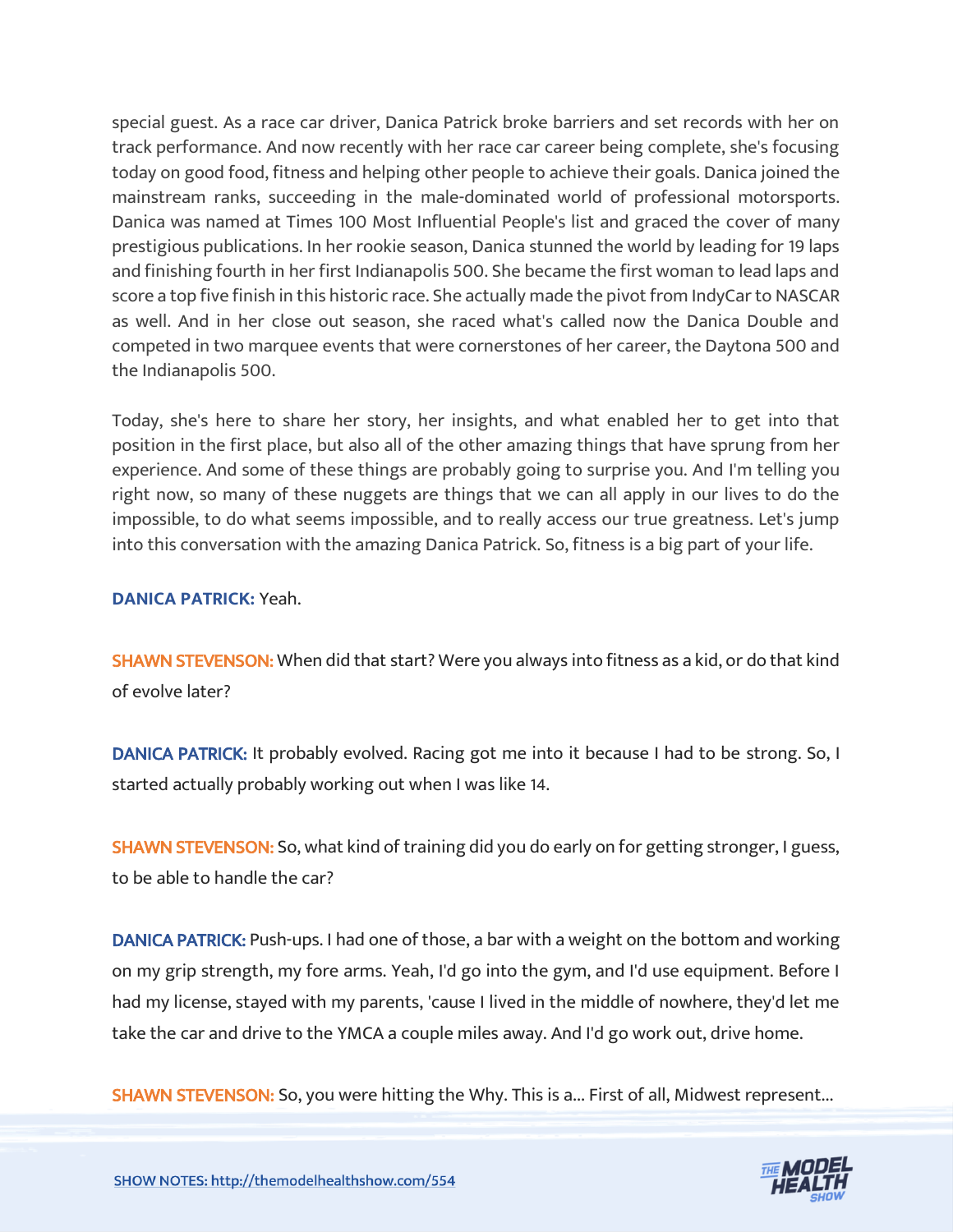DANICA PATRICK: Sometimes you only have a Why, okay?

SHAWN STEVENSON: That's it. Yeah.

DANICA PATRICK: Alright.

SHAWN STEVENSON: Yeah. Yeah. The YMCA was everything. There was a community center that we had in one of the neighborhoods that I lived in. But just having that outlet too... And also, again, it's not uncommon that somebody under the "legal age" is going to drive somewhere by the way.

DANICA PATRICK: My sister and I were driving when we were not tall enough to reach both the pedals and the steering wheel.

SHAWN STEVENSON: You don't say.

DANICA PATRICK: I mean, yeah. We were driving around my parents' building in my dad's truck and my sister would steer, and then I would work the pedals or vice versa.

SHAWN STEVENSON: This sounds like a movie.

DANICA PATRICK: And this is really what happened.

SHAWN STEVENSON: Little rascals, yeah.

DANICA PATRICK: Like, "Okay, hit the brakes. Slow down." And we would just inch our way around the building at like probably 6, I don't know, 7. I don't know. We were really young.

SHAWN STEVENSON: Did you rob banks as well? I mean, holy moly.

DANICA PATRICK: We would be unassuming.

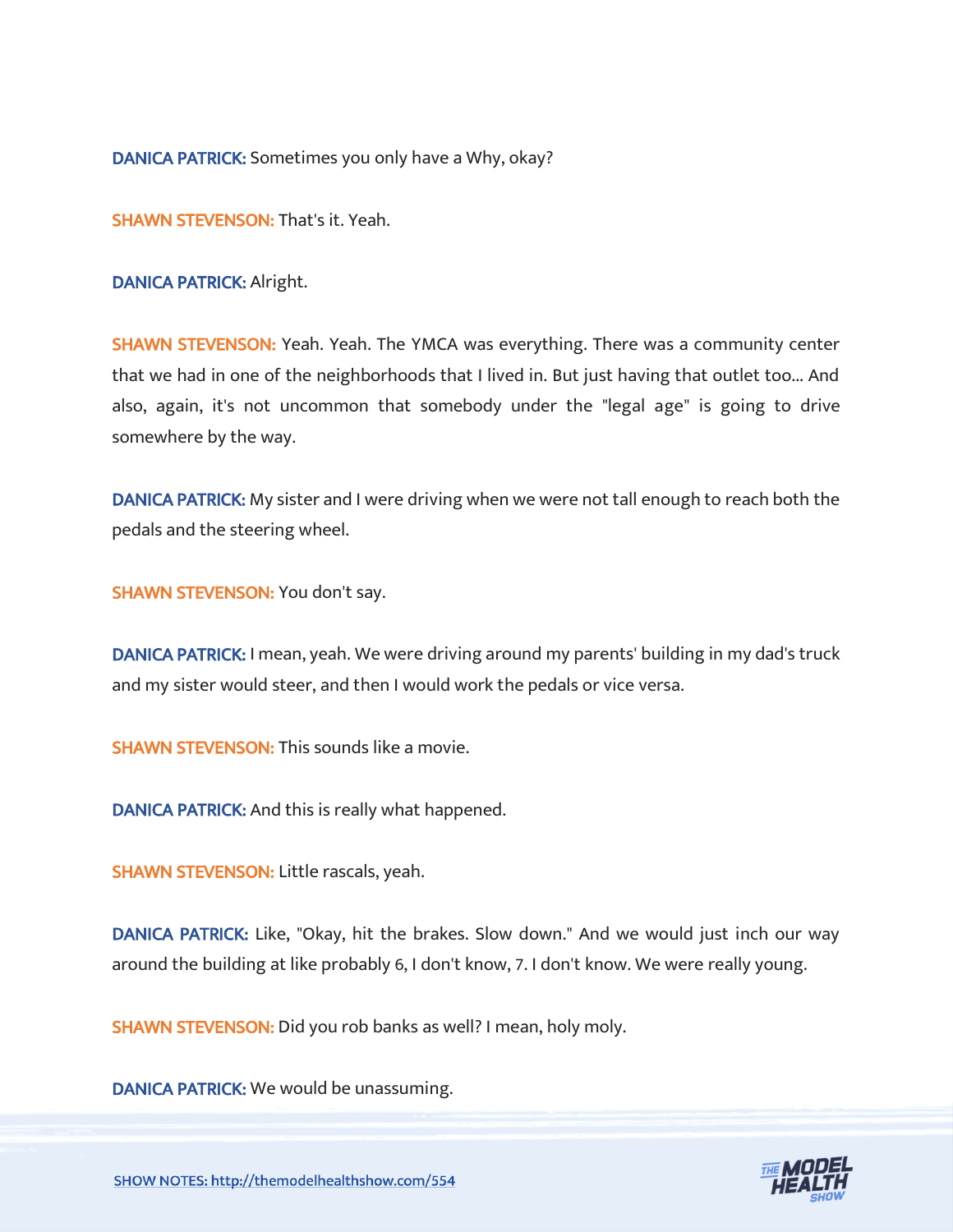SHAWN STEVENSON: Right. It's unassuming now, just... There was obviously, people who had an eye out for if you come into the bank with a mask on.

DANICA PATRICK: Now.

SHAWN STEVENSON: Now, right.

DANICA PATRICK: Well, they're doing now.

SHAWN STEVENSON: So crazy. So, growing up in the Midwest, what was it for you... I think I heard a little bit of a story of how when you initially got into driving, that you were just kind of looking for something maybe with your dad just to do for just connection time. Were you guys going to, I guess, get a boat? It was the original plan?

DANICA PATRICK: Yeah, yeah.

SHAWN STEVENSON: Could you tell us about that?

DANICA PATRICK: You've got a good... You got a lot of good parts of the story. Yeah, I was 10 and my sister was eight. And my dad worked all the time. And my mom was able to stay at home with us. And so, we didn't see our dad very much. And so, the idea was, "What can we do on the weekends to spend time together and be closer as a family?" So, yeah, one of the ideas was to get a boat. But that didn't work out. And so instead, I decided to get go-carts. And that was really because of my sister. My sister, she's younger than me. She was the one that was eight. She was super into it. So, on the weekends, my dad would work on sprint cars midgets. They race on dirt ovals and go sideways and kick up clay and all kinds of stuff. And my sister and I would sit in the stands and my dad would be working on the cars in the pits. And we'd just get 20 bucks and have the long liquorish and we'd get the snow cones with the rainbow snow cones, Snickers and whatever else and we just have an amazing time in the stands. So, we've been at racetracks our whole life. So, yeah. My dad got his boy, and that's for sure.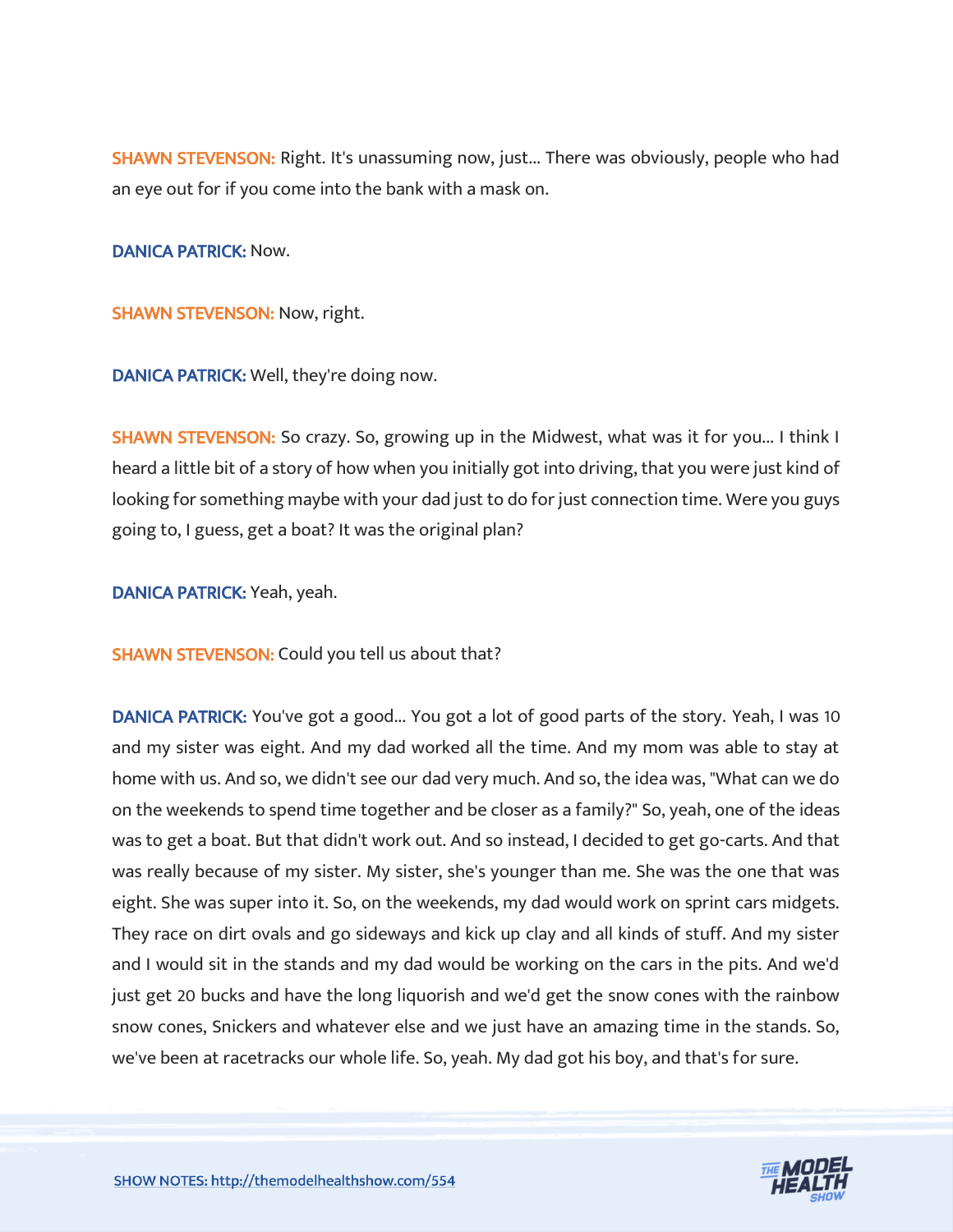SHAWN STEVENSON: Because your sister... So, it was just the two of you.

DANICA PATRICK: Yeah.

SHAWN STEVENSON: And your sister is how much older than you?

DANICA PATRICK: She's younger. She's two years younger.

SHAWN STEVENSON: Two years younger.

DANICA PATRICK: Yeah.

SHAWN STEVENSON: And she was out there doing the thing?

DANICA PATRICK: Yeah. Well, she was the one that wanted to do it.

SHAWN STEVENSON: Oh, wow.

DANICA PATRICK: And I've realized more so now that... I've realized now that I'm not really the one that always comes up with an idea to do something, but I'm always up for it. So, if somebody's like, "Hey, you want to go sky diving?" I'm like, "Well, I don't know. But maybe. Gosh, I probably should say yes." "Do you want to go horseback riding? I'll be like, "Sure, I guess." So, I'm kind of like, "Sure." And I don't want to get left out. And I don't have FOMO, but I feel like I don't like fear or complacency to play a role in growing and having experiences. And I know it's in those kinds of experiences that you make memories, and you expand your comfort zone, and you learn things that you love. So, I think being able to try everything... So, when I was a kid, I did volleyball, I did basketball, cheerleading, band, choir, track. I participated in everything school had to offer. So, I think that's just kind of the mindset, which is why probably racing came into it. 'Cause I was like, "Sure, let's do it." So, I just was like, I didn't want to get left out.

SHAWN STEVENSON: So, tell us about the first time that you did the go-karts, I think it was more of a legit go-kart.

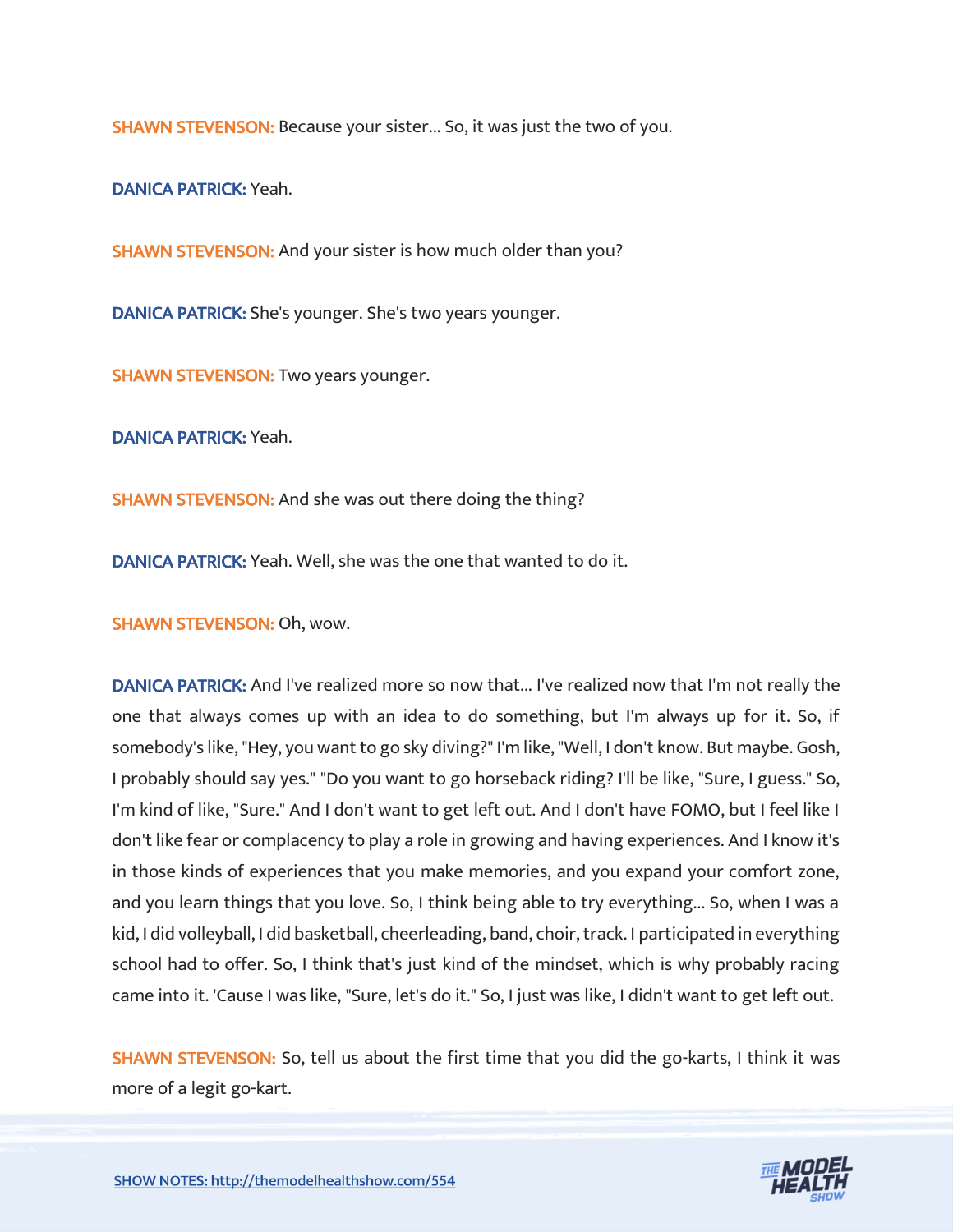DANICA PATRICK: It was a real one to go on the racetrack, yeah, and my dad had finally got them built, and as I said, my sister and I were driving around my dad's building, he worked in construction and installed windows and stuff, so he lived in... His company was in a construction area. So, there was a big parking lot, and so we went out back to the parking lot, and they set up WD-40 cans and brake cleaner cans in a circle for my sister and I had to drive around the circle and drive the go-kart for the first time. And so, as we're going around the circle, we're inside of a... Inside of a construction company, so this is where you'll find dock, there are like trailer docks in the back where this parking lot is, and so there's also construction trailers as well. And so, I'm going around, going around, and all of a sudden, I go hit the brake and slow down, and there's a lever that goes from... Goes from the... A little box next to the seat and it goes straight through, straight forward to the brake pedal. It's a rod so that it's hooked up to the brake pedal itself, and so it will work the brakes through this box and go back. Anyway, the pin that hooks up the rod to the actual pedal came undone, so there was no brake anymore.

And so, I was like, "Oh my gosh, I'm 10 and I have no idea what to do." So, I just freaked out and went straight, and I was heading straight for a construction trailer that is about yay high, and I veered at the last second and went head on into a concrete wall. And my arms flew back, and I burnt my coat on the exhaust and I had bruises all over. And of course, my dad being the one that wants to make sure everything is the highest quality and best equipment, he's like, "Alright, well, we have to get a new go-kart now 'cause that's twisted." So, we just got another go-kart and put it together so that I would have a perfectly straight go-kart. Unfortunately, that go-kart then went to my mom, my mom started racing, so my mom and my sister and I all raced.

#### SHAWN STEVENSON: Holy moly.

DANICA PATRICK: Yeah. She ended up racing.

SHAWN STEVENSON: So, you got back in after this...

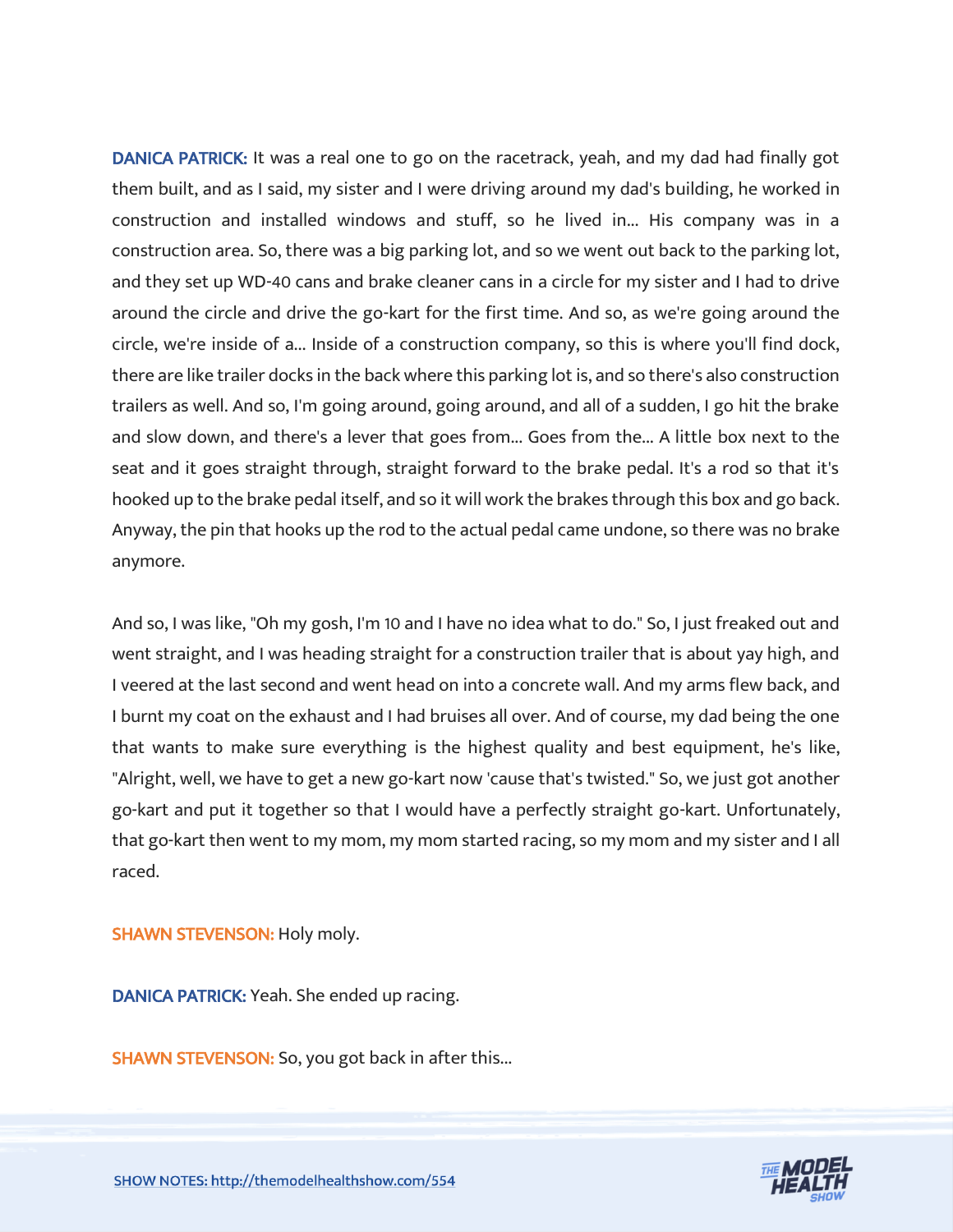#### DANICA PATRICK: Yeah, oh yeah!

#### SHAWN STEVENSON: For your first time?

DANICA PATRICK: This was the first time. Yeah.

SHAWN STEVENSON: I was watching a little something about that story with my son. He's 10, and I was like, "What did you notice about this?" And he was like, "She got back up and did it again, she even despite something bad happening, she got back in the seat and kept going." And that's such a great story for your life, like to kick things off. For a lot of people, me, I'd be, "I'm done! I'm never doing this again, are you kidding me? My coat's burnt, whatever, that's crazy." So already there's some kind of resilience there in you, and so you... What was it about racing that you kept persisting in that sport, particularly 'cause you just mentioned you did all this other stuff, and what was it about it for you that you decided to put more focus into it, to the degree that you ended up going to England and leaving the Midwest?

DANICA PATRICK: I think it played into an instant gratification kind of a sport, where it was tangible, lap time. Like you can go out and you do a 37.56 lap time, 37 seconds 56 tenths, and then you go out again and do a 37.32 and you're like, "Okay, a couple of tenths quicker." And then you can just keep getting better and keep getting better, and it was tangible. And then positions on the track too, so by halfway through my first season I couldn't... In the beginning, I couldn't keep up on the parade laps, my sister and I couldn't, and then by halfway through the season and I broke the track record, and I was winning races.

SHAWN STEVENSON: Wow, so this parlays itself into... It's a real dedication and your family supporting you in this to the degree, like this was something, I had no idea, and it's kind of unheard of, especially again, coming from a Midwest family, now you're going to leave your family, you're going by yourself?

DANICA PATRICK: I did, when I was 16.

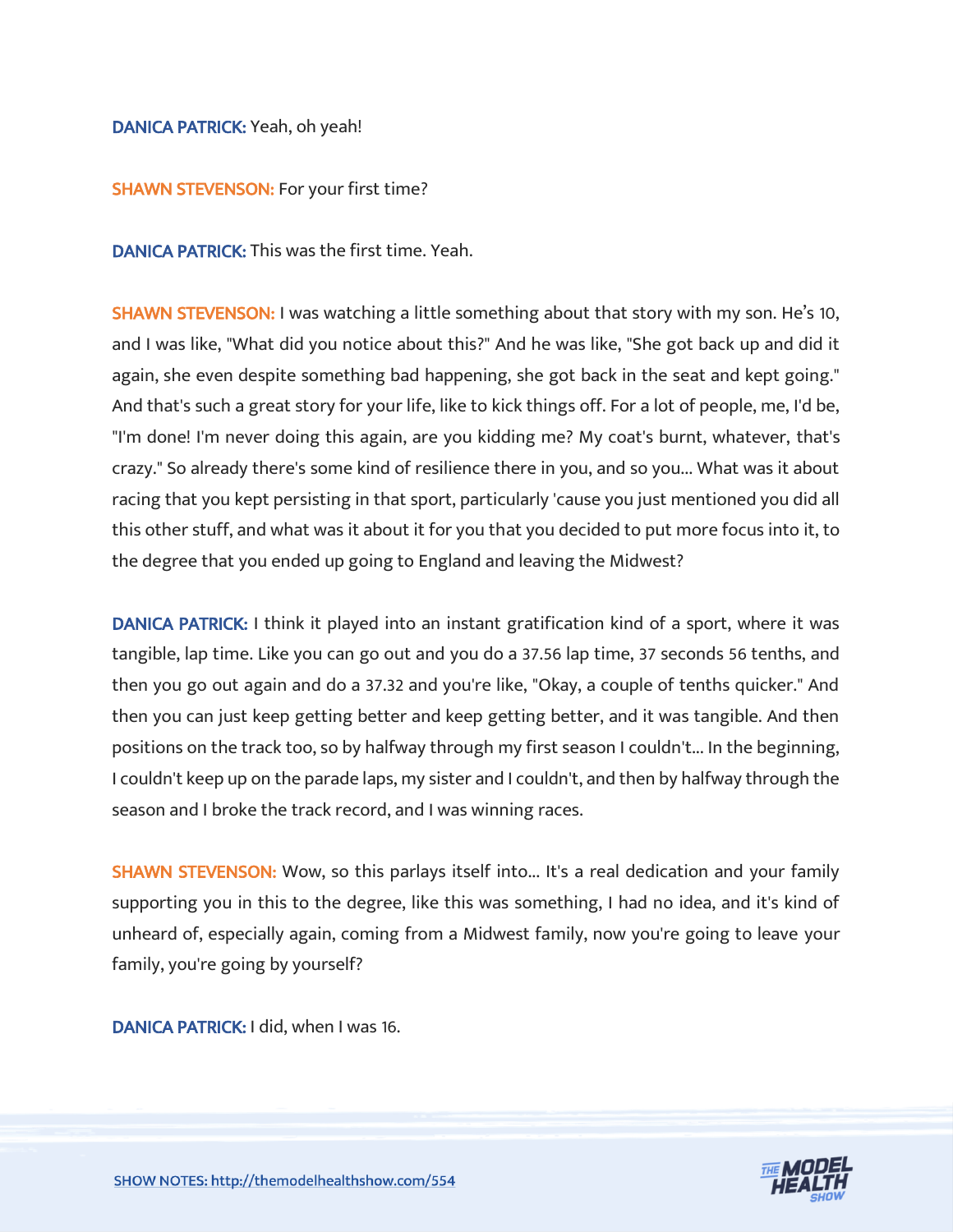SHAWN STEVENSON: Moving to the UK. What was that all about? First of all, why? Second of all, what was your experience like?

DANICA PATRICK: Well, I had met someone when I was 14 years old at Indianapolis Motor Speedway, that he was in this suite with this family that owned a race team, and he was British, and I just started asking a lot of questions. And a couple of years later, this group, this guy in the family contacted my parents and said, "Hey, we've been following your career, your daughter's career, and we'd like to have a conversation with you about next steps and helping her in her career." So, we almost didn't go, it was like a four hour drive each way from where we lived in Illinois to Indianapolis, and it was pouring down with rain that day. And we ended up going and having the meeting and turn around, drove home, and they presented the idea for me to go to England to race. And they said that I could learn more in England in one year than five years in the States. And that was just something that they said, at least that's how I remember it. Memory is what percent true at this point in time? I don't know, but I'm pretty sure that was the gist of it, and so it was just an opportunity to progress and so I went over and did it. My parents were super sad, I think my mom cried a lot, but they were like, Man, we'd rather you go and have it be sad than not have the opportunity at all. So thankfully, my parents were really open about that, and allowed me.

#### SHAWN STEVENSON: Yeah.

DANICA PATRICK: 'Cause I left junior year. It was halfway through junior year. So...

#### SHAWN STEVENSON: That's huge.

DANICA PATRICK: I was actually gone... I actually really only went through sophomore year. Junior year I started, I went for a month, then I was gone in England for two months, and then I came back for a month. And so, I only went half of the first half. So yeah, that's maybe one of the best compliments. 'Cause I've written my intelligence off a lot because there's a lot of stuff that I don't know that maybe is classic stuff that you learn in school, like timelines of history and things like that, and I just... I didn't learn it, nor would it maybe stick, I don't know, and so I

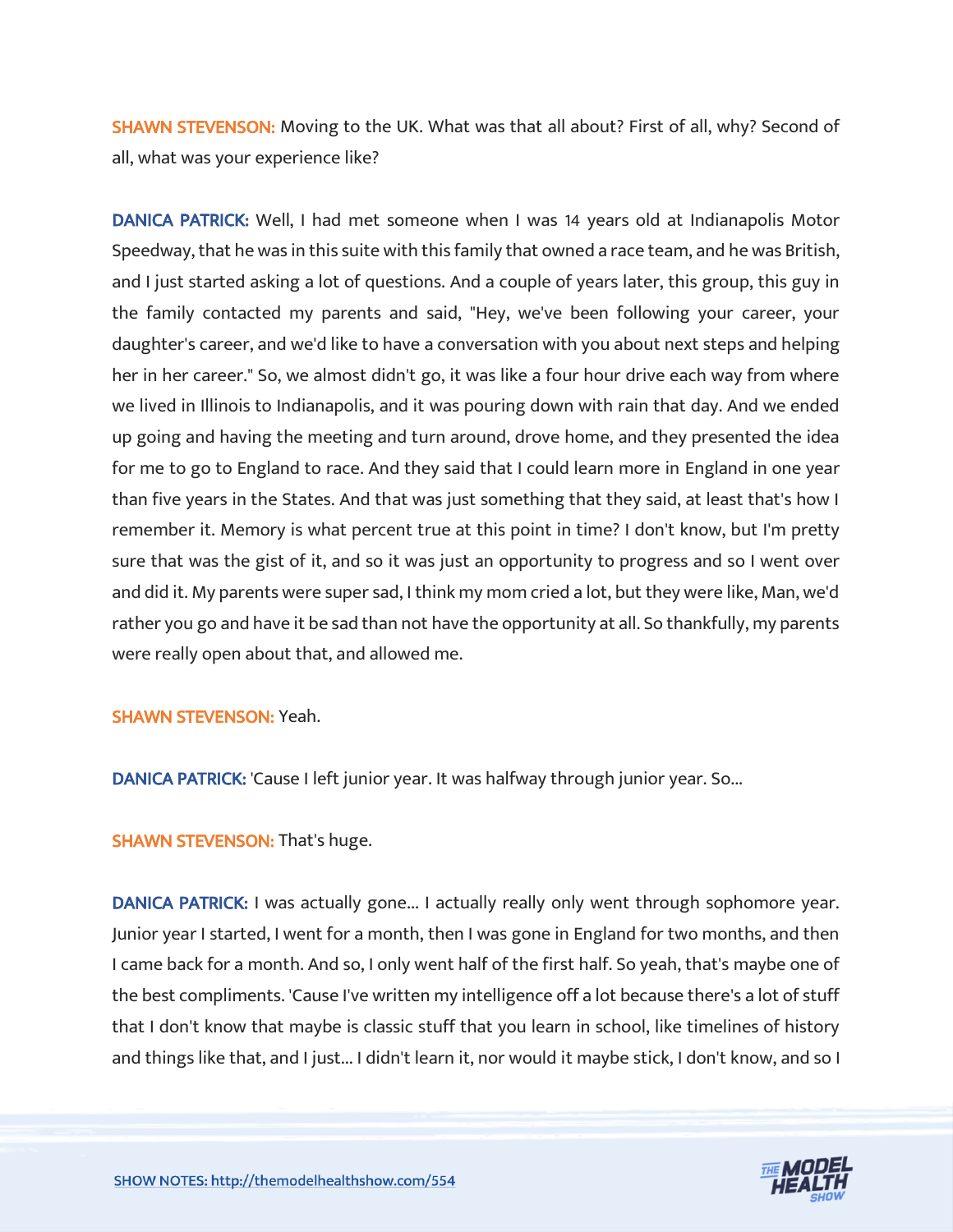have dismissed myself and just said I'm not very smart. And I've learnt that that language is not very productive.

And I was... I remember one time I was having a conversation with somebody, and he was... He worked at CERN, the Collision... The atom... The proton, or electron collision machine in CERN, Switzerland. And so, he's like a scientist, and he asked me where I went to school 'cause we were having this intellectual conversation about reality and science and everything that he does. And I'm so curious, and such a learner. One of my favorite topics to dive into is quantum physics. So, he's like, "Man, where did you go to school?" And I was like, "Oh, I have GED. I went through sophomore year." He's like, "What?"

SHAWN STEVENSON: Yeah, that's...

DANICA PATRICK: But anyway.

SHAWN STEVENSON: I mean, I don't think a lot of people know that as well. Because I think that... I noticed; the greatest intellectual skill is curiosity. And you have that.

DANICA PATRICK: Write that down.

SHAWN STEVENSON: It is so deep within you and your constant search and you questioning things. And I think that one of the best tools of somebody who's not just a great student or somebody who's intelligent, but a great teacher, is somebody that has a nice healthy amount of skepticism too.

DANICA PATRICK: I agree, it's a... I would call that open-mindedness. Skepticism pairs with openmindedness to me, 'cause you're not sure, which means you're not committed, as opposed to being all in on something, and this is the way, and if you don't believe this, you're going to hell or if you do believe this, you're going to hell. Whatever the topic is, I think that skepticism implies open-mindedness.

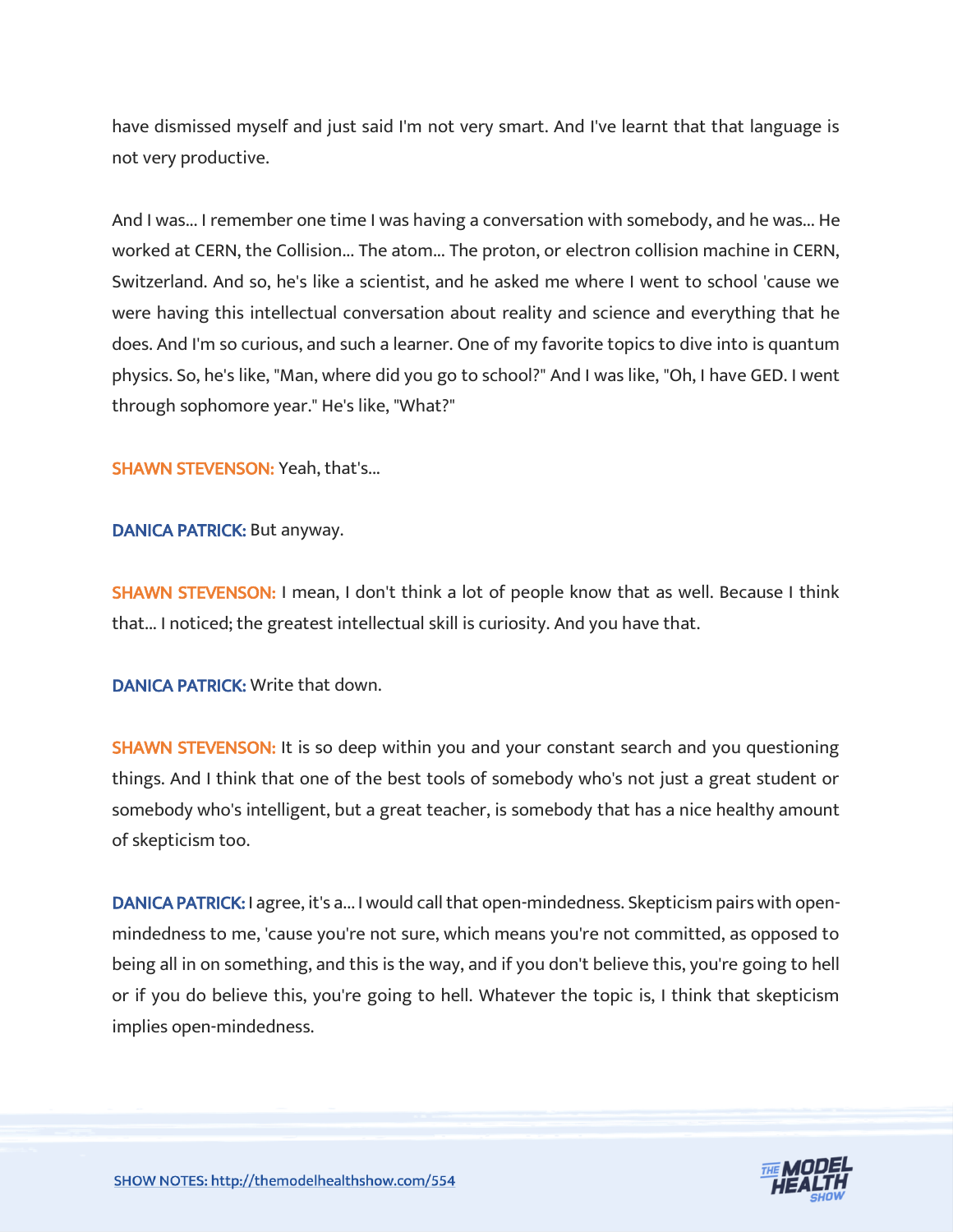SHAWN STEVENSON: I'm just going to tell you. I think that your experience in high school, or lack thereof, has been a massive advantage in your life. And this rings true because of the way that our education system is structured. Were you actually prepared for life? And in many instances, we know this. We have all this rote memorization, we have a lot of things that we're told we're told we're supposed to learn that doesn't actually apply to success in life or happiness or...

DANICA PATRICK: Oh, how much of high school do you use? I remember doing, I think it was probably algebra two. It was maybe sophomore year, and we had these things called proofs. And it was like something...

SHAWN STEVENSON: Yeah, I remember proofs. Yeah.

DANICA PATRICK: I never got one right. I never got one right. And I was an A, B student. I was like a... Even with being gone. 'Cause I was gone in school from 10 years old and I would miss 10 days, 20 days, 30 days 40 days, 50... I just kept missing more and more school to the point where I left. [chuckle] But I was a really easy A, B student, but I didn't understand that. And it's like, there's some stuff in school that's just pointless. When do you ever use that? Anyway, that's just a silly example, but there's a lot of stuff you don't use. There's some stuff you do, and I think that there is value in it, but I think that you've got me on to a topic that, I don't even have kids and I have a tremendous opinion on. I think that the curriculum is, most of it is pointless. I think the structure of it all, the age in which you go, the stringency of things. And kids are playful and want to climb trees when they're five and they have to sit on a rug in one spot and can't even go to the bathroom. It's like, I get that there needs to be some orderliness and respect and some kind of things, but I wonder if we go too early.

**SHAWN STEVENSON: Yeah, and we leave...** 

DANICA PATRICK: And too long...

SHAWN STEVENSON: We leave from that rug to a desk, and we start to get into an order and separation, and it's a...

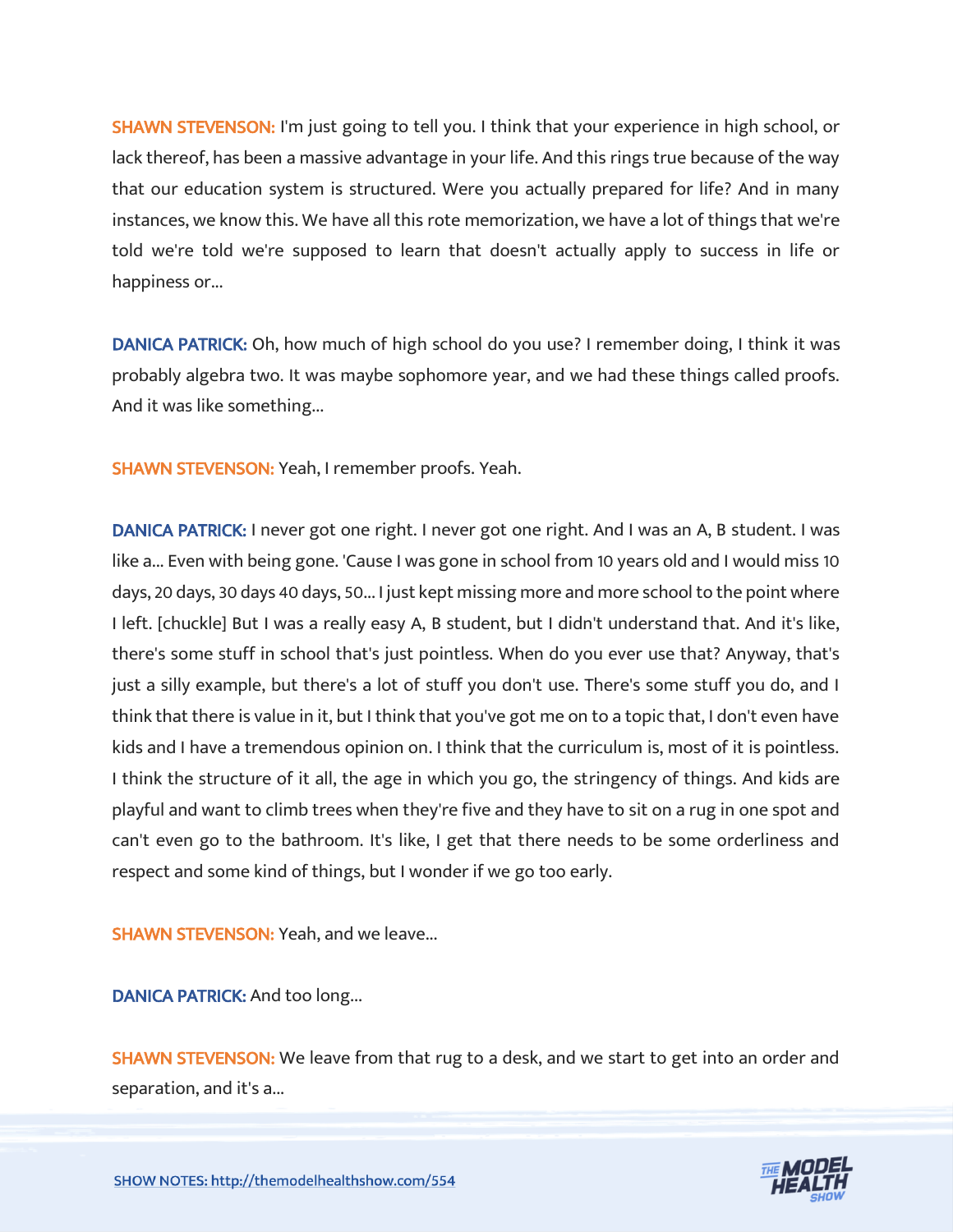DANICA PATRICK: I remember even in school, there was A, B. So, A, B classes meaning A you were smart, and the B classes were not as smart. I didn't even think anything out of then but imagine being a kid and being like, you're in the B-class.

SHAWN STEVENSON: Yeah, or worse. I have a mutual friend Lewis Howes, he was in special classes, "special" classes.

DANICA PATRICK: Oh, really, I didn't even know that.

SHAWN STEVENSON: Yeah, remedial... Well yes. So yeah.

DANICA PATRICK: Yeah, and now he's written books and he interviews [laughter] brilliant people and has a super successful podcast himself.

SHAWN STEVENSON: One of the smartest people I know but it's because... So, the bottom line is this. Is that the way that our system is structured now, it doesn't allow for your genius...? It doesn't allow for your unique gifts and talents to actually be expressed. It's this very cookiecutter, uniformed thing, that you're supposed to know these things and be good at these things, if you don't, you're not smart. So, it's creating a system of intelligence that is very relegated to a certain, very, very isolated way of thinking.

DANICA PATRICK: Narrow. Narrow window of intelligence.

SHAWN STEVENSON: So, it's very suppressive to creativity. Even in writing class. That's something where I loved writing. But I had a conflict with this one teacher in high school, because I'm willing to be more diverse in the way that I'm saying certain things. But that's because I had another teacher who was encouraging of that. And I'll never forget her, eighth grade Miss Blackmore. She published...

DANICA PATRICK: Shout out.

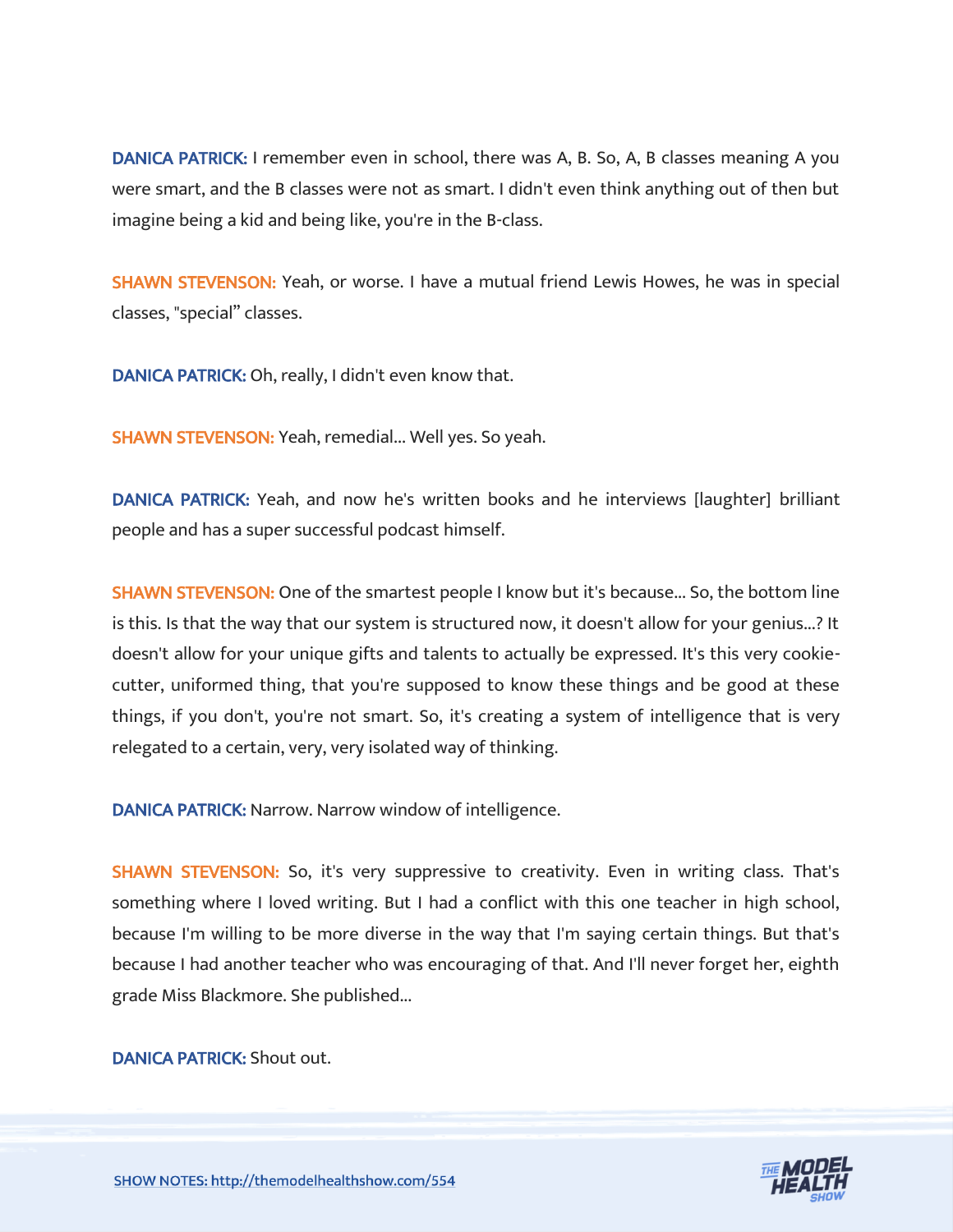**SHAWN STEVENSON:** Shout out Miss Blackmore. She published a piece of my... I wrote a poem in the school newspaper. So, I'm just like, "Oh, I'm the... When it comes to this, I got bars. I have... " And then eventually, of course, that skill set, it's not necessarily honed in that setting because you don't have people who are paying attention to your uniqueness. But eventually, again, my last book is, it's a national bestseller. My previous book is translated in like 21 different countries and different languages.

#### DANICA PATRICK: So cool.

**SHAWN STEVENSON:** But it's picked up in this environment, but it could have got suppressed. And so, I wanted to bring this up because I think it's a wonderful advantage that you have. And so, you mentioned this, the framing and saying that to yourself for so long. Like, "I'm not smart because I've been... I have this GED." Or Whatever it is. But man, I really want to guide, and this is a part of even having you here, is to... Health is obviously massively important to me. But a reason that our health is so terrible is also tied to our education system. And our mental health. And not being able to understand how valuable we are. And how beautiful we are as people, so all of this stuff matters and then you're a walking example of what's possible that's not in this cookie cutter thing. So, you get to the UK and you're basically by yourself, in this racing world. What is lifelike? What did you have to learn? Were you...? Is cooking for yourself, or...

#### DANICA PATRICK: Sure.

#### SHAWN STEVENSON: How did this all look?

DANICA PATRICK: Well, just to add on to what you were saying about intelligence and this narrow window that we're all graded on and judged, to some degree. I don't remember what they all are but if you probably look up the types of intelligence, there's a bunch of them. There's emotional intelligence, artistic intelligence. I'm sure there's mathematical intelligence, creative. There's all kinds of different kinds and so in school, I know there's subjects, but it's this... Generally speaking, it's like the... Like we said, the window is so narrow and some of them really don't get exercised and even tested or introduced, or cultivated, maybe at all, or very little.

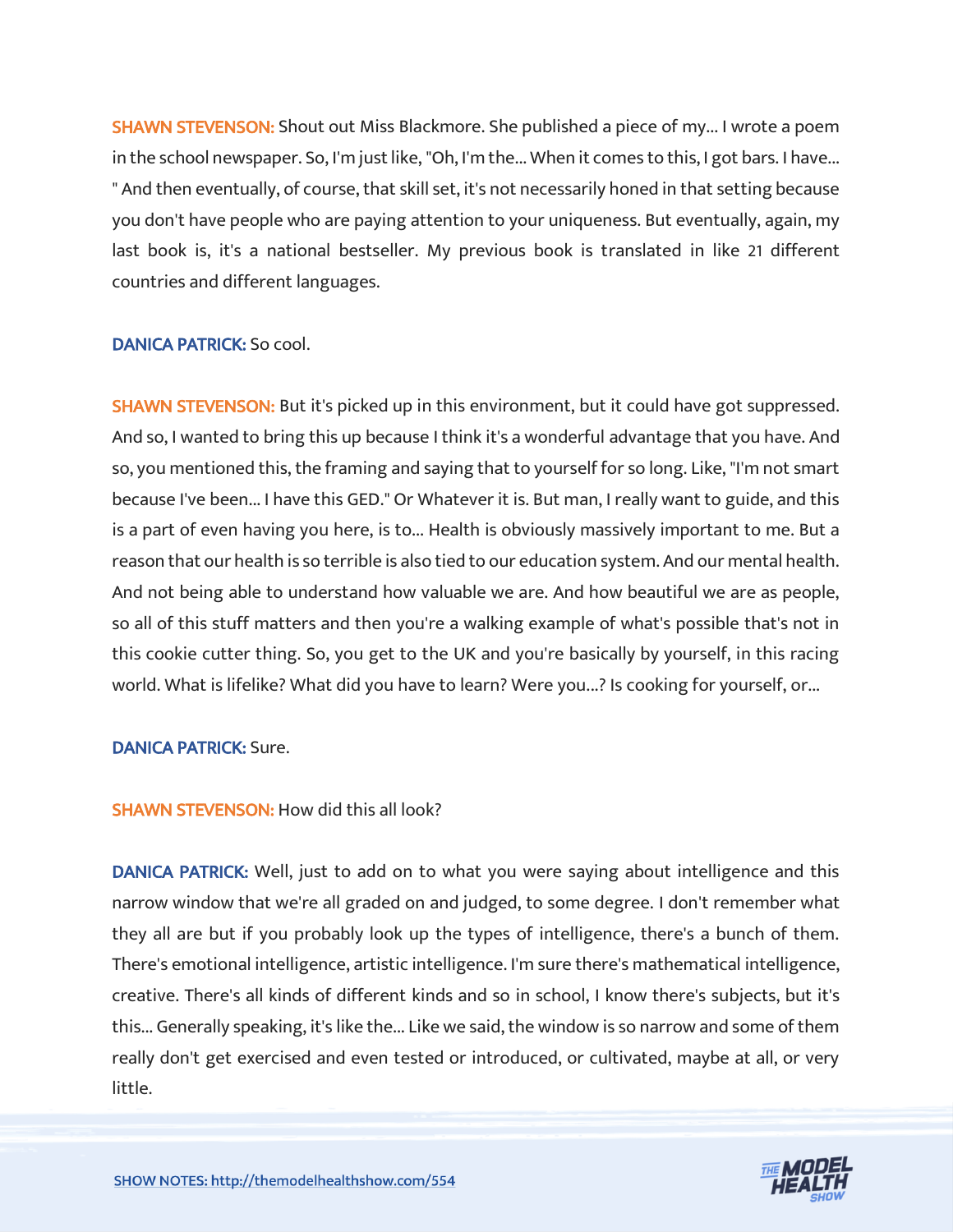So, I think anybody that feels like they're not smart, in some way, to explore the idea that you are, you just might not know which one you are. And to explore the ways that you feel like you feel comfortable and inspired and where you shine and where you have fun and where your kind of like drawn to. And you might just have a different kind of intelligence that's... If you cultivate that for yourself is just as valuable as another one of the intelligences. So, I just wanted to say that 'cause I think that's important for people.

So, I'm in England and I lived with... I lived with a girl and... I actually lived with two girls. I started off on a couch in the living room, it was a pull-out couch that turned into a bed, and my bag was underneath the staircase. And that's how it started. Eventually, I ended up moving into a shoe box of a room and it was a single bed, and the width of the bed was probably about as much width as there was next to the bed and around the end and that's it. It was stuffed in the corner, and it was so tiny. And then the next year, I ended up living with a family. I got in trouble for being... My managers heard that I was out and about partying and having too much fun in England, so they were going to pull the plug on everything. And there was all these new rules and were they right? Oh, on some levels, sure. I was 16, 17-years-old. I didn't have parents, I was hanging out with all the other drivers, and you can do whatever you want over in England, pretty much. Legal age is much younger and so some of it was true, but I wasn't as bad as anyone, but bad enough.

And this is why, this is an example of why you can't give anyone a reason. So, it's like you might be going to work and getting all your sh\*t done, getting it all done. But if you show up late or you leave early or whatever, it's like, it's dings against you. And so, you just can't give them a reason. Now, if you want a promotion and you aren't following all the... You aren't following being a model employee and you want a promotion, there's probably some reasons even if you might be the best candidate. It's like don't give them a reason, and so I gave them a reason.

And so, when I went back the next year, I lived with a family. I lived in a bedroom that was next to the front door and it was in a little landing area where the... It was a big, open square area. And this family had two kids, and these kids would play soccer every morning and kick the ball into my door, didn't matter what time and... I'm sure it was six something. And that was painful,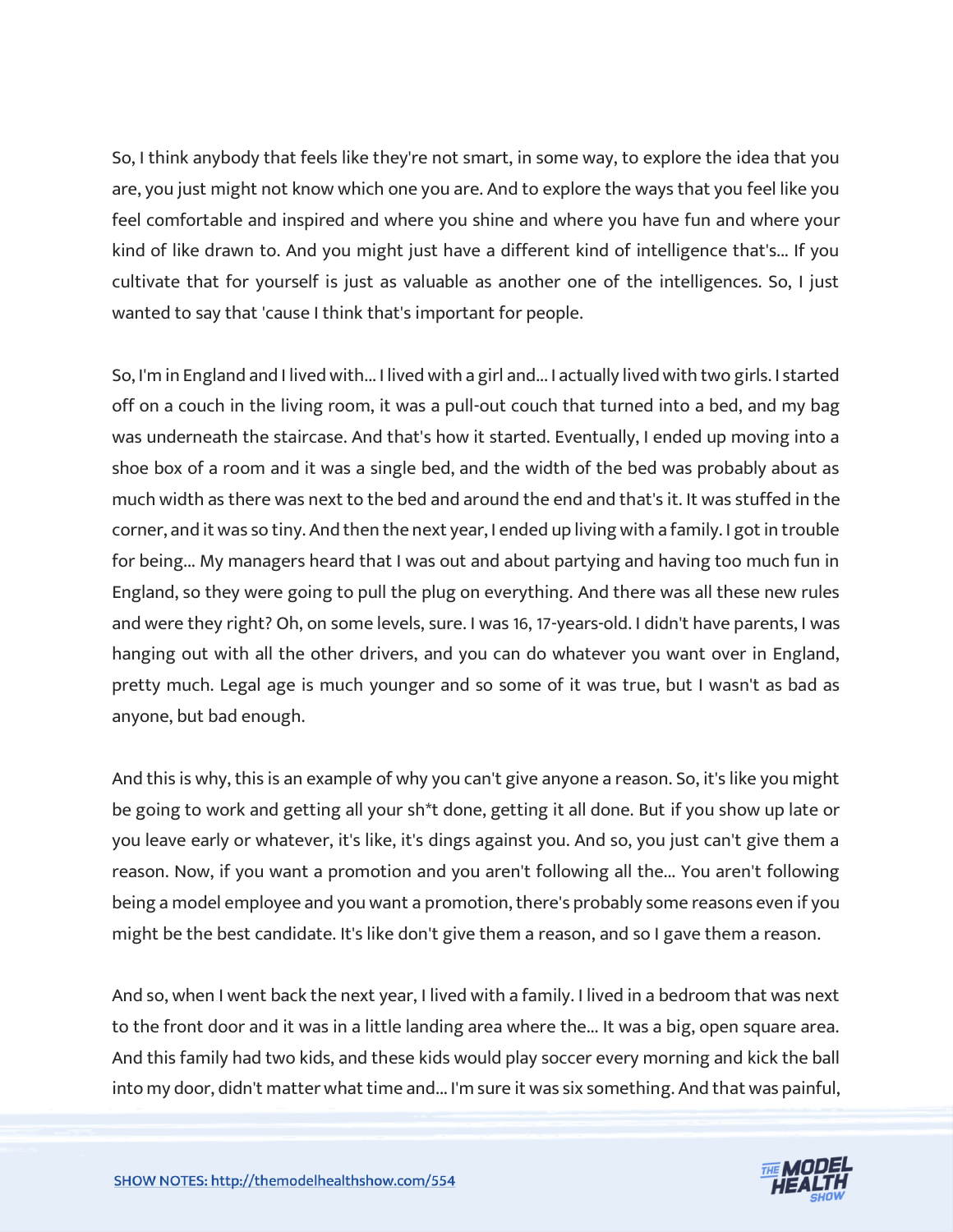and I really couldn't do much and so I was kind of stuck there. And then the next year, so there's three years, I lived by myself, and so I got a little flat or whatever they're called and lived by myself so.

Then I learned how to cook, that's when I learned how to cook. And when you want to be healthy, too, you have to cook. You can't... It's pretty tough to eat out every day of your life and achieve results or the kind of health that you would want. And I think even more so now. Not only do we know about restaurants, whether it's serving size or how they prepare it, and the oils and the fats and salts and sugars and all the things that go into it that you don't know. And we're taking into consideration more so nowadays the sourcing. Is it organic? Is it grass-fed? Is it...? Is there anything humane about this? Is there anything natural? Is this coming from... Is my spinach grown by a light or was it actually grown by the sun? These are things that we care about more now, so I think you got to cook it. You got to be able to cook if you really, really want to achieve true health goals, I think. So, I learned how to cook 'cause I wanted to be healthy.

SHAWN STEVENSON: So, it was in these years that you pick up this skill of cooking. So, what about today? Is this something that you still do?

DANICA PATRICK: I love cooking.

SHAWN STEVENSON: You love cooking.

DANICA PATRICK: I love cooking.

SHAWN STEVENSON: You put the "L" word on it.

DANICA PATRICK: I love cooking so much, it's creative. I'm sure there's a little bit of control just, I like to know what I'm eating. But in this day and age with the meal delivery services there are and things like that and... There's a lot better options. If I didn't like cooking, I would do that, right? But I truly love cooking. I don't get sick of it. Every now and again, I'm like I don't feel like cooking tonight but for the most part, I'm always ready to cook. Sometimes I also just think it's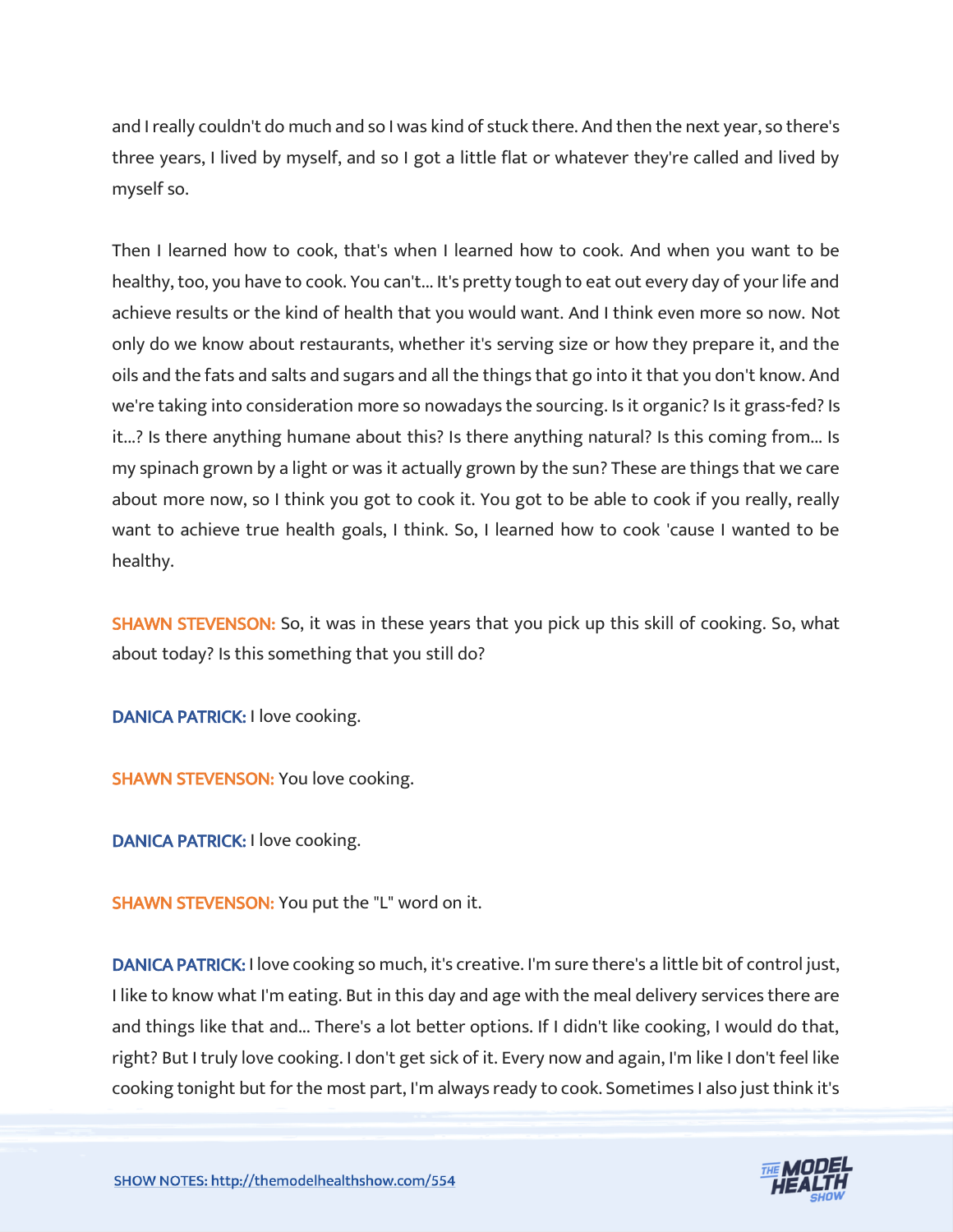faster. Going out to eat takes a long time, and I can have my meal ready in 20 minutes. That's great. So anyway, I truly enjoy cooking.

**SHAWN STEVENSON:** Yeah. And that's another one of those misconceptions about cooking is that it's so time-intensive, there's all these different things, it doesn't have to be.

DANICA PATRICK: No, it doesn't have to be, and it can be very simple. Like the simplest... Yeah, you can just grill something up in a pan... On the grill, you could throw it in a pan, sauté it. You can throw stuff in a crock pot, that's the easiest way to just have like, want to have a lot of protein around just in the morning, throw something in a crock pot, eight or so hours later, I like the crock pot for a long time, it's ready. And then you just shred it up and you've got tender meat for tacos or a side or whatever you want. Those are ways that it can be very easy.

SHAWN STEVENSON: Have you used an instant pot? Do you have an instant pot?

DANICA PATRICK: I don't, I don't but they... I just saw a video that was like, "Guys, I don't really understand all... " I got an air fryer at one point. It's a lot of work and there's not a lot of space in there, and it's like, if I really want to air fry a lot of things, it's tray after tray. I saw that you can cook things in a couple of minutes in an instant pot.

SHAWN STEVENSON: Yeah. It's basically witchcraft and wizardry to make your food.

DANICA PATRICK: Kind of like a microwave used to be right?

SHAWN STEVENSON: It's much cleaner, it's not... And all this radiation. However, it's just the way that it works is so mind-blowing. When you see how quickly stuff and it has... You would think like, you're going to lose something. You're going to lose a flavor dynamic; you're going to lose a texture dynamic. I haven't really noticed that.

DANICA PATRICK: Really? Like you can cook chicken in four minutes. Right?

SHAWN STEVENSON: Yeah, it's again...

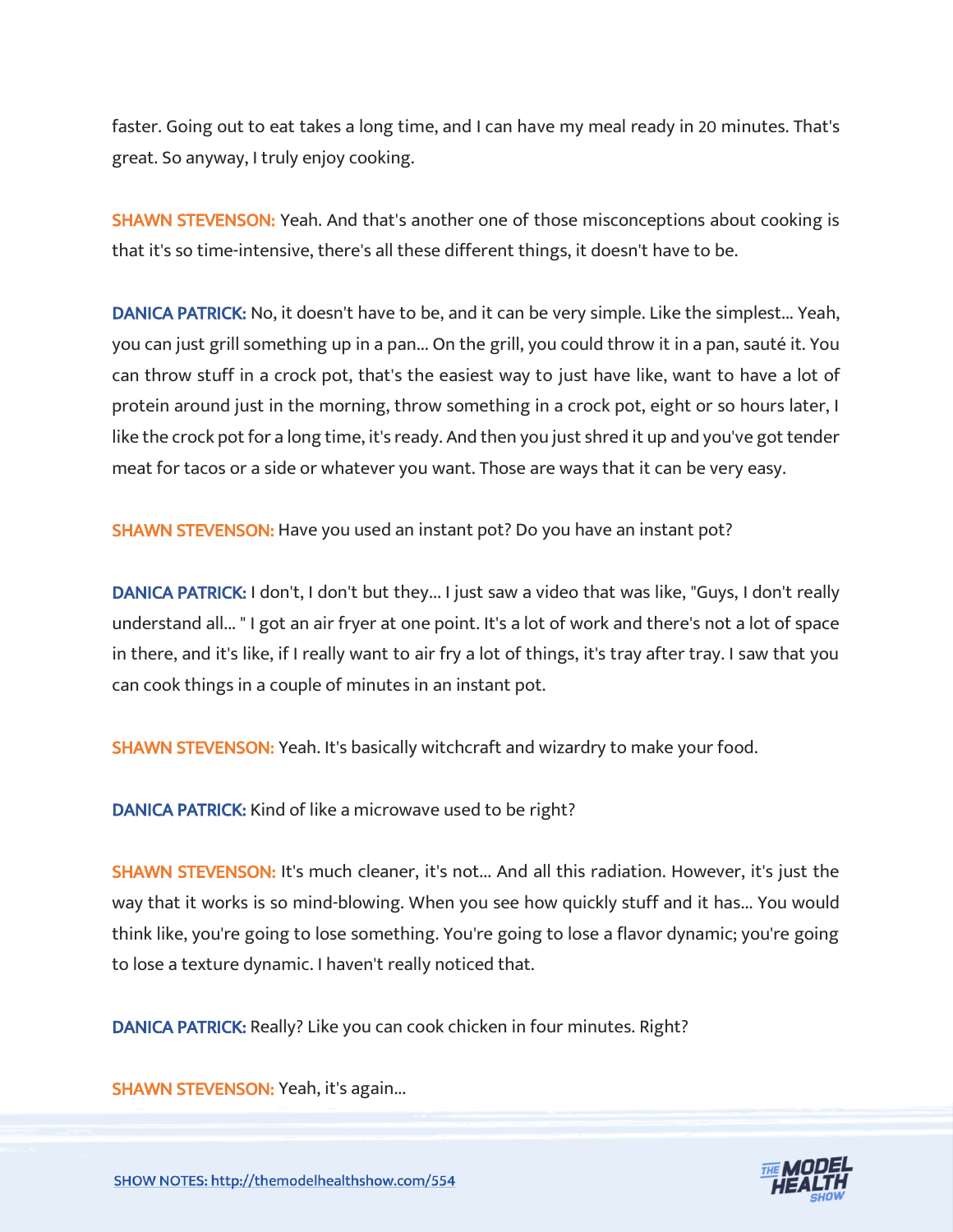DANICA PATRICK: Like chicken breast in a couple of minutes, or you can...

SHAWN STEVENSON: It was designed by...

DANICA PATRICK: Cook rice super quick.

SHAWN STEVENSON: It was designed by Gandalf.

DANICA PATRICK: Is he a brilliant guy? He must be.

SHAWN STEVENSON: He's a wizard.

DANICA PATRICK: He's a wizard.

SHAWN STEVENSON: From Lord of the Rings which you...

DANICA PATRICK: Oh, Gandalf, I never watched those.

SHAWN STEVENSON: Okay, so you're a Sci-fi person...

DANICA PATRICK: I know, I was just told...

SHAWN STEVENSON: But not fantasy.

DANICA PATRICK: I was just told, my boyfriend was like, "I can't believe that you haven't watched these you really like sci-fi stuff." He's like, "Lord of the Rings is that." and I'm like, "Alright, well, let's begin."

SHAWN STEVENSON: Technically though it's more... There's the fantasy domain. You... I think you're still looking for a thread of realism maybe.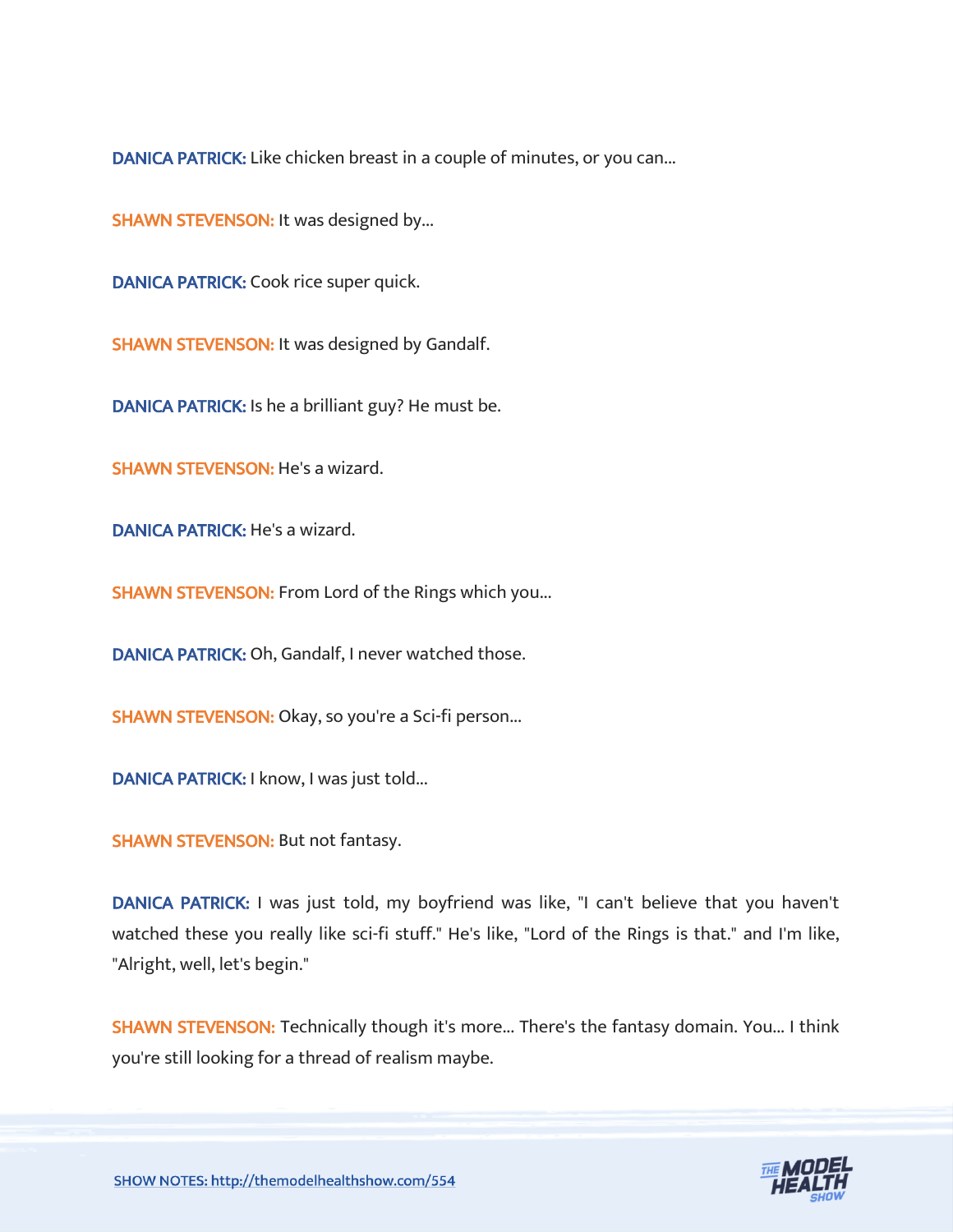DANICA PATRICK: Yeah, perhaps.

SHAWN STEVENSON: In it. You know what I mean? Yeah, but yeah, maybe Lord...

DANICA PATRICK: But there's a lot of truth in the...

SHAWN STEVENSON: Yeah, that's for sure, there's so much. There's so many life nuggets in Lord of the Rings, it's bananas. But I just wasted a perfectly good joke, with Gandalf, I there it out there.

DANICA PATRICK: On someone that hasn't... On someone that...

SHAWN STEVENSON: But people out there picked it up though. But yeah. So, I was going to say...

DANICA PATRICK: I'm sure. And they're judging me. Don't worry, they're not judging you. They're judging me. They're like, "She hasn't seen Lord of the Rings?"

SHAWN STEVENSON: But I was actually going to pivot, I was going to say Harry Potter or whatever, 'cause you've lived in UK.

DANICA PATRICK: I haven't watched those either.

SHAWN STEVENSON: But I know you would know the name.

DANICA PATRICK: Yeah, of course. Of course.

**SHAWN STEVENSON:** When you told me you lived in the UK and you got to a flat and the whole thing, I literally started having Harry Potter imagery in my mind, that's just how I work. But going back, when you talked about our education system, it brought up... There's this quote that's often attributed to Einstein, which so much of these quotes... Let's just be honest, we didn't hear him say it, so we don't really know where the quotes come from. But this is

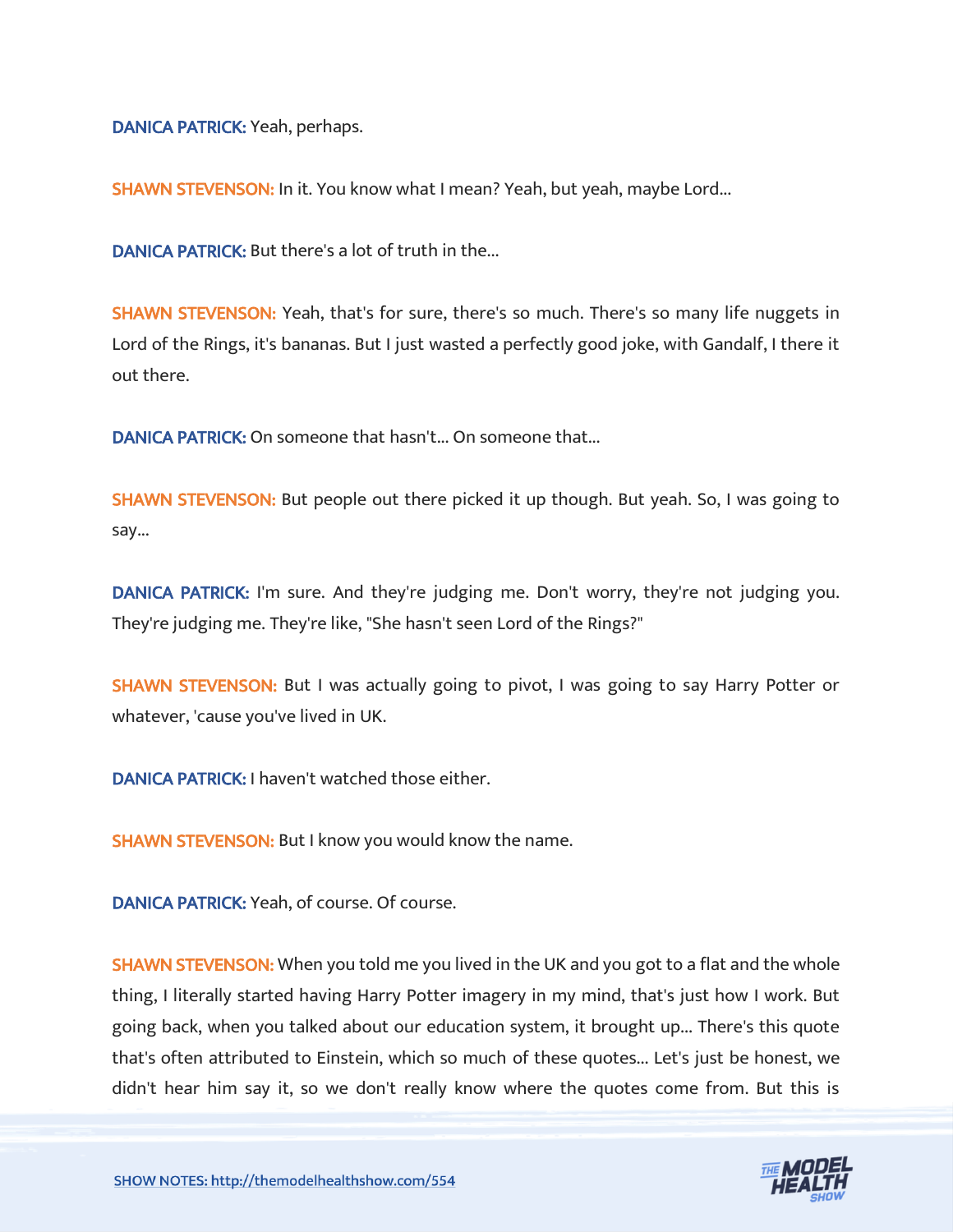attributed to him, but I don't believe that it was him who said this, but it's a brilliant statement. He said that "Everybody is a genius, but if you judge a fish by its ability to climb a tree, it will live its whole life believing that it is stupid."

DANICA PATRICK: I ask perception, 'cause I think so many things boil down to perception. If you or, yeah... If all that fish knows is a tree and it can't get up it, well, you've got a pretty narrow perception. So that's just super... Our perception creates our reality, and we are in control of that. It's not easy. I'm not saying 'cause we're in control, it's easy. It's very hard, it's like the life... It's like the lesson of being a human. But it's totally possible.

**SHAWN STEVENSON:** But here's a thing too, and I... This is a remarkable thing about you as well. So of course, a lot of folks cognitively connect you with race car. But something that I've noticed that you've done is you put yourself in a lot of different environments, and even in the domain of race cars, you put yourself in a new environment. And this is the thing about that fish. It might think it's stupid because it can't climb this tree efficiently, but you put that fish in some water, it's on. But here's the thing, it might never get that exposure. And so, what I want and part of the mission of even doing this show is to give people different exposures, to encourage them to put themselves in different environments, because that's where your talent or your capacity or your gifts can be accessed. 'Cause a lot of stuff is dormant, you didn't know you would be good.

DANICA PATRICK: Call it activated, I think, right? 'Cause being dormant, it's not, not there, it's not like you have to... It's being activated. You then can...

#### SHAWN STEVENSON: Perfect.

DANICA PATRICK: Once you can understand how you feel doing things, then you understand more of who you are. It's like we don't live very easily in the space of awareness for our emotions and energy around things. And I've been guilty of this too. Try too hard, you force things. But what resonates with you, what feels easy, what flows smoothly and quickly is really meant for you. So maybe you've had things happen in your life where all of a sudden just boom,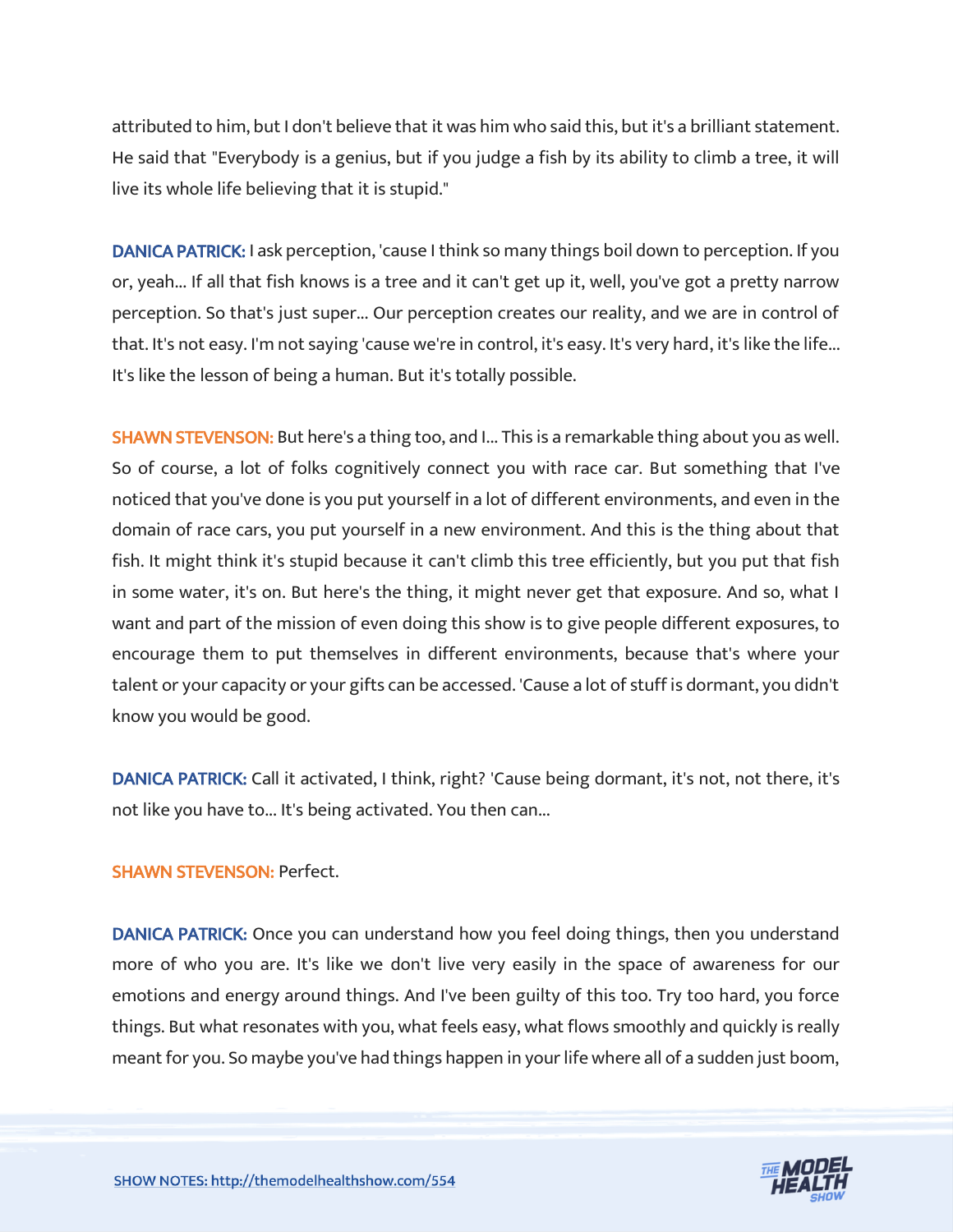boom, boom, boom, things just start happening, and you've rolled out and you enjoy it, but it also moves really fast too. And so, I think people live in resistance a lot, and so...

So by trying things and having the opportunity then can feel what's in resonance because there's so much stuff that is dormant in there, and even if we look at the interpersonal relationship, whether it's your parents, kids, partners, sometimes friendships too... Somebody will do something and there'll be some out-of bounds response and it's a trigger, and we don't really see it as that we think it's them, and so life is trying to show us too, our resonance with stuff and show us what's dormant in us or what's activated in us too. So, it's like if you have a judgement on something and somebody does it and you have a reaction, it's like, "Whoa, what was that reaction about?" So, stuff is hidden in plain sight, it's... But the fact that it's in you and you can't see yourself that easily, life is just an experience of seeing yourself through other people. It's weird but it's true.

SHAWN STEVENSON: Yeah, yeah. And it's terrifying and beautiful as well, depending on your perception.

DANICA PATRICK: Oh my god, yeah, exactly. And it's like you can look at something as being a blessing that you got this lesson and you can move forward, or you can look at it as being a roadblock, or you can look at it as being something that you always deal with. You can identify, you can victimize yourself, and a lot of times it becomes your identity then, you're like the person who does this or always has this happen, and so if your perception is that that's true, well you're going to keep getting more of it.

SHAWN STEVENSON: Yeah, it's powerful because even in this moment, an example, I don't see you, I see my perception of you, and with that... But here's the beautiful part, and the thing about you that is remarkable that we all have this capacity is, because I'm aware of this, I'm opening myself because when we have this perception, we tend to get locked into it versus me being open to you being something different than what I'm perceiving you to be. And it's just like that creates this endless opportunity for connection, for admiration and all the good qualities that we connect to.

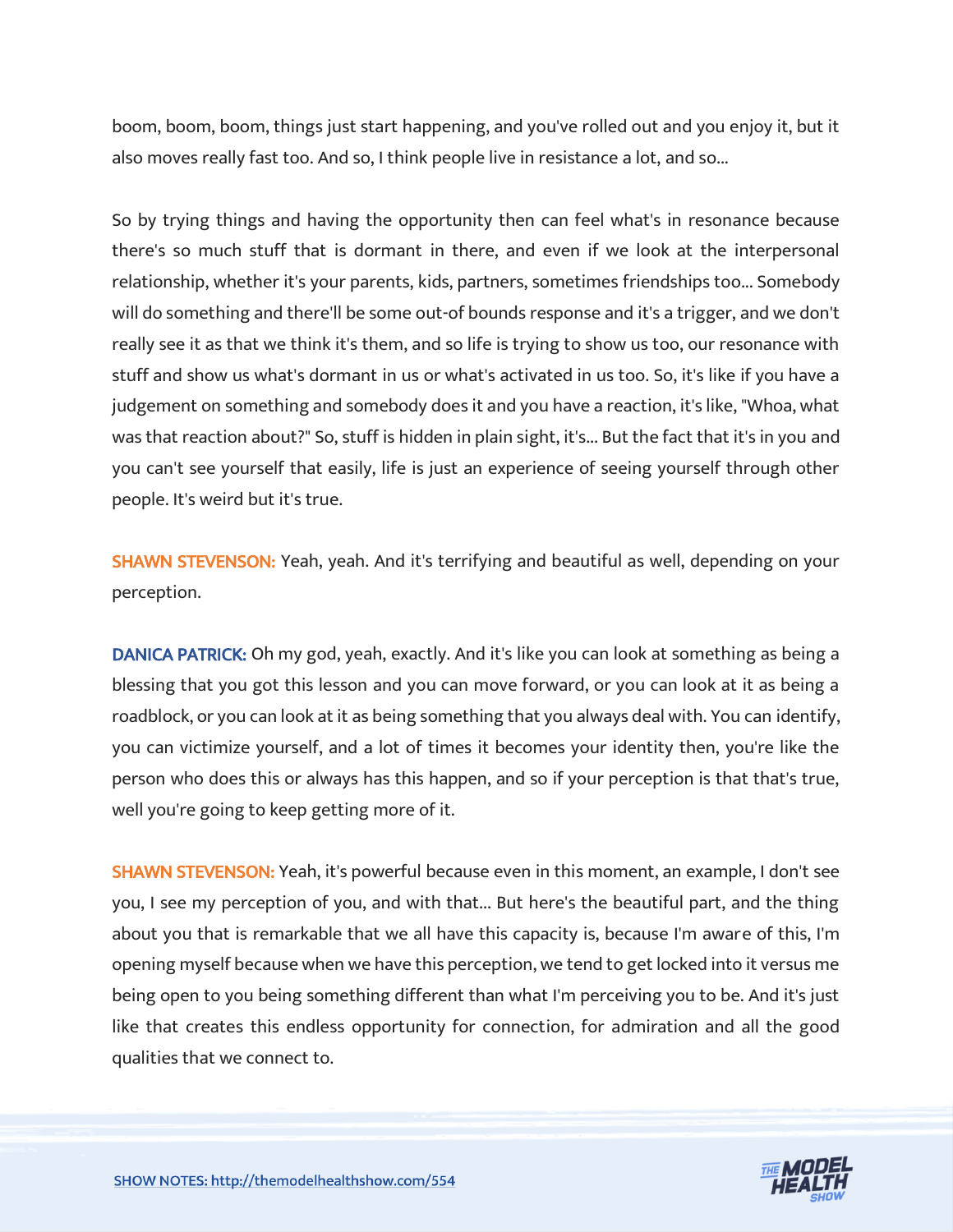DANICA PATRICK: We can see it in ourselves, right? So, whatever you're seeing in me is in you, otherwise you can't see it.

SHAWN STEVENSON: That's some deep stuff, come on. I'm going to give you some snaps for that.

DANICA PATRICK: Cause that's why people get taken advantage of because they're not a manipulator, so they get manipulated. A manipulator knows when they're getting manipulated usually, so it's like if you're not a narcissist and you are spending time with a narcissist, you don't know they are because it's not in you. You don't have the patterns, and so... But also on the other side, which is the positive side, is that when you look at someone, you're like, "Wow, they're just really kind", you have that in you, that's a strong aspect of you or... You know what I mean? It's constantly showing... We're constantly seeing ourself, and I think that we can turn that ship, it can go from the... We can be in a negative space where you see negative things and that might be really how you're looking at yourself, and then you can turn that ship too, it doesn't always... It's not set in stone.

SHAWN STEVENSON: Wow, this also reminds me. Yesterday, I was talking to my son. I teach him on a couple days a week, nutrition, and anatomy, and so we had just finished class and he said something crazy... I was teaching him class, we were on our roof yesterday, so was getting vitamin D and having our class and talking. But then it was like some little joke about him getting pushed off the roof or some kind of little... But it was a funny little thing, but then he was like, "That would never happen. Nobody would push me", whatever, I'm just like B...

DANICA PATRICK: 'Cause he would never push someone.

SHAWN STEVENSON: Yes, and also, I was like, we all have the capacity for the most terrible things, but we also have the capacity for the most beautiful things. We've got to understand that all of this exists within us, that recognition though is where you live. What are you most attuned to, is what you'll tend to see in others? You've got to understand, even when you mentioned that, the narcissism, that's such a great example of why you can't pick that up, but at some point, you have to learn that skill or it'll keep happening and you're like, you can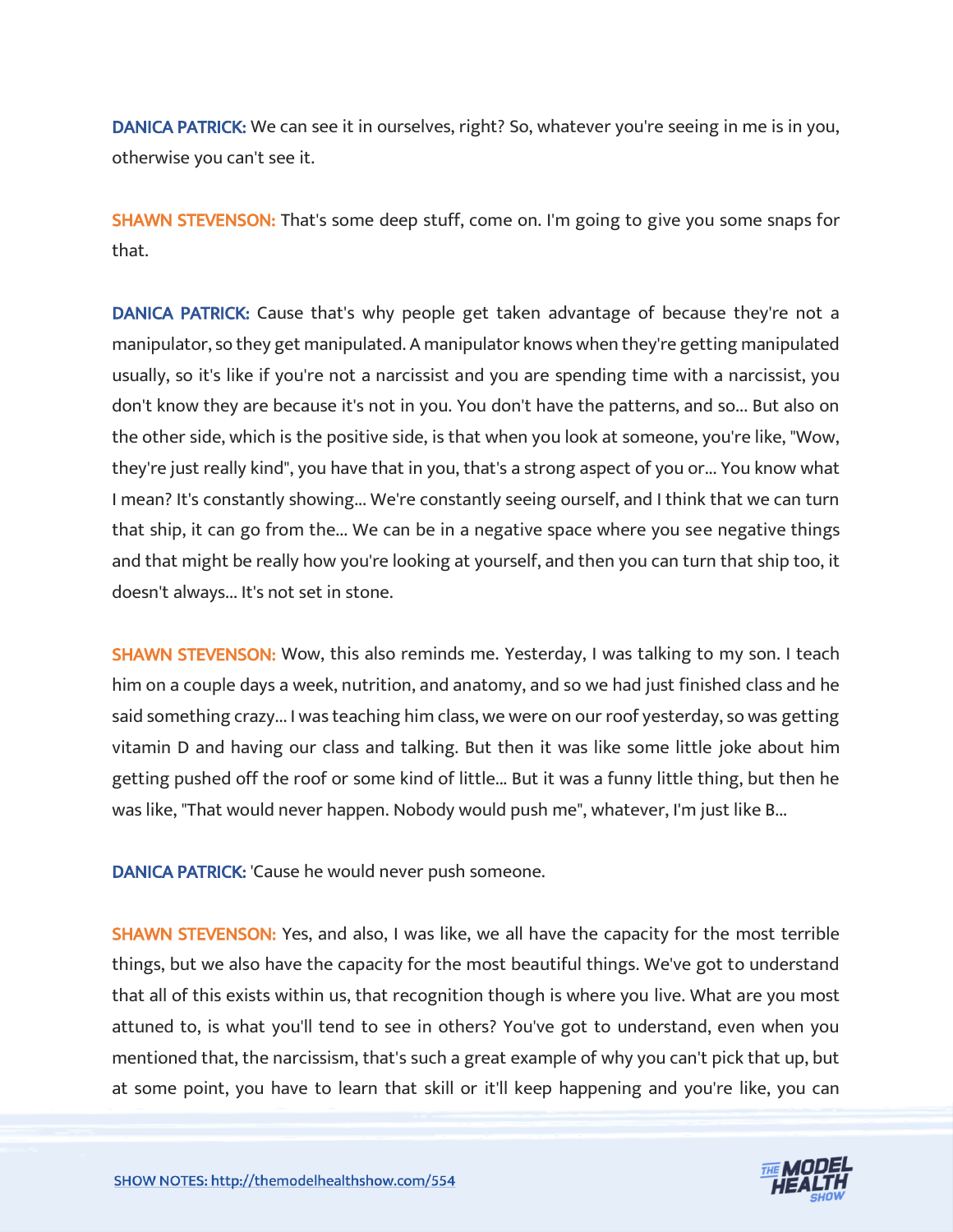recognize the pattern, which you can decide, and I want to ask you about this about contrast and understanding what you don't want.

DANICA PATRICK: You know more what you do want... I mean if Abraham Hicks hasn't said that a million times... Have you ever listened to any of those?

SHAWN STEVENSON: Of course.

DANICA PATRICK: I love Abraham Hicks.

SHAWN STEVENSON: Dabbled in a little.

DANICA PATRICK: Contrast when you know what you don't want, you know more of what you do want, and you keep filling in your grid for the future of bringing that thing to you. True.

SHAWN STEVENSON: Yeah. Absolutely, it is.

DANICA PATRICK: Contrast is important. And that's the experience of being alive in this reality too, is when you have something negative happen, you can recognize the positive, same thing as when you have something really positive happen, you can recognize the negative. And so, you can sift through using literally the words that Abraham Hicks would say, but you're sifting through contrast and you're starting... You get better and better at it, and you weed away the things that you don't want over and over and over again, and you continue to narrow and narrow down to a reality that feels better more of the time than it used to. I think. I hope.

SHAWN STEVENSON: Fingers crossed. I want to go back to, because I'm curious about this... Who on earth...? I think I might actually know the answer to this, but I'm going to ask you since I have you here, which is just so awesome. So, you had this experience in England, which is just like a one in a billion-type scenario. Of course, the Captain Obvious, not only are you plucking yourself from conventional education here in the United States, and you're in another country, but you're also a lady... which is very unique in this particular sport, but from that experience, you come back home, I would imagine your personality has probably shifted, you probably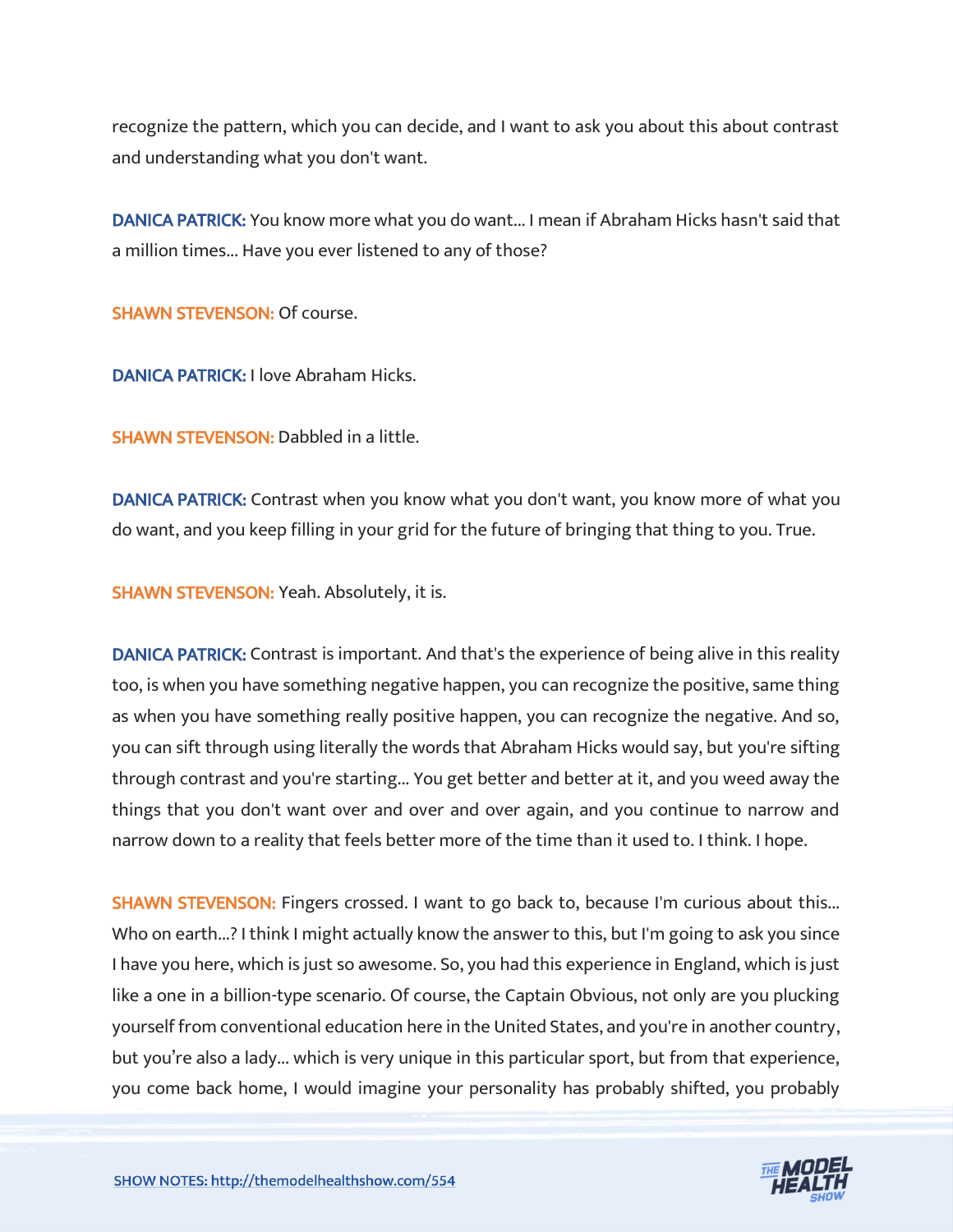have different things going on mentally, when you came back, how did you get from there to getting your behind into an Indycar?

DANICA PATRICK: Well, I came back different for sure. I came back cold, my family and my parents were like, "God, you're just so different, you're cold now." And I had probably an accent.

SHAWN STEVENSON: A little dabble.

DANICA PATRICK: "Cheerio!" I asked a lot of questions instead of making statements. Everything's a question. Very British, "You're alright. You're alright, aren't you?" You're like, "That's alright, isn't it?" It's always a question. But anyway, I came back much colder because of life experiences, you open up to people and they don't reciprocate, or they throw you under the bus, or they make your life difficult, and it's not as respectful and it's not reciprocal experiences. So, I came down... I came back much more shut down and cold and I was 19, and I came back partway through a season. I never had done this before, but my sister was with me, thankfully, and my manager said, "Don't go to the track, we're going to bring you home." 'Cause I just wasn't getting the right treatment, I wasn't getting the right equipment, and so they're like, "Well, you're going to come back." And so, I didn't show up at the track, and then I ended up flying back home, moving back home, and then my dad and I just started going to IndyCar races and walking around talking to race teams, and not in Indycar, but the lower level, there was Formula Atlantic, and there was also Indy Lights then. And so going around to those teams and seeing if they would even just test me in a car and nobody wanted to.

And then finally, I went to the IndyCar races in Milwaukee, which was only within an hour of our house, and similar to that pivotal point in time when my dad and I decided to go down to Indianapolis for the meeting with the family that wanted to help me go to England, I almost didn't want to go to the track that day, I was over it, I was like, "Dad, we pound the pavement and walk around and nobody wants to help us, nobody wants to do anything. I'm sick of it." And he's like, "Let's just go, let's just go for 45 minutes and we'll turn around and we'll come home." I'm like, "Fine." So, we go. And I had a call from someone that week that was a really odd, just coincidental, bit of information where somebody said that if there was a race team for me in the Formula Atlantic Series, that there was a sponsor that would be willing to sponsor it, so I

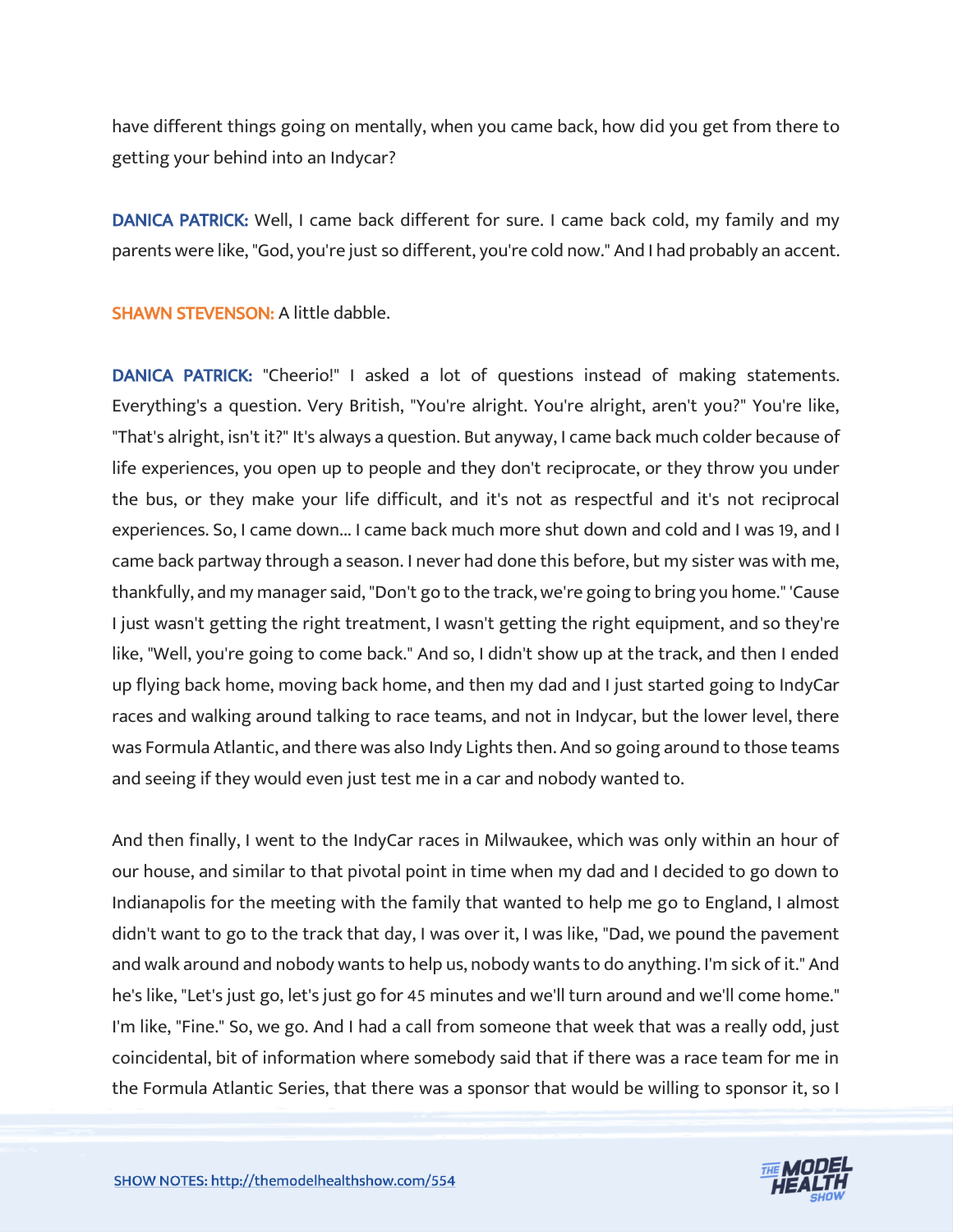went to the track and I saw my old friend, Bobby Rahal, who I met in England, because he was running a Formula One team for a while.

And so we went to, I think a TGI Fridays in Milton Keynes where we lived and caught up and became friends and anyway, I only saw him a couple of times, but being American, you already have that built in friendship, and so I come back and he had come back as well, he wasn't running the Formula One team anymore, and I saw him at the race track and I was like, "Hey, Bobby, apparently there's a sponsor that's willing to pay for this, if there's a letter of intent that you're going to start a Formula Atlantic team for me." And he said, "Okay, let's do it." And I was like, "Okay." And two weeks later at Laguna Seca, the next Indy car race, we had a press conference and signed the letter of intent in front of everybody else, and in front of the media and off to the races, and so...

SHAWN STEVENSON: Literally.

DANICA PATRICK: Yeah. And so, in 2003 and four, race Atlantic, and then 2004 in May, which was the beginning of the season, the seasons and racing start around February, March-ish time, so this is May, and I'm barely into my second season in Atlantic, I'm standing there watching media day at the Indy 500, just watching 'cause I'm a Formula Atlantic driver, I'm not an Indy car driver. And at the front of the room during the media day, Bobby says that I'm going to race in the Indy 500 in full-time IndyCar next year and I didn't even get that memo. I was like, "Oh my God!" And so, I don't know how that all... I actually really should ask him how that all transpired and how... We've talked... We're still friends, so I should ask him how that all happened, 'cause I don't remember getting the memo that I was going to be racing Indy cars the next year, but that's how I found out. And so, the next year, I raced IndyCar, and then I almost won the Indy 500 one year later.

**SHAWN STEVENSON:** That was bananas, that's when everything went to astronomical levels. This is obviously the biggest race in the world in that sport, and your rookie season, you are really right there to win this thing, and it's riveting, the crowd is going nuts, everybody's acting different than they usually act because of your circumstances. This isn't supposed to happen in so many different ways, and so all the qualities that make you who you are put you in that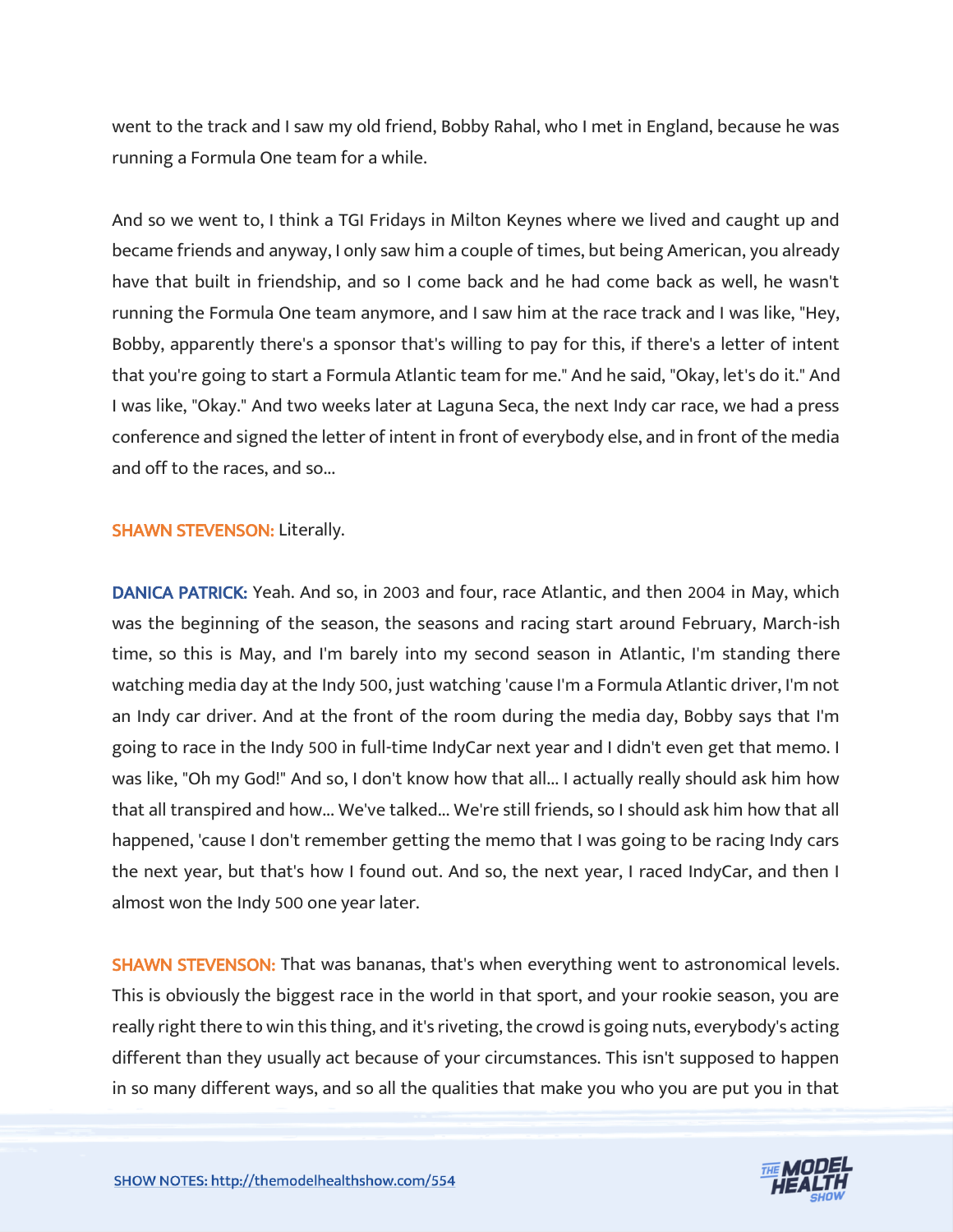position to do that thing, despite all the pressures, despite all of the seeming advantages that other people might have, even your story and getting there to that moment. And literally coming down to the wire, of you wanting to just throw the whole thing away is so remarkable, you weren't picked as like, "This person's going to be the next... "

#### DANICA PATRICK: Oh, no.

**SHAWN STEVENSON:** And so, when that took place and you ended up getting fourth, which is just... That's... In it of itself that nobody would have ever thought anything like that. I know, even as I'm talking to you, I know you, of course, wanted to win, I know that, and it was really, really close, obviously, but when that happened, the sport changed, you brought in, you were... I don't want to give analogies, but it's like a Tiger Woods type moment of you bringing all these people who don't pay attention to the sport are paying attention to the sport now.

DANICA PATRICK: Yeah, it was so interesting, so cool to be able to re-experience it. If I could plug myself back in into 2005 and that all happened and be able to feel it and see what was all going on, but with these eyes and this experience now, it'll probably blow me away.

SHAWN STEVENSON: So, from that point, obviously, there's an expectation now. Now seeing what you can actually do against the world's best, and you being in that guild, what did you do that was... This was Japan when something really remarkable happened. How long was it from that moment until Japan took place? And what was it like getting to it.

#### DANICA PATRICK: Three years.

#### SHAWN STEVENSON: Three years?

DANICA PATRICK: Yeah. It took three years and... Yeah. The first Japan that I went to, which was the race before the Indy 500 in 2005, which was my first year, I qualified on the front row. I finished fourth. And then there was... I had a bunch of holes that first year of my IndyCar career. Yeah, there was chances, and it just didn't happen. And so finally in 2008, it did. A driver told me, "You're going to be doing the same thing that you do every day. You're going to just be

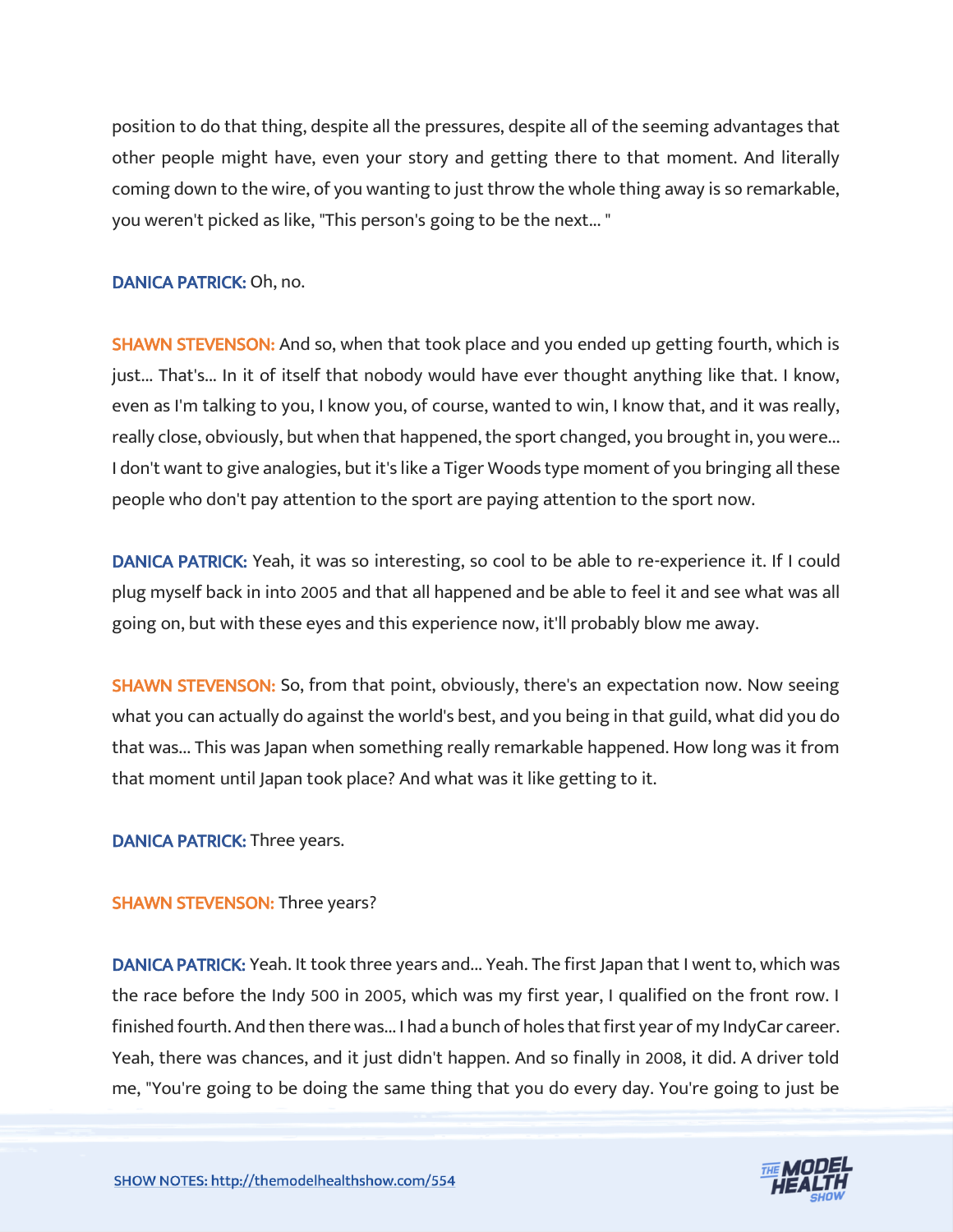doing the same old thing, and then all of a sudden you're just going to win." and I'm like, "Okay." And that's what happened. Yeah.

**SHAWN STEVENSON:** So, this is where I think a lot of people cognitively... I don't know if you've ever thought about this, some people just connect you to NASCAR.

DANICA PATRICK: Of course. Yeah. Yeah, I'm more IndyCar than I even was NASCAR though. I raced IndyCar for... I raced open-wheel cars all the way until NASCAR. I started doing a little bit of NASCAR in 2010 and '11, and then... But still full-time IndyCar. And then I did full-time NASCAR starting in 2012. And the first full Cup year was '13. Which is when I started at... Which was... Then that was cool, that kicked off with qualifying on the poll for the Daytona 500 and so... Yeah.

SHAWN STEVENSON: And was that your first or second year?

DANICA PATRICK: Well, it was my first full-time year. I had done...

SHAWN STEVENSON: Crazy. Listen.

DANICA PATRICK: Yeah.

SHAWN STEVENSON: How, that transition from IndyCar to NASCAR.

DANICA PATRICK: It was totally different too.

SHAWN STEVENSON: You had never driven a NASCAR type car, right?

DANICA PATRICK: No. No.

SHAWN STEVENSON: What the... How, who are you? That's crazy.

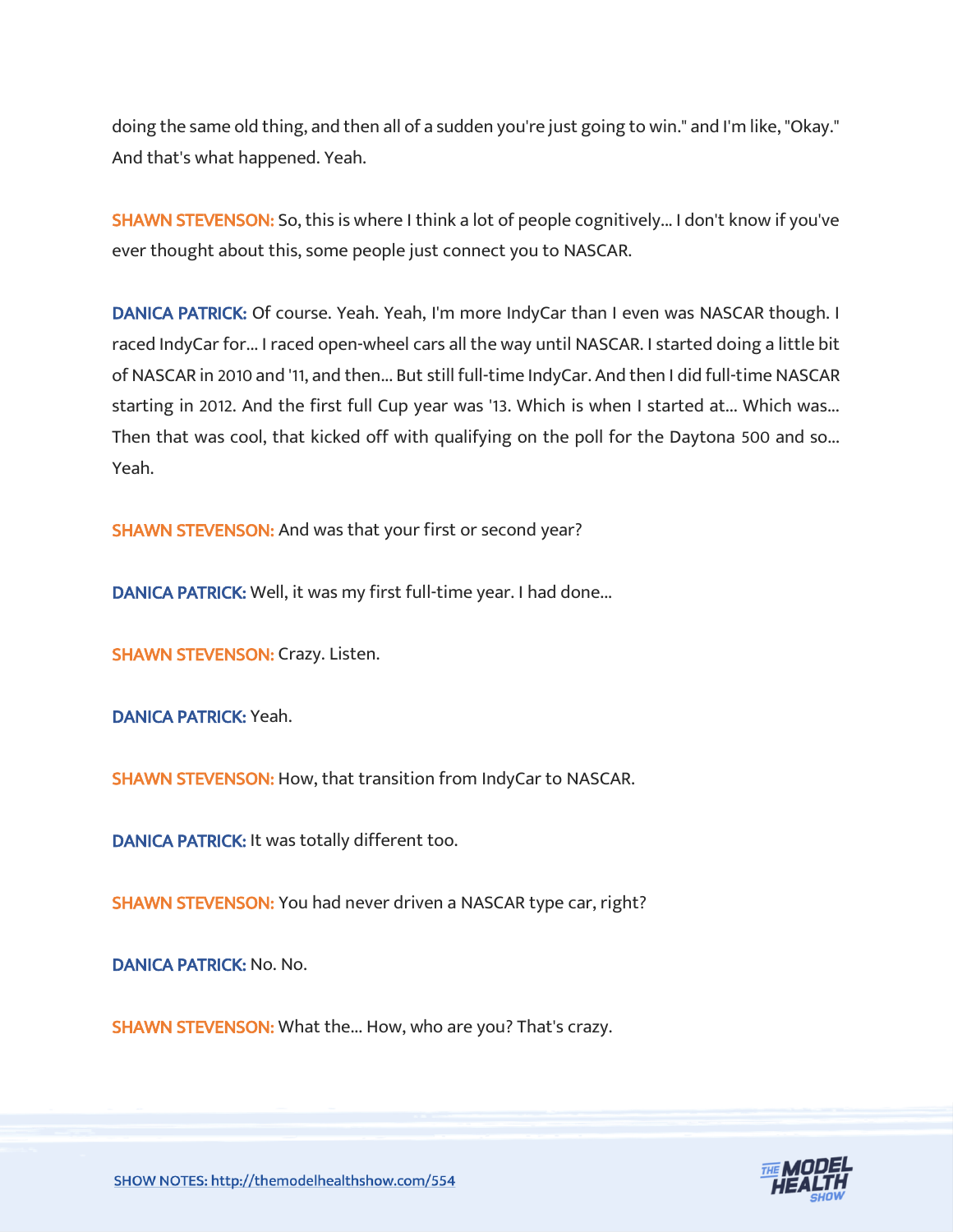DANICA PATRICK: Maybe to kind of encapsulate, who am I and what drives me and even why I retired, and even going back to the very beginning with go-karts and telling the story about racing and having it be an instant gratification thing and being able to have lap times, I always liked the process. The mug that you got me. And I didn't realize it as much, I wasn't as aware that I loved the process that much, but I really loved the process, and I loved the hope of having a better race the next race or the next year. Yeah, whatever formula I was in whether IndyCar and NASCAR, it was the hope of doing better. The hope... The process of learning something new. The experience of it. As painful as it is sometimes, through pain comes growth and my life mission is to grow and to help people who want to do the same thing. And so, I ended up just feeling like at the end, why I retired, a big part of it, was just I didn't feel like I had hope for the next year. The team I was with was not going to have me back because there was a sponsorship issue and I was like, "Man, I just don't want to go to a lesser team and I just...

I want to be able to do well. I would rather get paid less and go to a better team than get paid more and go to a lesser team." It was always about just being able to have progress and hope. So that's how it's always been for me with everything. It's like once something feels stagnant or there's no more hope anymore, it's like, "What's the point?" It doesn't matter what facet of life you're looking at, What's the point?

**SHAWN STEVENSON:** Through this process, this process in which... The mug that I got you, what does it say?

DANICA PATRICK: So, I thought it's about the process. Isn't it saying? I looked at it real quick, is that what it says?

SHAWN STEVENSON: So, this is... I don't remember what it says.

DANICA PATRICK: It's right there.

SHAWN STEVENSON: It's right there. Can you get it?

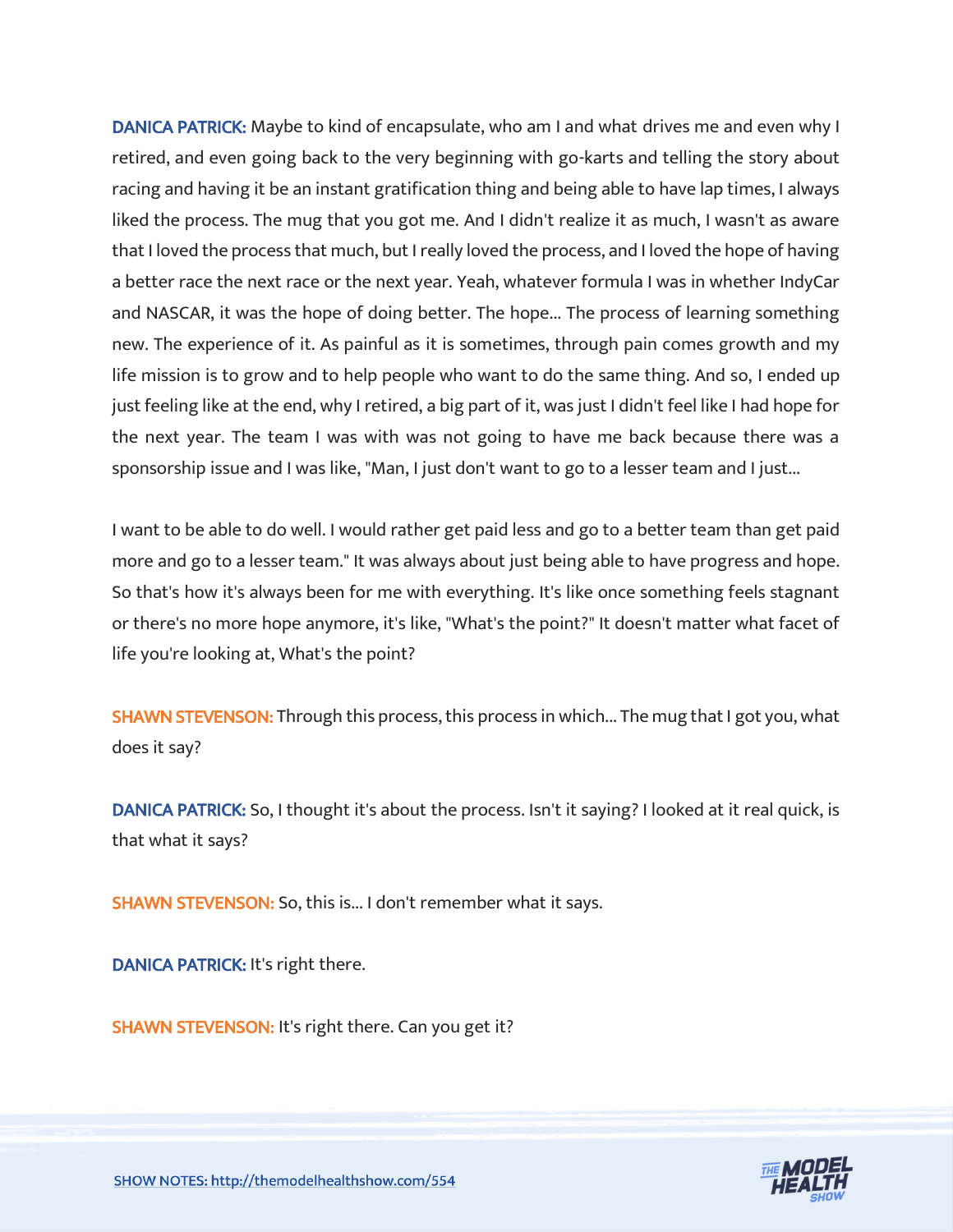DANICA PATRICK: Yeah, yeah go grab it. It's underneath, you can just move my jacket. Yeah, bring it on.

SHAWN STEVENSON: I just had a brain fart which is super rare.

DANICA PATRICK: Enjoy the journey.

SHAWN STEVENSON: Enjoy the journey.

DANICA PATRICK: Enjoy the journey.

**SHAWN STEVENSON:** That's why I was like, did it say Enjoy the process...

DANICA PATRICK: Process, but this is to me like enjoy the journey is just like the process. The process of life is the journey. So long as your destination oriented, you're never going to get there. Because again, in Abraham Hicks voice like, "You're never going to get there. And it's never done." So having a destination... Having goals is great but don't forget to enjoy the journey. Enjoy the process. It's the learning, the achieving 'cause there's always high points too. And understand that it's just all part of it.

SHAWN STEVENSON: So coincidentally you collect mugs. Apparently...

DANICA PATRICK: I do, you are right on.

SHAWN STEVENSON: It's one of the things that you like.

DANICA PATRICK: I love that you knew that. And it's kind of symbolic because I love that process and I love the journey of life, and it says the cup says... The mug says, Enjoy the journey. And that's so true. People that get associated with the destination, it's always elusive. It's the dangling carrot that you can never reach 'cause it'll always be something else. And it's great to have goals and that's super important. I'm not saying that you shouldn't have things that you want and aspire to, but if you can't enjoy the process and the journey along the way, then your

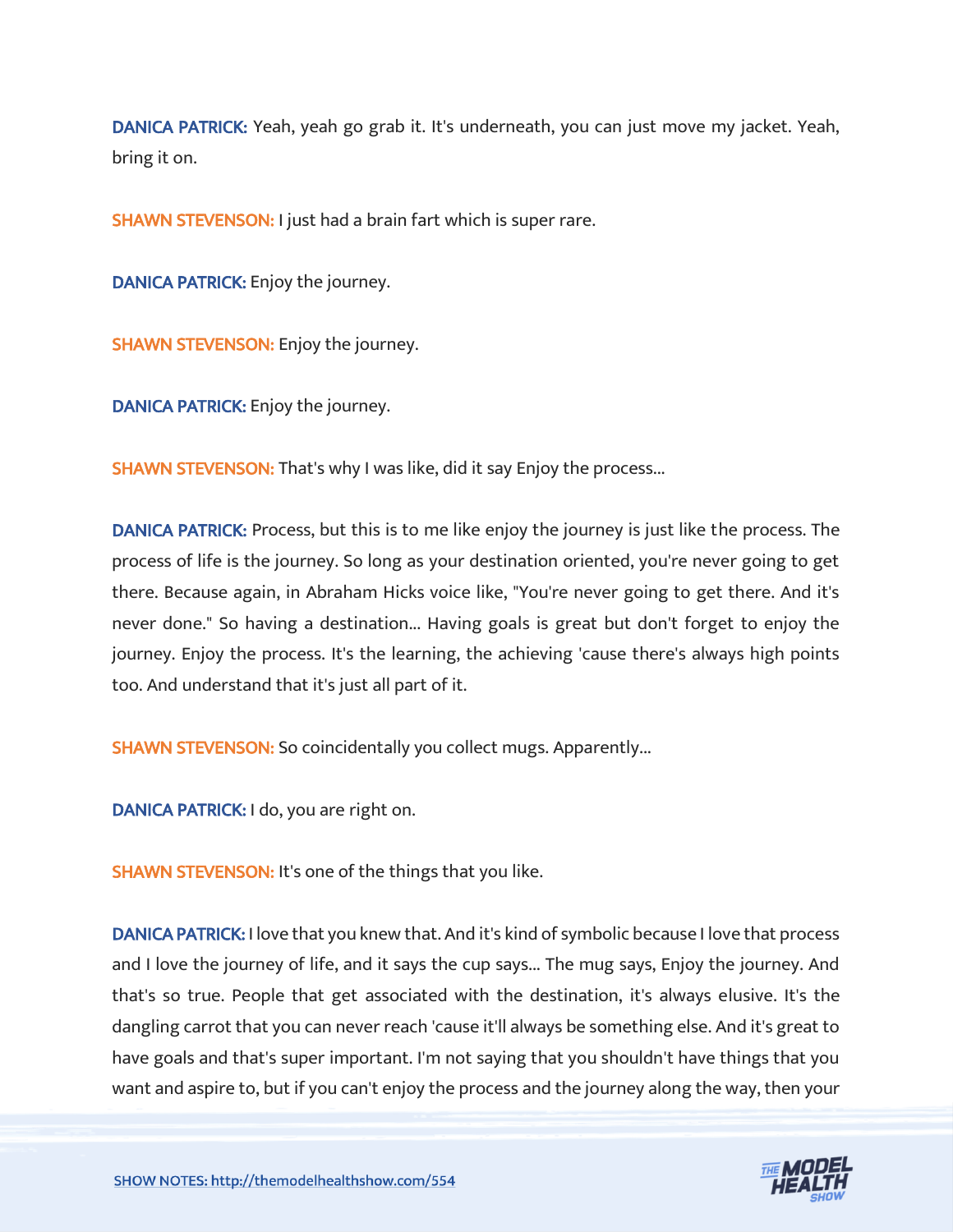life is going to merely be that arduous, painful lack. It's like a lack mindset 'cause you don't have it. That gets to more of the energy and frequency thing of life, is that when you want something so badly, there's the energy of not having it there. And that's not in resonance, 'cause it is. In the quantum field it's out there. It's out there waiting for you.

SHAWN STEVENSON: Yeah, yeah. Contrary to popular belief the achievement of a goal can actually bring about depression because the process is now gone, but then the other side of depression could look like they're not moving towards a goal because they feel the goal is unattainable or the connection isn't there, whatever the case might be. So the joy or the growth, the anti-depression exists in the middle where you have something you're striving towards, but understanding that it's a continuous process, because once you achieve said thing, and you could ask so many people that people look towards, "their life, if I only had whatever it is," once they achieve that thing, the pinnacle of whatever it was, they experience a lull. There's a dip in their emotional fortitude because that striving is now complete. And so, I think a gift that we can give our children, that we can give future generations, even ourselves today, is understanding that you never arrive, it's just this kind of strange thing... It's because of movies, happily ever after, after this thing happens. But in reality, attaching yourself to something or to a mindset that you always proactively choose growth. Proactively choose something that you're working on. Have your goals, like you said, I love that you said that it's great to have goals, but understand that this goal is just... That's a launching pad to the next thing.

DANICA PATRICK: Sure, it's just an idea.

**SHAWN STEVENSON:** Yeah. So, I want to ask you about this. What do you think about...? So first, I'm going to ask this, what is your favorite racing movie?

DANICA PATRICK: Days of Thunder.

SHAWN STEVENSON: Days of Thunder?

DANICA PATRICK: Yeah.

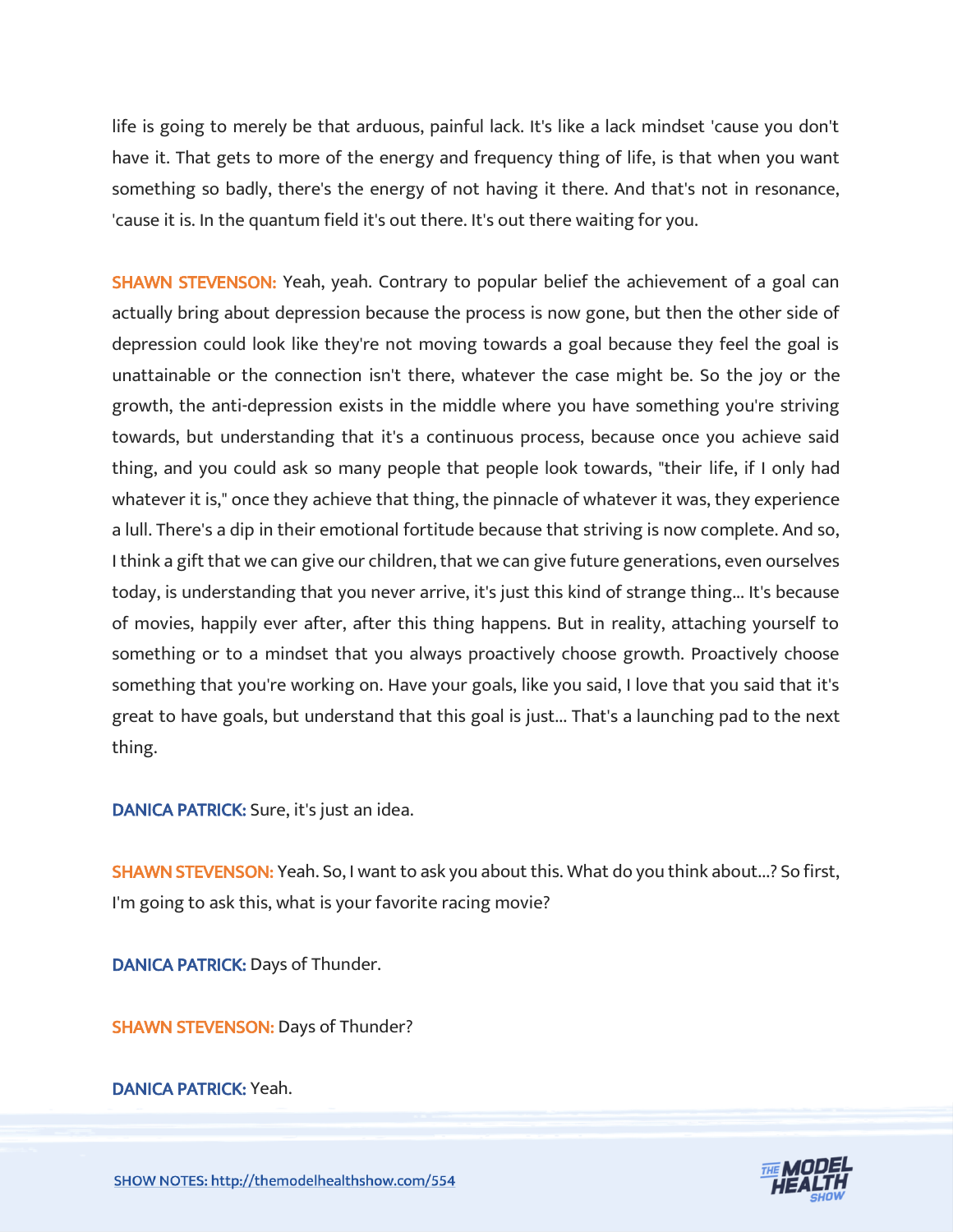SHAWN STEVENSON: My guy, Tom Cruise. Alright, now, full confession, I've watched probably every Tom Cruise movie, even The Outsiders, people don't even know about that.

DANICA PATRICK: I don't even know about that.

SHAWN STEVENSON: So, this is when he was super young, it's based on the book. I even watched Jack Reacher like this weekend.

DANICA PATRICK: Wow! You're a big fan.

SHAWN STEVENSON: Alright? But I've never seen Days of Thunder.

DANICA PATRICK: Oh my God, you have to see it!

SHAWN STEVENSON: Like every movie, I've seen...

DANICA PATRICK: It's so great.

SHAWN STEVENSON: Probably all of them.

DANICA PATRICK: It's a great movie!

SHAWN STEVENSON: Yeah.

DANICA PATRICK: I mean, yeah. And then, Talladega Nights is really funny too.

SHAWN STEVENSON: Ricky Bobby.

DANICA PATRICK: And there's some truth to it too.

SHAWN STEVENSON: Which part, the cougar part?

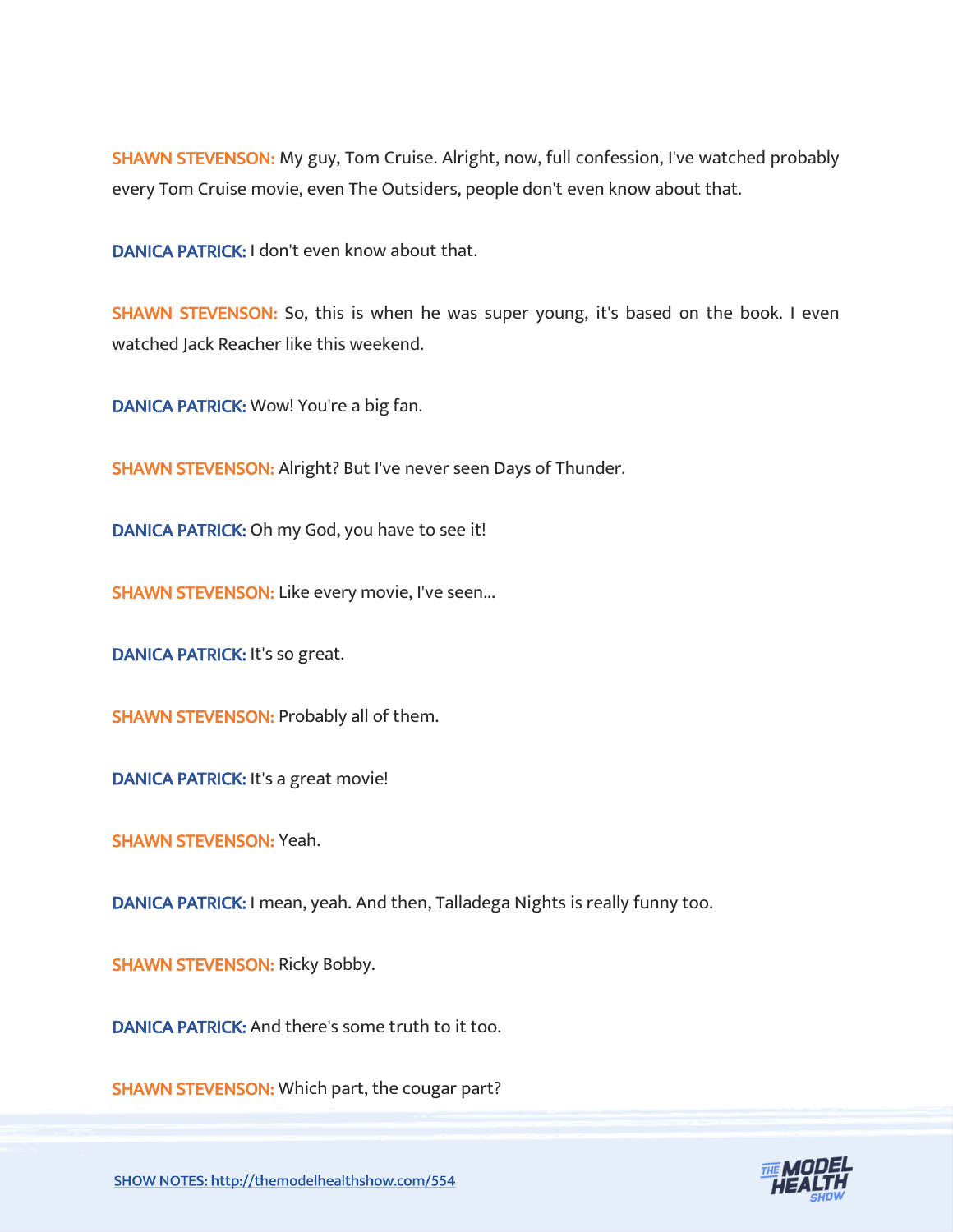DANICA PATRICK: Yeah, probably... No.

SHAWN STEVENSON: Getting in the car with the cougar?

DANICA PATRICK: Not the cougar, I thought you meant girls. Aw, man.

SHAWN STEVENSON: But part of it, he became afraid to get into the car.

DANICA PATRICK: That's true.

**SHAWN STEVENSON:** And so, his dad, which is... The guy who plays his dad in that movie, I would see him at the gym all the time prior to everything getting shut down, he was just walking around the gym... I've been in gyms literally all over the world, seen all kinds of people, but it is very rare to see a person who is just smiling all the time.

DANICA PATRICK: Oh really? So, he's a really happy person?

SHAWN STEVENSON: He's just walking around smiling.

DANICA PATRICK: And he had to play a miserable drunk guy?

SHAWN STEVENSON: Right.

DANICA PATRICK: That's not him! Great job!

SHAWN STEVENSON: Right? It's amazing acting! But he's got his headphones on, he's just got this... It didn't seem like a manufactured smile, just this very subtle smile on his face walking around. And he's also in Office Space like, "Yeah, I'm going to need you to come in on... "

DANICA PATRICK: Yeah, "I'm going to need you to come in on Saturday, you know what? I think I'm going to need you to come in on Sunday."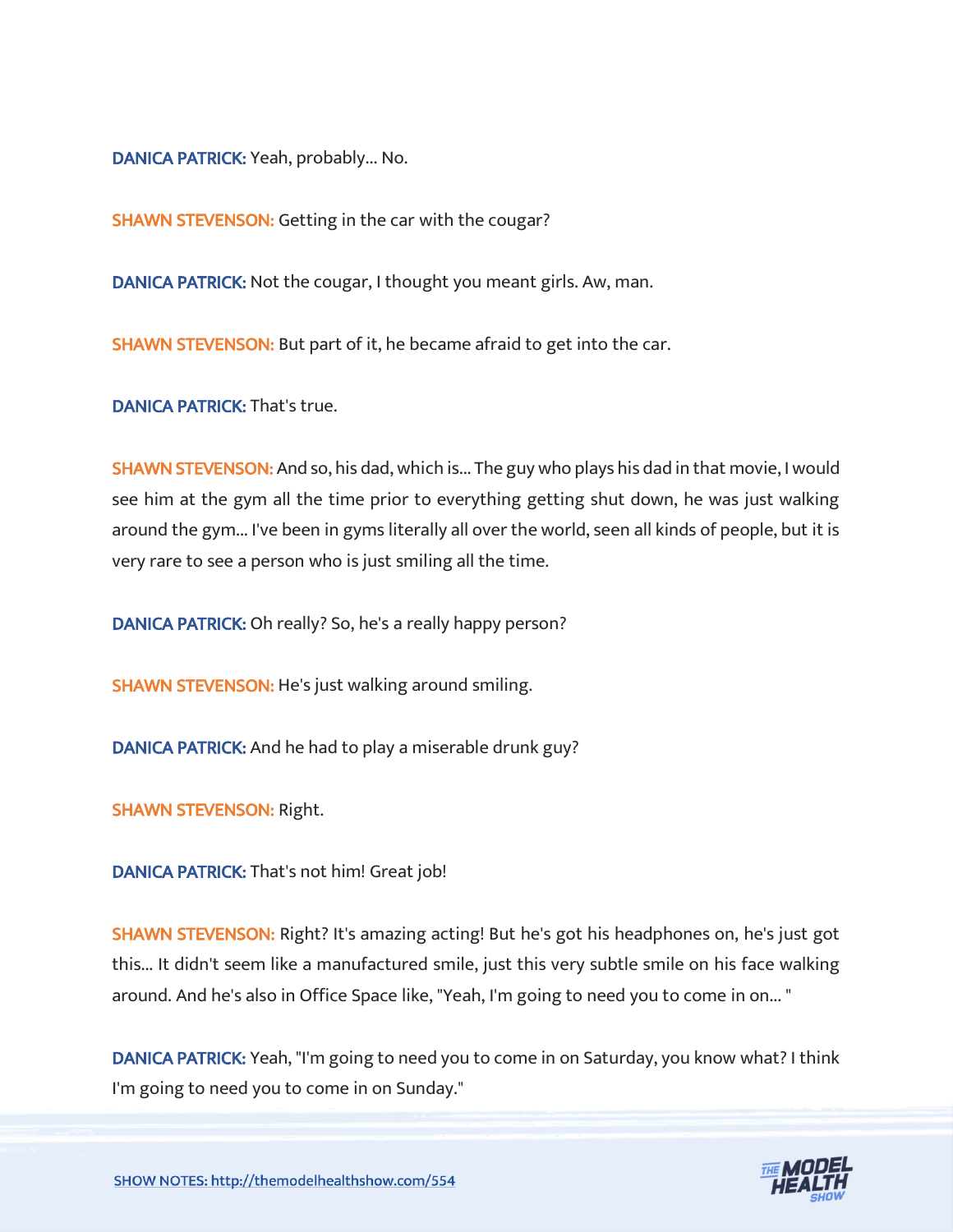SHAWN STEVENSON: Yeah, that's the guy.

DANICA PATRICK: "Okay? Okay." That's a great movie too.

SHAWN STEVENSON: Brilliant. And also... So, in that scene, Ricky Bobby is afraid to get into the car, so he throws the cougar in the car, a live cougar, and he's just like, if you... You got to be able to wrestle with that fear, you get in there and you're calm, cool, it's all going to work out, but it didn't work out like that for him at that point in the movie.

DANICA PATRICK: No.

SHAWN STEVENSON: So, yeah. So, you said some parts are true...

DANICA PATRICK: One is perception of change, where if you can get in with the cougar, you can go out there by yourself on the track. It kind of worked, though, I think.

SHAWN STEVENSON: Yeah.

DANICA PATRICK: He got back out there.

SHAWN STEVENSON: Eventually, after he got mauled by the cougar.

DANICA PATRICK: In the "Me" car.

SHAWN STEVENSON: Yeah. So, you said that there's some truth in Ricky Bobby's ballad, the ballad of Ricky Bobby. Like what?

DANICA PATRICK: Oh sure. Like, I mean... Fancy ladies at the track, and I don't know if one swaps one for another, maybe it will happen, maybe... I'm sure that's happened, but...

SHAWN STEVENSON: Is there any Shake N Bake action on the track?

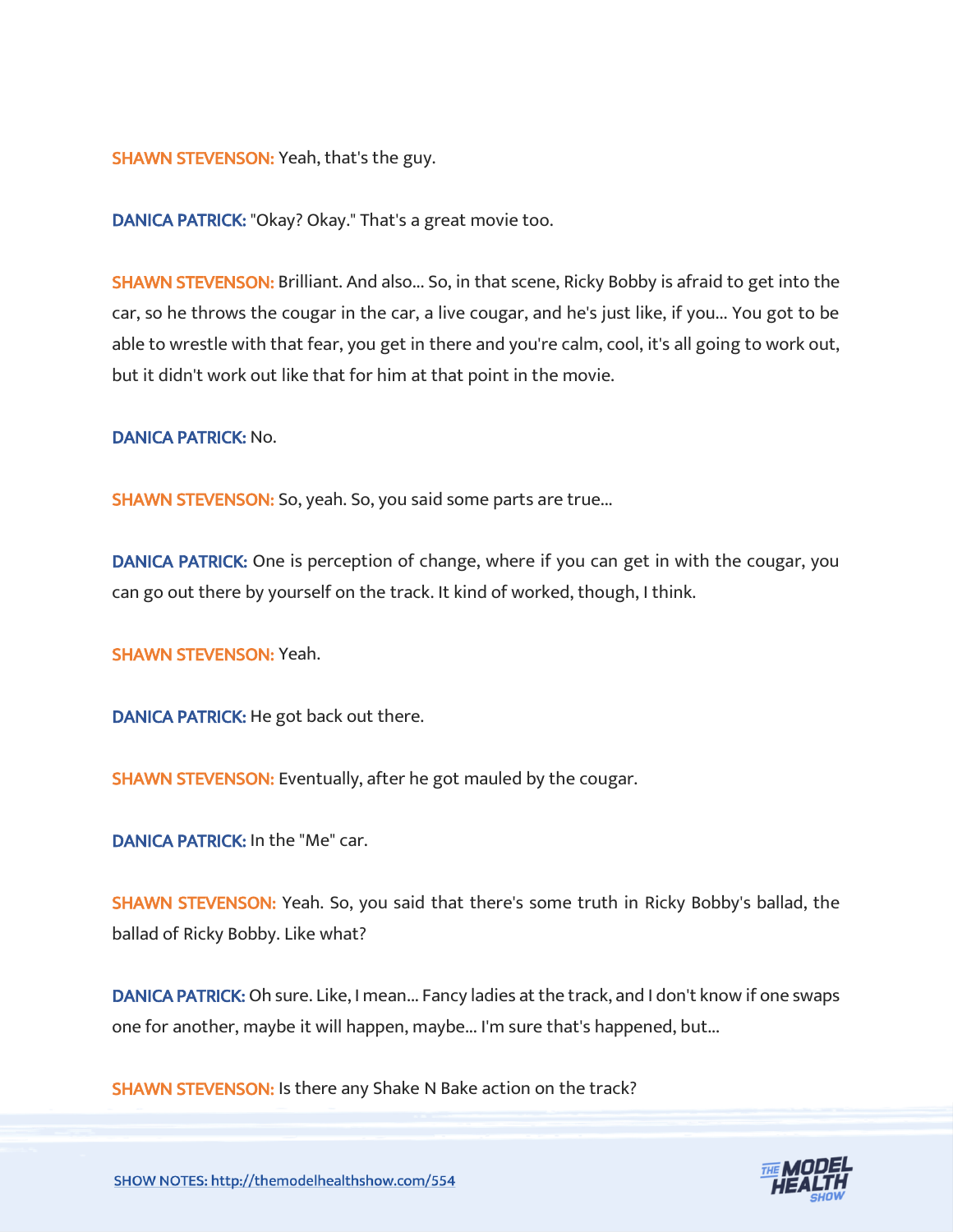DANICA PATRICK: There used to be, used to be some Shake N Bake action. It was back when they repaved Daytona, and it was so fast, and all the cars were glued to the ground, and you could do anything out there. And so, there was a phase of bump drafting. So, cars would link up, and so in the front of the car is a grill and it goes to the radiator, keeps things cool. So, you'd keep the grill open on the right side so that you could get enough air flow and you drive behind the car... You drive behind the car in front of you, locked into their bumper, pushing them, and have your right side peeked out so that you could keep the engine cool, the more and straight in line you are, the faster you'll go, because you have multiple horsepower, you have both of your engines, but one car doesn't have any drag from the air, so it's like boost, the whole thing. And so, then you'd practice swapping in practice and being really efficient with that, 'cause you'd basically have a tandem partner. So, you had a Shake N Bake partner. We did that for a little while. Then it became illegal 'cause people didn't like watching it.

SHAWN STEVENSON: Holy moly. Holy moly.

DANICA PATRICK: Yeah, that was a weird phase. I just want you guys to know that it feels like maybe you're going to hit the car in front of you or beside you or a wall, but I'm here to tell you that when we were bump drafting, you felt like you were literally driving underneath the car, you were so far up their a\*\*. It was... That's how close it has to visually look for you to be touching them.

SHAWN STEVENSON: That's nuts. And at what speed are you going?

DANICA PATRICK: Two hundred... And some, 220. I don't know. I don't know.

SHAWN STEVENSON: That's bananas. Alright, so.

DANICA PATRICK: The only place I we ever used speed really was at the Indy 500. And you just go off of averages, it'd be like a 230 average or a 236 average. Or a 228 average or whatever. That's the only time we used it, but we weren't even using peak speed, we were using average speed at the lap.

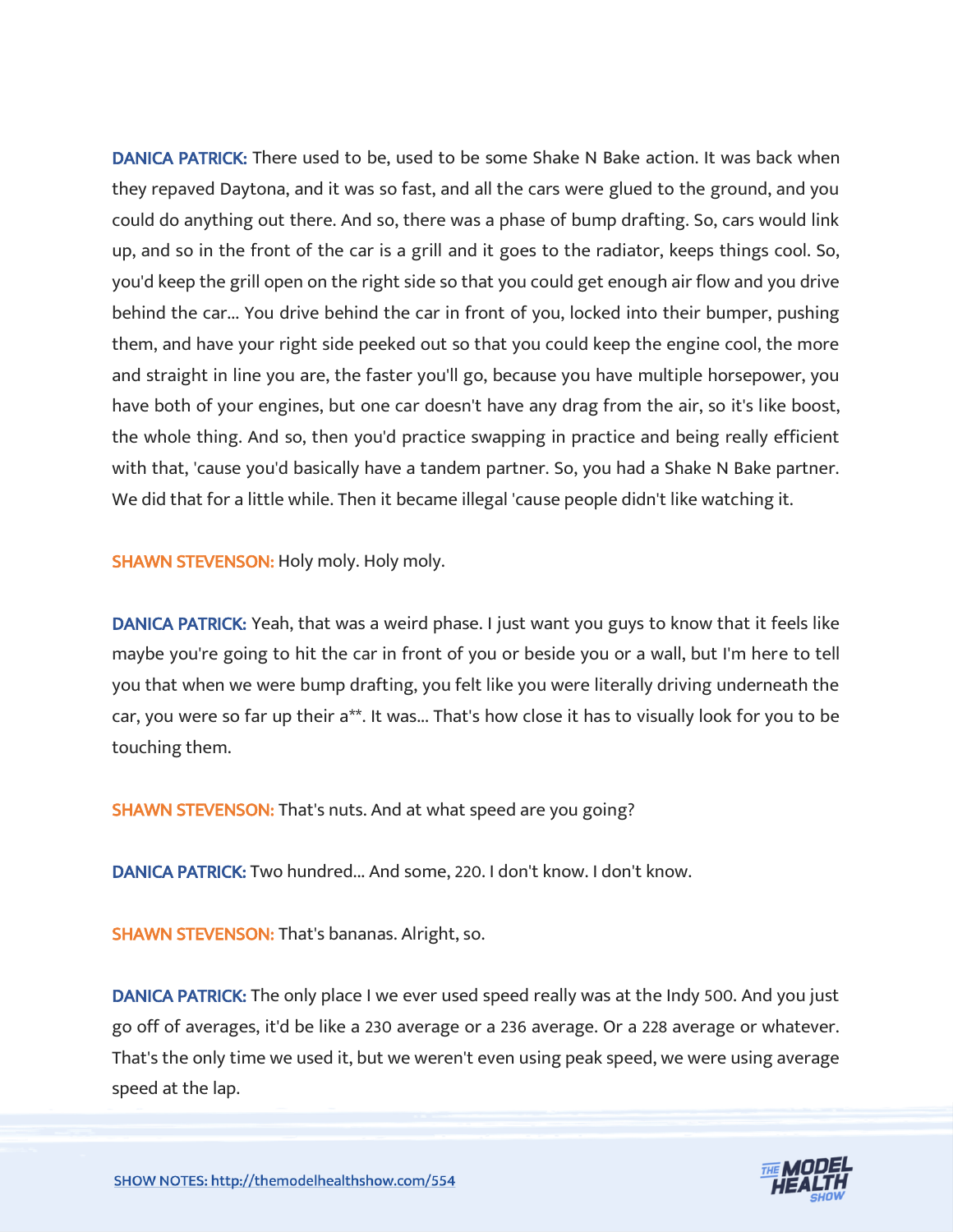**SHAWN STEVENSON:** Okay. Alright. Now let me give you this in context. I think there have been a nice percentage of folks who've gone 100 miles an hour, right.

DANICA PATRICK: Yeah, I'm sure.

**SHAWN STEVENSON:** Which is... It feels pretty freaking fast. Now double that!

DANICA PATRICK: Double that and then bump draft and then worry about people around you. Oh, yeah.

SHAWN STEVENSON: It's bananas.

DANICA PATRICK: It was like a chaotic ballet out there. You're artistically flowing through, 'cause you've got someone behind, you can't make your own moves, you're with someone, and you just have to weave your way through it all. It was a very interesting time.

**SHAWN STEVENSON:** Have you ever had... Obviously, things are happening incredibly fast, but one of the qualities that probably is required is a sense of presence.

DANICA PATRICK: Yeah.

**SHAWN STEVENSON: I** would imagine things are much slower for you than somebody else who would be thrust into that situation. So, have things ever slowed down for you in these moments?

DANICA PATRICK: Crashes. Crashes always did. There's some things in life we can all experience that all of a sudden, there's a sort of transcendence of time where it doesn't seem to be linear anymore. It's like I feel like it took forever. And crashes were one of them where you saw something kind of coming and happening and you got, "Woah, God." And then you start losing it and you're spinning. And I always had a thought, I was at the same thought, and that thought was, "This is going to hurt." And you just kind of like close your eyes and tuck up and wait for it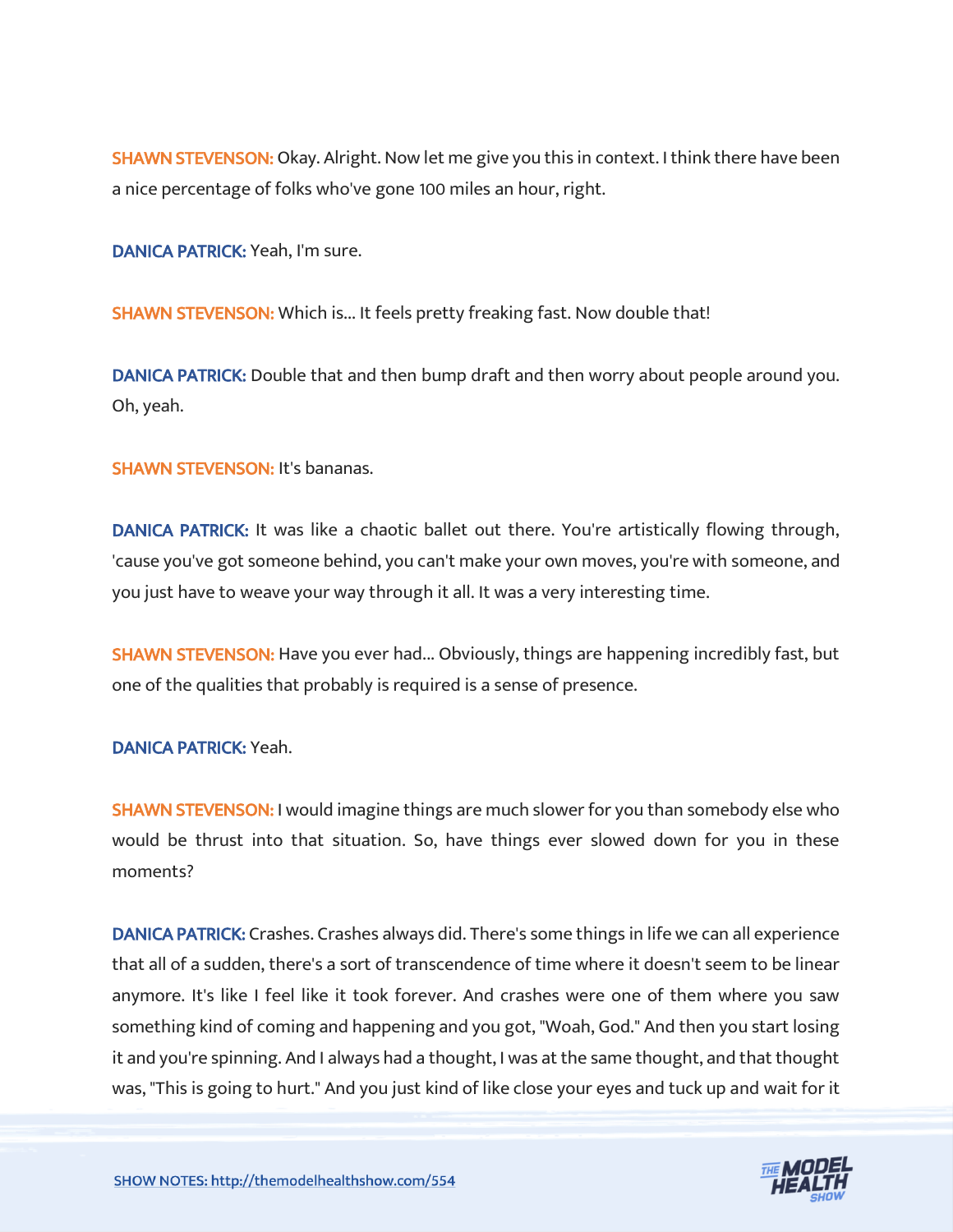to slow down and be over, and yeah. But when you watch it on... You watch it on film and it's like...

DANICA PATRICK: And you're like, "Oh." So...

SHAWN STEVENSON: Wow.

DANICA PATRICK: Things would slow down in a wreck.

SHAWN STEVENSON: That sounds like... That literally sounds like a movie where you go put in the slow motion.

DANICA PATRICK: Yeah.

SHAWN STEVENSON: There's...

DANICA PATRICK: Unconsciousness is interesting.

SHAWN STEVENSON: There's this quote that I saw that you had in your home. It was like... I think it was maybe a piece of art or something like that. And it said that, "If your dreams don't scare you, they're not big enough."

DANICA PATRICK: Not big enough. Yeah, my mom got that for me, actually. This is in my little yoga room back in North Carolina. And I... It's true, I think that... I've always been a firm believer of dreaming as big as possible. Just as big as possible. Even if you don't even think it's possible. If you don't think it's possible but dream into it. Right? Like I want to be an astronaut and I want to go land on Mars. Right? Just come up with anything. Whatever feels like, "Man, that would be amazing." Make it feel fun, be like a kid about it. Yeah, because if you fall short then... Which we have these dreams and aspirations and if they're big enough, you might achieve them, but if you don't, probably still kicked ass.

SHAWN STEVENSON: Yeah.

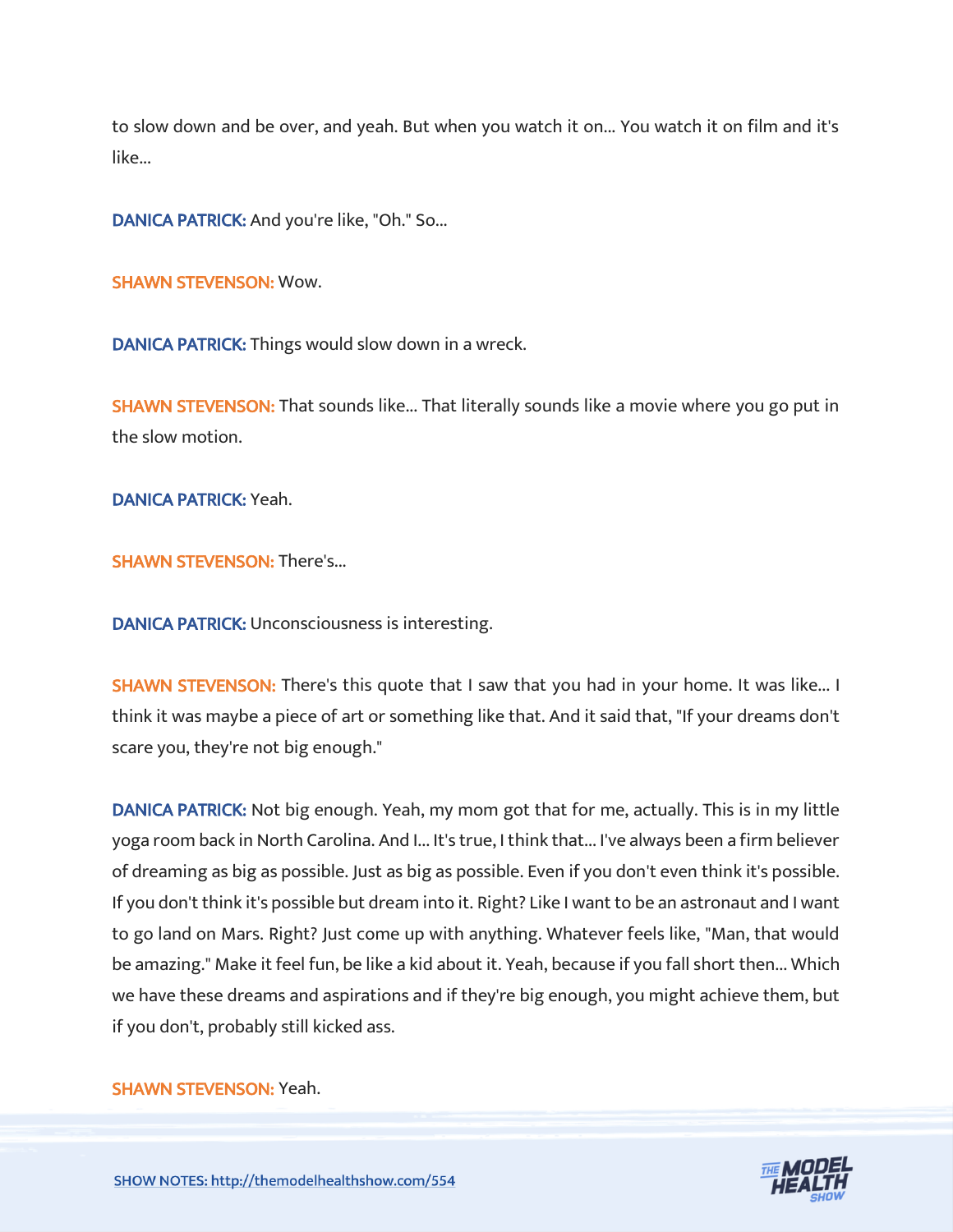#### DANICA PATRICK: Right?

SHAWN STEVENSON: Yeah, absolutely. It's going to require so much growth.

DANICA PATRICK: Yeah.

**SHAWN STEVENSON:** Just moving in that direction. That's what people really miss out on, like just start doing the thing, start going in that direction.

DANICA PATRICK: How about to just even know what you want to do.

SHAWN STEVENSON: Wow, yeah.

DANICA PATRICK: I think most people don't even know what they'd want to do, if they could do anything, being truly pragmatic about it and intentional with thinking, and with visualizing and answering that question. I think a lot of people don't have an answer. They might be like, "Oh man, I'd be... I might go to the beach and lay there." They might have some flippant answer, but truly... What would you do if you could do anything?

SHAWN STEVENSON: Let's talk about the importance of clarity, because I also noted that you watched The Secret before you won that race in Japan.

DANICA PATRICK: I did. Ain't that crazy? Yeah, I ended up interviewing Rhonda too, which was really fun. She's so spiritual and so tapped in and interesting, and yeah. Rhonda Byrne, she was really cool. So...

SHAWN STEVENSON: I mean, what are the odds of that though? You watch that...

DANICA PATRICK: I know.

SHAWN STEVENSON: And then you win in Japan after three years.

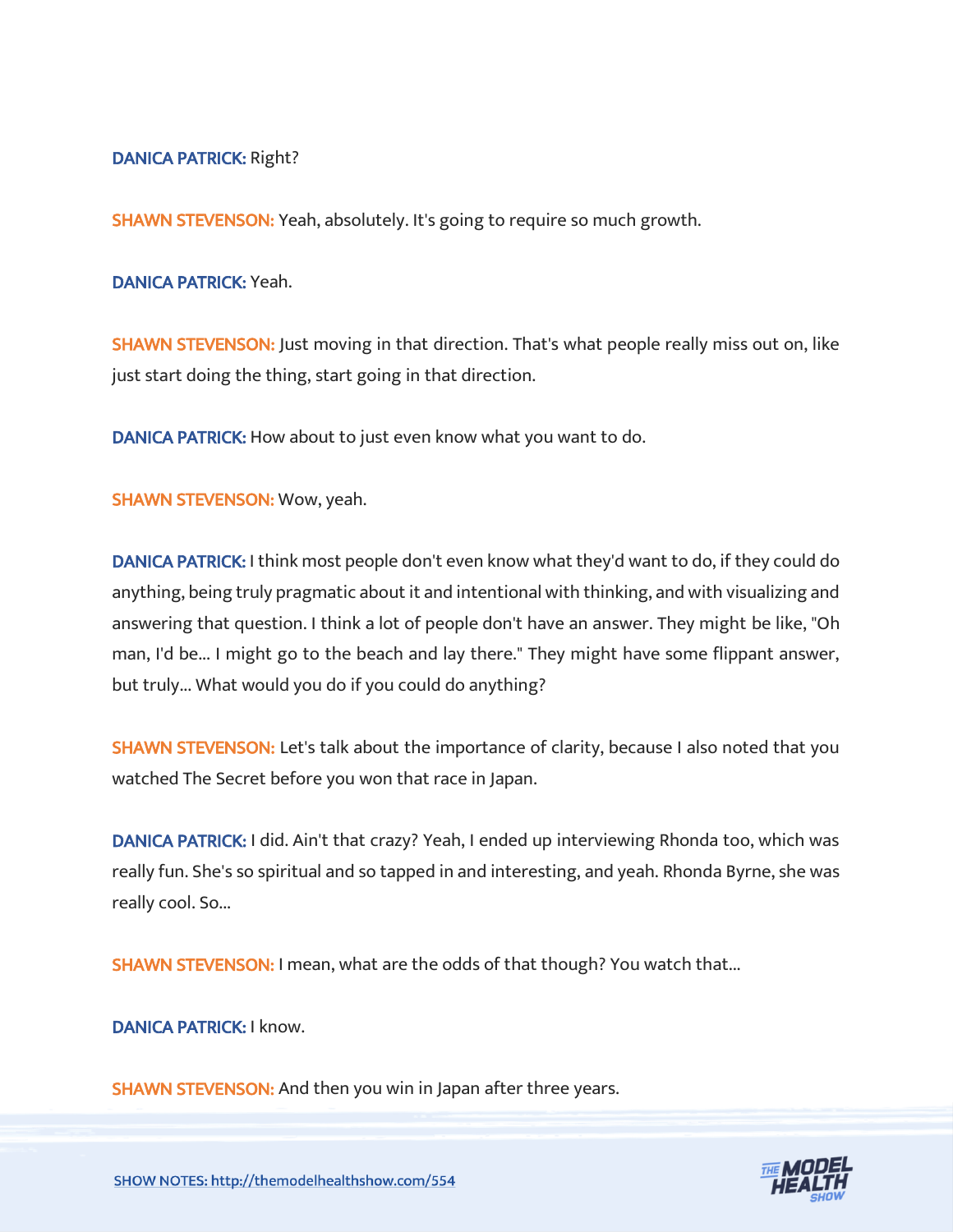DANICA PATRICK: I know. Visualizing it and creating it. Again, I love quantum physics, so the idea... And its love attraction, so it's the idea of knowing what you want, asking for what you want, visualizing what you want, creating the feeling inside of your body of getting it, and then, which is part of the visualization, and then there's an energetic cord attached to it. And so, now, it's just a matter of time. And so, there's two parts that are hard, one is truly believing it. Right? I think that's actually probably one of the hardest parts. And then the magic of sort of putting yourself there, imagining it has happened or has come to you. That's hard too, because that gets down to some worthiness stuff, and some good enough stuff, and some deserving and truly believing, 'cause it's like it gets hard to visualize stuff that you want if you don't think it's going to come.

#### SHAWN STEVENSON: Yeah.

DANICA PATRICK: So, you got to believe it. It's really the magic sauce, in my opinion. And not the believing visually... The universe isn't responding to our words, it's responding to our emotions and our truth and what we really believe. So, you can say like... I could say all day, "I'm going to go dunk a basketball. Oh yeah, I'm going to go dunk a basket... " For those who don't know, I'm five foot and a half. "I'm going to go dunk a basketball." I know, I can't dunk a basketball. Right?

SHAWN STEVENSON: But even if that is your... You're so focused on; this is what I've seen to be true. Which you're right, for sure. Is that something... It'll be a different variation of that, that will show up in your life. So, an example is, like... I'm thinking in basketball is Tim Grover, who was a personal trainer for Kobe Bryant, for Michael Jordan, for Dwayne Wade. He had aspirations of playing in the NBA, the whole thing, but with that intention in his goal, he kept moving forward and ended up in the NBA, but in the form of training the greatest players in the world.

DANICA PATRICK: Yeah.

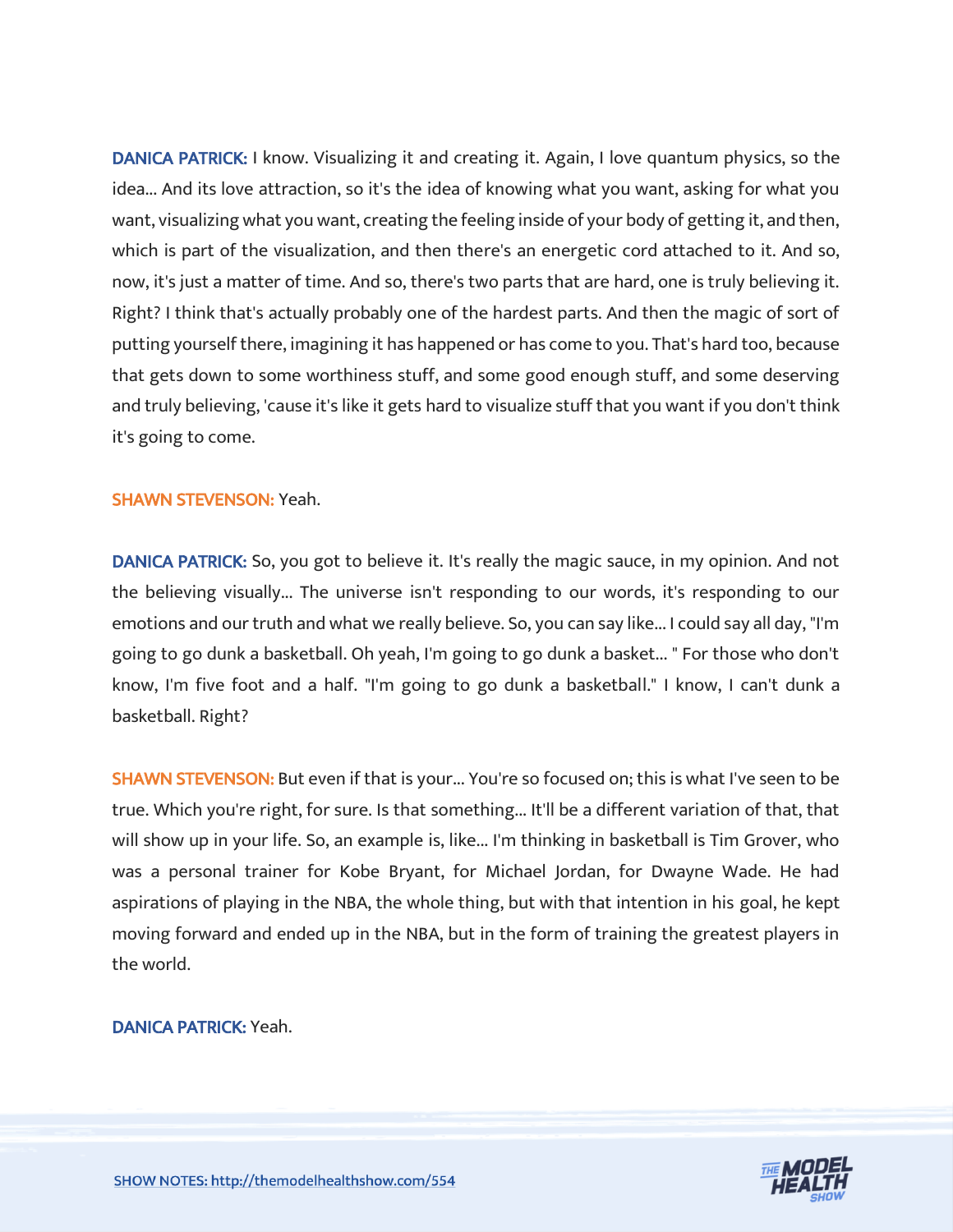**SHAWN STEVENSON:** Right? So just like it might show up in a different variation that can all be of all and revelation, and surprise, and beauty. So, what might happen is, you might have this vision of you dunking the basketball, and then we walk outside and somebody's rolling into the office next door, a little door hoop, and we're just like, "We were just talking about basketball."

DANICA PATRICK: Yeah. I know.

#### SHAWN STEVENSON: Alley-oop.

DANICA PATRICK: That's right. That stuff does happen. I mean, that's where having goals is important, but you kind of alluded to it earlier, but understand that it can come in different ways, and it's not always... This is important to not get too attached to those outcomes. I think The Seven Spiritual Laws of Success is a great one by Deepak Chopra just to line out those things, which is, don't be attached to outcomes, because that creates an expectation level, you could be disappointed. So, setting intentions, but then letting it go and understanding that maybe the universe has a better plan or maybe there's just something that will fit better with you. I don't care. God, whatever word you want to use, universe, God, source... Magic in life, I don't know, whatever you want to say that makes sense to you and feels like it resonates with you, but just trust that you don't have all the answers. That you are the dreamer. Thoughts become things.

SHAWN STEVENSON: Got a quick break coming up, we'll be right back. Very often, it's the small things that can make the greatest impact. Archimedes said, "If you give me a lever and a place to stand, I can move the world." It's all about leverage, it's all about positionality. And the same thing holds true when it comes to human health and performance, it is truly honoring the things that give us the greatest leverage. No process can happen in the human body without this remarkable sodium-potassium pump. This exchange helps our mitochondria to create fuel, this exchange helps our heart to beat, this exchange helps all of our brain cells to communicate, nothing is taking place without electrolytes. Electrolytes are minerals that carry an electric charge. And also, we've got mountains of peer-reviewed evidence as to their efficacy with every single area of human health. For example, our cognitive ability depends mightily on the function of electrolytes. Take sodium, for example. Not only is sodium required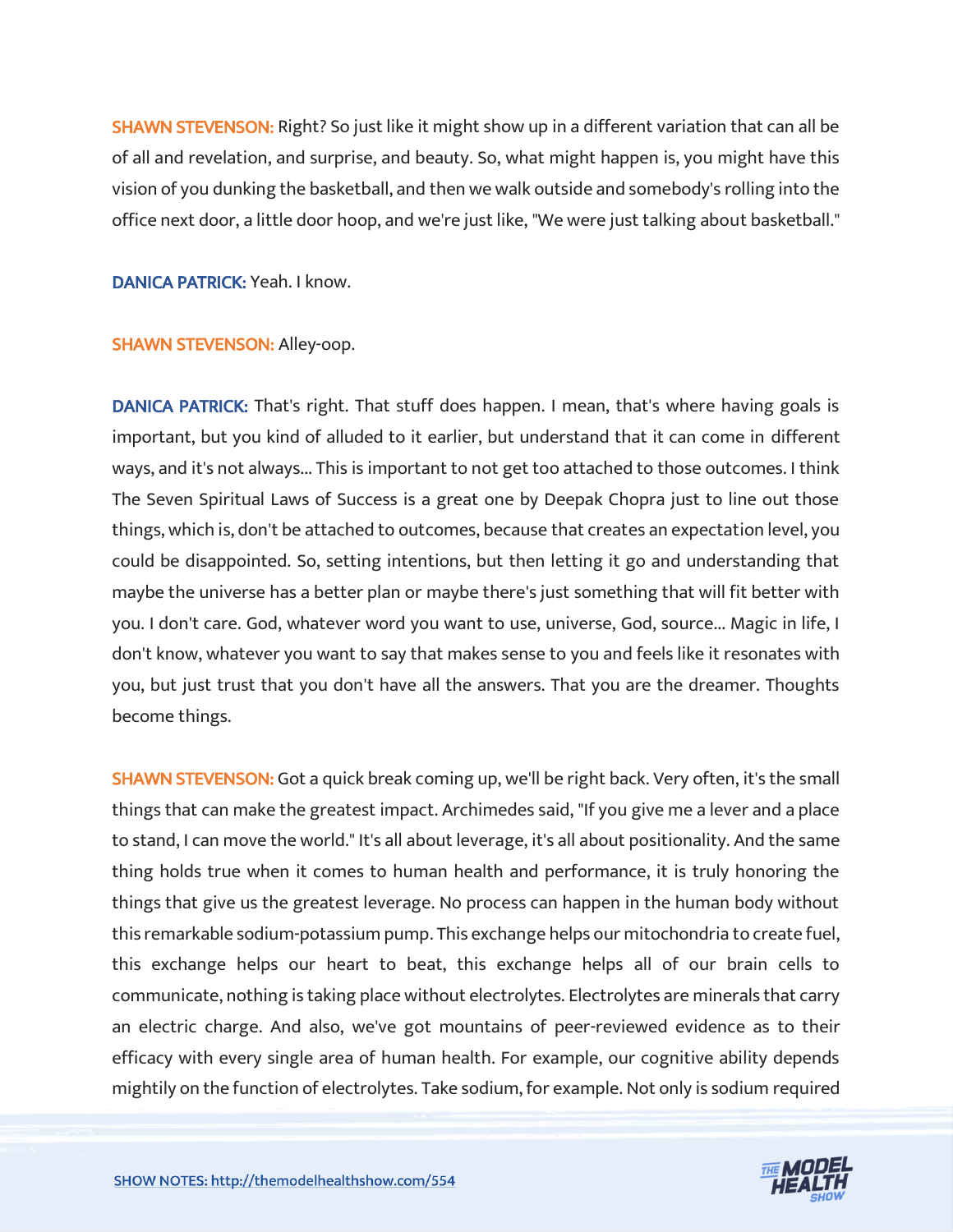to help to maintain fluid balance in your brain itself. A study conducted by researchers at McGill University found out that sodium functions as a literal on-off switch in the brain for specific neurotransmitters that support optimal function and protect the brain against numerous diseases like epilepsy, like neuropathic pain. How simple, how foundational, how much leverage we can get from making sure that we're getting adequate amounts of the right type of sodium.

Fascinating new study, published in the journal Neuron found that another remarkable electrolyte, essential electrolyte, Magnesium is able to restore critical brain plasticity and improve cognitive function. Truly we can fight so hard, so mightily to find nutrient specific foods that can help to bolster our cognitive performance, but it really boils down, first and foremost, to leverage and our electrolytes are that leverage. Now, what about the immune system? This is something that is on a lot of people's minds today. Well, the meta-analysis published in the Annals of Clinical Biochemistry titled Electrolyte Imbalances in Patients with Severe Coronavirus Disease COVID-19, it analyzed five studies with nearly 1,500 patients with COVID-19 and found that both Sodium and Potassium, another critical electrolyte, were significantly lower in patients with severe COVID-19.

Now, this should raise a lot of flags. This should raise up our antennas to understand, "Hey, what's going on here with our electrolytes? Is electrolyte deficiency leading to worse health outcomes, severity with COVID-19, or is COVID-19 and any infectious disease requiring electrolytes for the healing process for an appropriate immune response to be mounted?" The answer is it's full. And the answer is we've got to ensure that we're getting high quality electrolytes in the right ratios. This is why myself; my family utilizes LMNT, L-M-N-T. Go to drinklmnt.com/model, and you're going to get to try LMNT for free. They're going to send it right to your door. Just pay a little bit in shipping, you get to try a variety pack of LMNT. This remarkable electrolyte is not coming along with any binders and fillers and artificial colors and flavors. No sugar, any of that stuff, just the high-quality electrolytes that you need to thrive. Alright. So, check 'em out. Again, it's getting shipped right to your door. Go to drinklmnt.com/model and get your electrolytes optimized today. Now, back to the show.

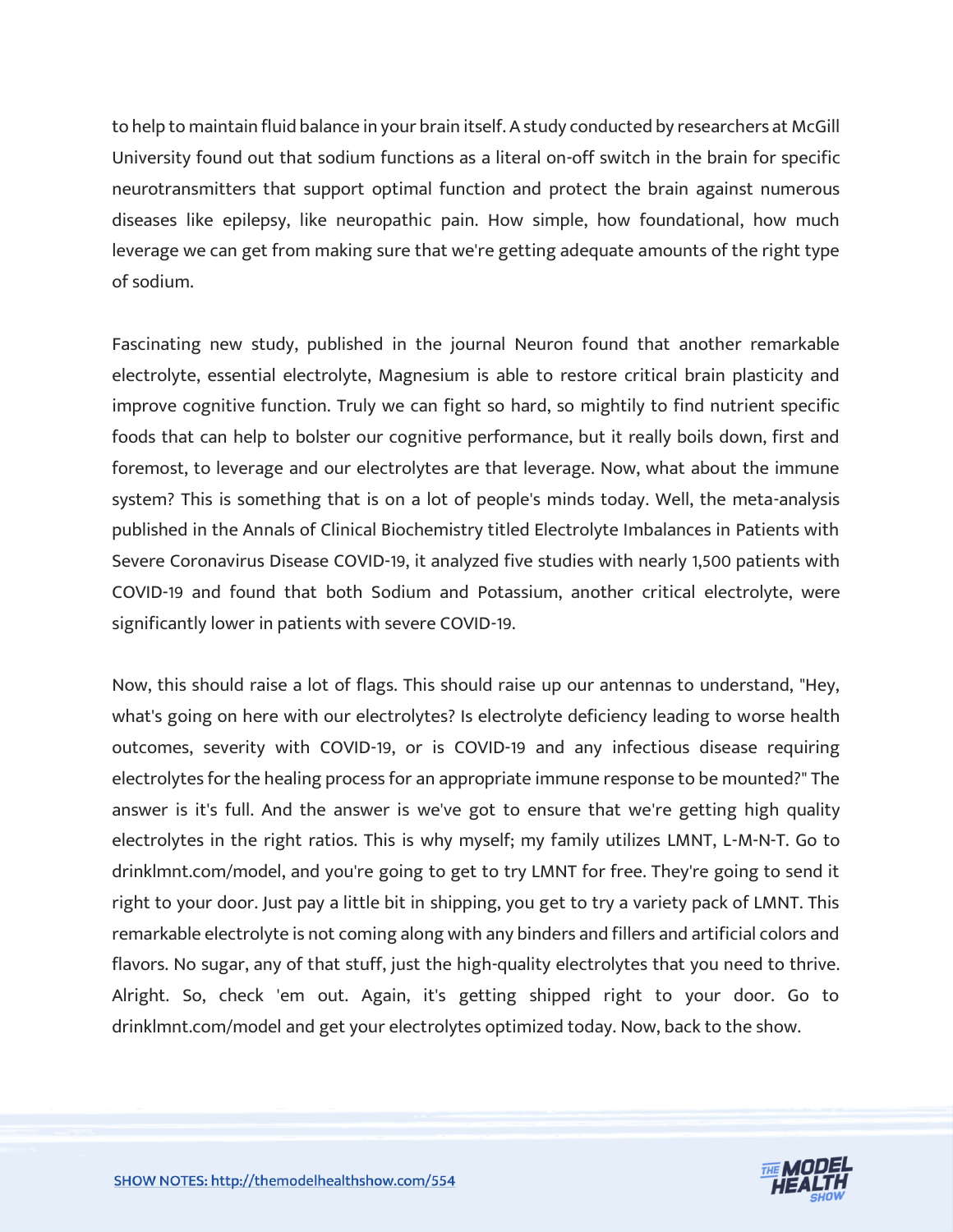There's something... I want to have this conversation because one of the things that I know is that, even myself, we have no idea of how powerful we are.

#### DANICA PATRICK: True.

SHAWN STEVENSON: There's levels to it. And for everybody listening, I really want them to start to step into and really understand how powerful you are to create your reality. And these principles, again, it can sound for some people very hopeful, for some people is very obvious and it's based on some pretty sound science. For some people it can sound totally ridiculous that you're attracting things into your life or whatever the framing is. And so, I'll tell you right now, when I watched the film, I lived in Ferguson, Missouri. My mattress was on the floor. I was barely making ends meet. I was a college student, I was just about to graduate, and I see this, and I immediately am filled with ideas. I started mapping out, okay, well, maybe I'll open a gym, or I'll create a T-shirt company or whatever. I just started creating stuff, I felt very inspired. And cut to today, many of the people who are in the film are my friends. Michael Beckwith is my guy, he just texted me before the show started.

Of the film, he resonated with me the most. I saw more of myself in him. What are the odds that somebody in Ferguson, Missouri...? Now, he's over in my house all the time. There's like millions of people that are vying for his attention. There's something about me that connected with him as well. And even for us to meet was under the most remarkable circumstances. We didn't meet here in a United States...

#### DANICA PATRICK: How did you meet?

SHAWN STEVENSON: We met in Portugal. That is like, come on. Bob Proctor. Lisa Nichols. I've done so many things for her, for her different events as well. I've had her on several times as well. She flew to St. Louis to see me. Because... It's nuts. John Grey. Who else? Jack Canfield. Of course, it's creating something for that to come into your life. Like I created this platform, and I did what was necessary to become the type of person that can have these relationships. Coming from where I come from, to be in that position, it is a part of it, but what tends to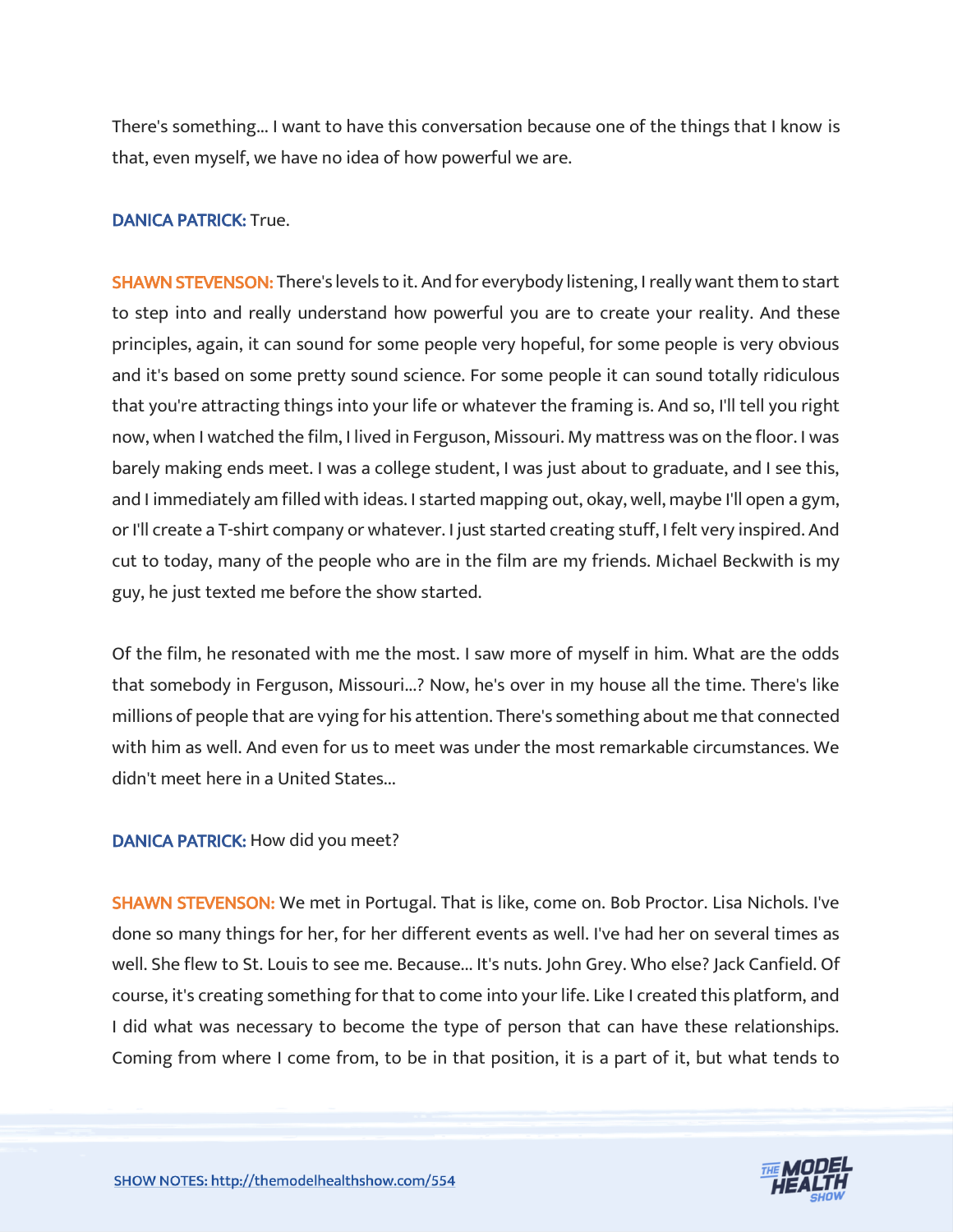happen is like we think it's the person. It's just that person is just, "I'm this way." Like, Shawn already had whatever. No, no, no. I was lost in the sauce, I was not okay. But at that point I had...

DANICA PATRICK: Thanks for sharing that too. I think that's important stuff for people, being vulnerable.

SHAWN STEVENSON: Thank you, but I think the biggest quality that I had at that time was a willingness, which is just going back to what you were saying, the process. And I was just moving. I started doing things. And it suddenly moved me in the right direction. But I asked Michael Beckwith, he was sitting right there in that chair about when bad things happen, especially to good people. Like, do we attract these things? It sounds terrible. And he immediately was like, "We've got to understand that there's something bigger than all of this." And we don't know, this is the thing. I'm a very analytical person, I'm a scientist. That the most remarkable thing about us, we know nothing about really, which is we have a sole assignment, is what he said. And we're coming here and we're into certain conditions, it's a one in a billion chance that you were born, let alone to these particular parents at this particular part of the globe and all these things, and you're born into these conditions that are going to warrant certain qualities to emerge in you.

Bad things are going to happen that qualify you to be the person that you can become. And so, for me, now I can see it. Even when something, what I'll refer to as negative happens, I'm just like, "What is it for me? How did I attract this situation? What do I need to learn from this situation? What gift is in this?"

DANICA PATRICK: Yes, there it is, exactly. 'Cause of course, the first reaction is like, sh\*t. The first reaction of negative things can be that way, but I think the wisdom is how quick can you turn it? How quick can you turn that into a positive and into an opportunity. And when you deal with difficult things, there's always an opportunity to grow and learn something. Even at a minimum, there's that and perception, back to the beginning.

**SHAWN STEVENSON: Back to the beginning.** 

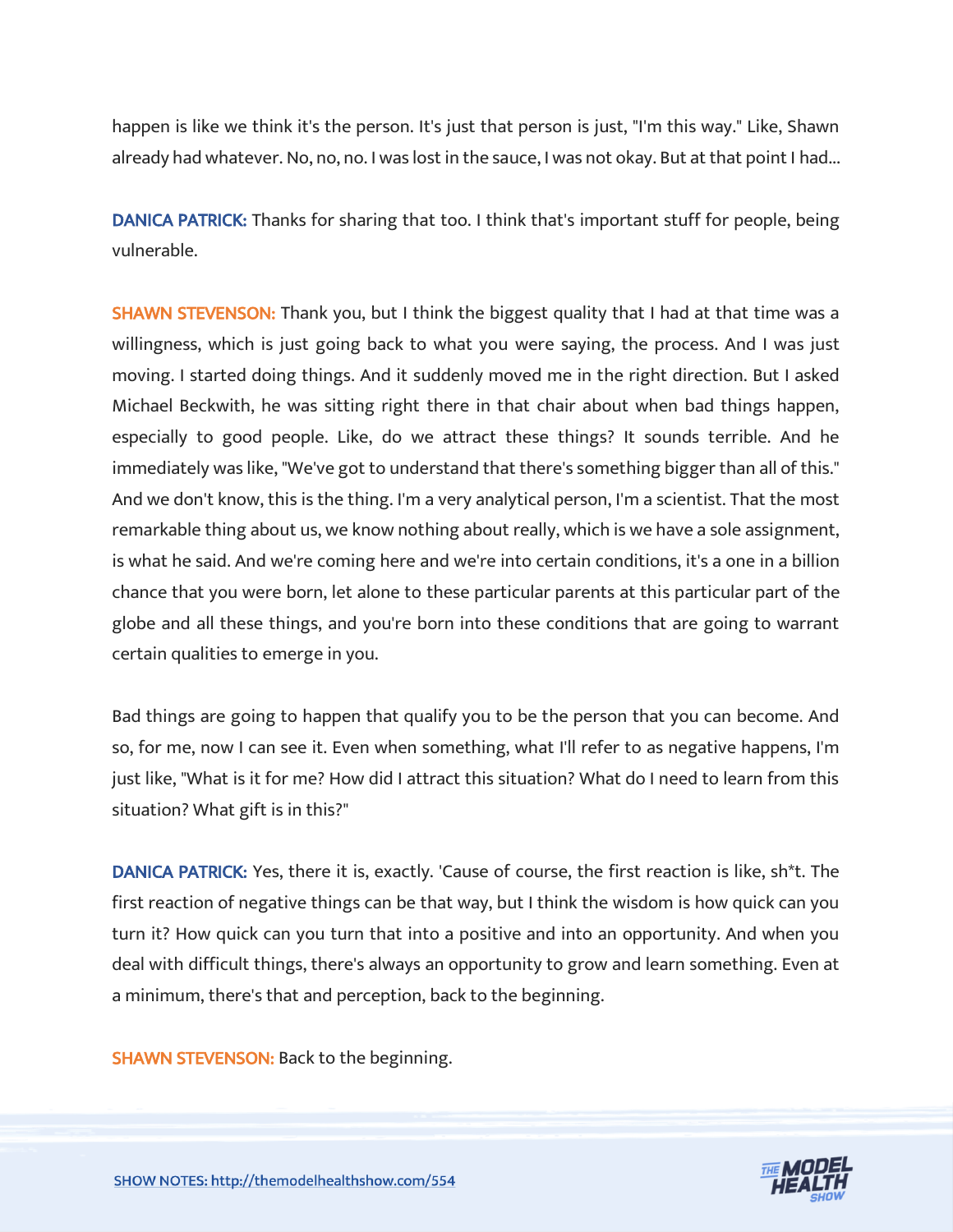#### DANICA PATRICK: Back to the beginning.

SHAWN STEVENSON: And also puts the power in our hands too, when a negative thing does happen or that happened prior to you being aware of these things, whether it is... I've been through it, I've been through it all, the abuse, the poverty, whatever the case might be. And it's not, again, like you're consciously attracting these bad things, it's when I realized that I have a role in it, I understand that I don't have to carry that, I can change, I can understand the contrast, I got a great example of how not to be a father. And so, now I'm going to choose this. And so just embracing some of these tenets that are happening, whether you like it or not, is that the power is really in your hand to change and...

DANICA PATRICK: Well, you said it, we know so much less about ourselves than we know. We didn't even understand how the brain works. We don't understand consciousness, we don't understand why we know we're having thoughts, there's obviously something above our thoughts, 'cause we know we're having thoughts, and thinking. It's like a fish doesn't know it's an ocean 'cause it's just... Or a fish, it just is, right? We know we have thoughts, it's like there's so much, so much. We have junk DNA, what's that? We have...

DANICA PATRICK: Black matter, dark matter, what is that? We don't... That's all. We just give it a title.

#### SHAWN STEVENSON: Yeah.

DANICA PATRICK: We think because it has a title, it is something, it's 'cause we don't know, there's so much stuff we don't know. I heard someone say, "I do a lot of spiritual stuff and take trips and have a lot of friends in this space," and one of the things that was said was like, "Don't... It's okay to expect magic." I think people get a little shocked by that, but expecting magic is kind of the way it's supposed to go. Maybe that's the way it used to go. I went to Egypt last year and I'm like, "I think there was a lot more magic back in those days," magic as in, I would call magical very much just stuff that science can't prove. But then again, it's a whole lot of stuff we can't prove, so why not just add to the list?

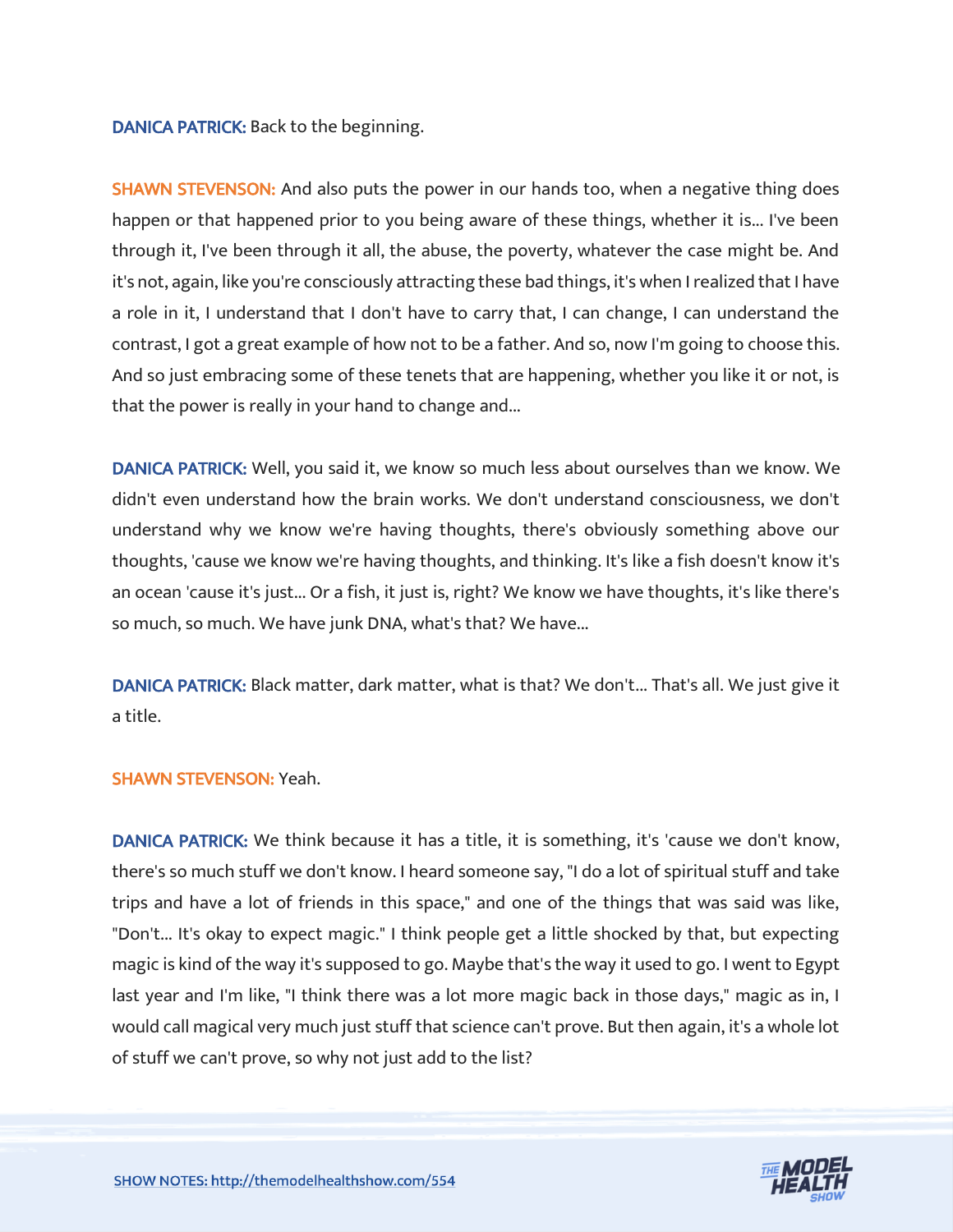**SHAWN STEVENSON:** That's facts. What bakes my noodle, what I was going to say is that, just seeing the observable universe, the observable universe, because we can't even observe the vast majority of it, but the observable universe has billions of galaxies.

DANICA PATRICK: Oh my God, we're in one. We don't even know. There are so many different concepts about that. There's a concept of the multiverse, of having universes that are like bubbles, that's how they're represented in a photo, is like, there's different universes, there's galaxies within the universe. It just blows your mind. I just love... I remember being a kid and looking up to the stars at night and just getting a headache thinking, "It goes on forever, but then at the end of forever there's no end, it's more. I can't understand this." So, yeah, it's always my fascination, I love learning about that stuff.

SHAWN STEVENSON: Yeah. It's so cool we're a part of it. Because we're a part of it we're connected to all of it.

DANICA PATRICK: I know, right? And that's why, somebody... Some people are more connected things than others, are more tapped into the feeling, but that's why somebody that you don't even know can get hurt, but you care, 'cause you're connected. Neighborhood used to be a ton of trees and it's cut down for a tract neighborhood to go in and you're like, "Oh man, that's a bummer." Why would you care? It has nothing to do with you, except it does. And we're connected to everything. And that's also why, when you get into more of those spiritual spaces and working with energy in the universe, people that can tap into frequencies, they can tap into the Akashic records, they can tap into past souls. I interviewed Theresa Caputo, the Long Island Medium, and just hearing her do that, and I've talked to many different people like that, just different energies and frequencies going on, and once you know that even just from a pure awareness standpoint for us, our vision and our hearing is like, at this like, "This is how much we can hear and see," we hear and see about that much of the spectrum, that's a spectrum we know about.

**SHAWN STEVENSON:** Yeah. And you just mentioned interviewing because you have your own show now...

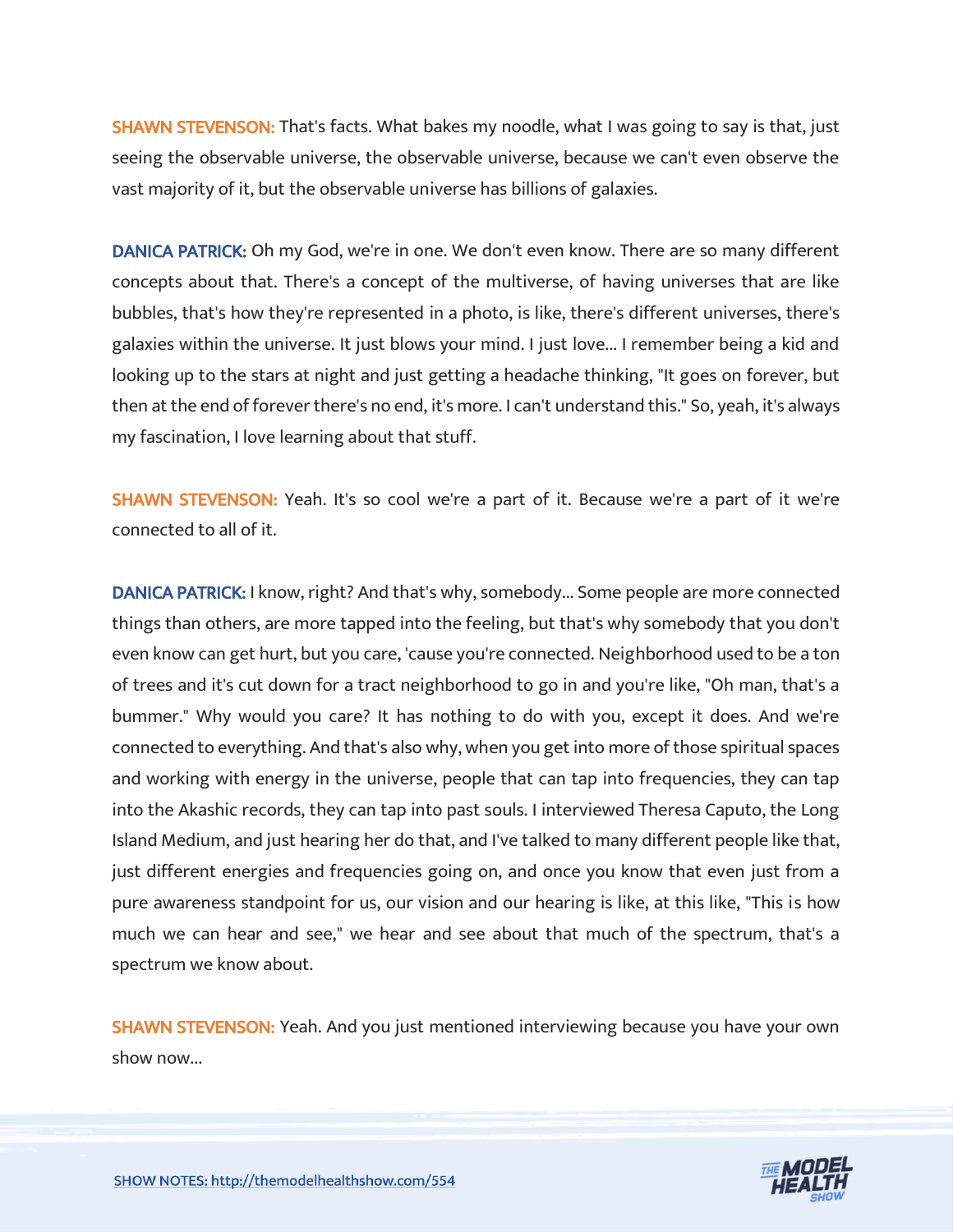DANICA PATRICK: I do.

**SHAWN STEVENSON:** And you've already... You've had some incredible guests and incredible episodes.

DANICA PATRICK: Yeah. Had you on.

SHAWN STEVENSON: Oh yeah, that's right. I qualify. That's so cool, and...

DANICA PATRICK: So fun. I love learning, it's the best way to learn. I'm already deep-diving on plenty of topics, so then when someone comes, someone that I don't know as much about, I just deep-dive on it or the subject that they're into and... It's so fun, so fun. It's such a great... You meet so many people, make so many friends, incredible networking, and then I just get to interview and talk to and become friends with people that I'm fascinated with, it's the best.

And educate people and have cool conversations and share experiences and... The whole point of the show for me is... It's so funny, just yesterday I had a big, we called it DPV Summit, so Danica Patrick Ventures. I have a bunch of different companies, and so we all came together for a summit, and I opened up and just thanked everyone for coming, and sounds formal, but they're all my friends, but of course you still say "Thank you for coming and... " At the end of, after expressing what I wanted to accomplish in the day was to remind them that they're part of something bigger, and that this isn't about me, this isn't about serving me, this is about serving everyone, all of my companies boil down to, and all the things that I do boil down to. Even at the end of my career in racing, I realized that inspiring people was important, and just being out there was enough for people, it was never enough for me, which is why I did more than just go out there and participate. But I want to continue to inspire when I was done, and so that's the core of it all, is opening people's minds up, we're not trying to tell you what to believe, I'm just trying to say maybe it could be different, or maybe it's not what you think.

And maybe this is possible, you think it's not, but maybe it is possible. And so, it's to kind of just fracture the mental landscape of how you think it is to other ways that it maybe could be and bringing the light in and showing more, is really the point of it. And it's the point of all my

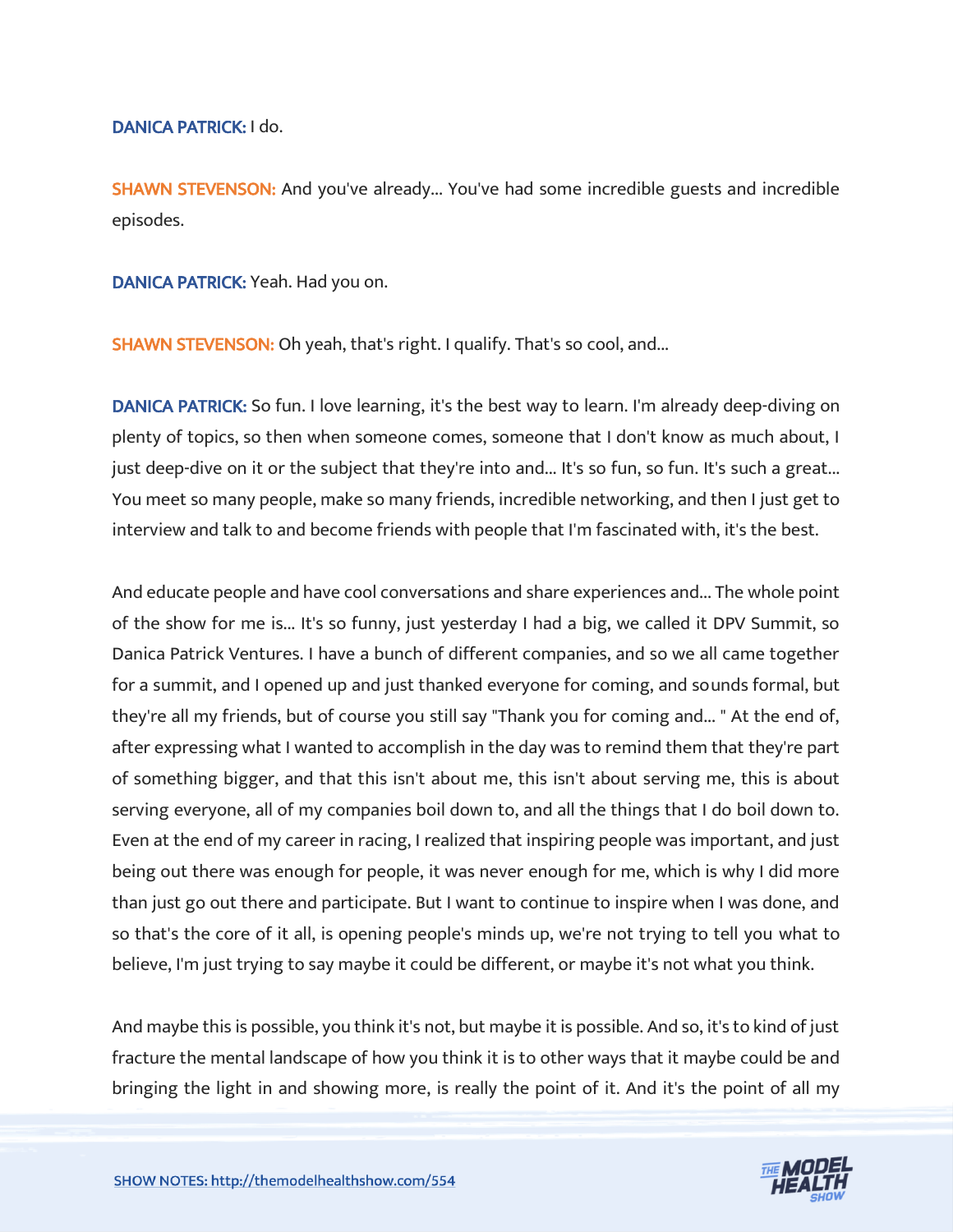companies foundationally at the bottom, whether it's... I have two wines, Somnium, which is a Napa Valley wine that I started back in 2009 actually, Danica Rosé, which is French Rosé. Just launched a candle company called VOYANT, which is "the Seer," so it's all about... It's very intentional based on essential oils and flowers and certain smells and the nature of what they do. I learned a lot about that in Egypt. And the other facets, even I speak in engagements, I do a lot of speaking engagements, and so I just reminded them that it's not about how to make me money or make me successful, it's how to help people, that's the whole point. I've lost plenty of money and a lot of my businesses, it's not about making money, or I would have sold them all or not done them in the first place. I think that that's foundationally something that's really important to me, and so that's the answer to why I do the podcast, is I love just... I just want to open people's minds up.

SHAWN STEVENSON: Yeah. And the podcast is called Pretty Intense?

DANICA PATRICK: Yeah, 'cause I've been described as pretty intense. I also had a book come out a couple of years back, called Pretty Intense. It has a workout program in it, it has recipes that I wrote and photographed. I photograph them even. And then there's a bunch of chapters just on mindfulness and how to... It's like grassroots of building a foundation of connection to yourself.

SHAWN STEVENSON: Yeah. And also, you can be pretty ambient and intense as well.

DANICA PATRICK: Maybe it's a double entendre.

SHAWN STEVENSON: Let's just... Yeah, double entendre... I'm a big fan of the entendre.

DANICA PATRICK: Oh, thanks.

SHAWN STEVENSON: Yeah. So, I want everybody to check out your amazing podcast. And I love the name Danica Rosé. Danica is a great name for a wine, period.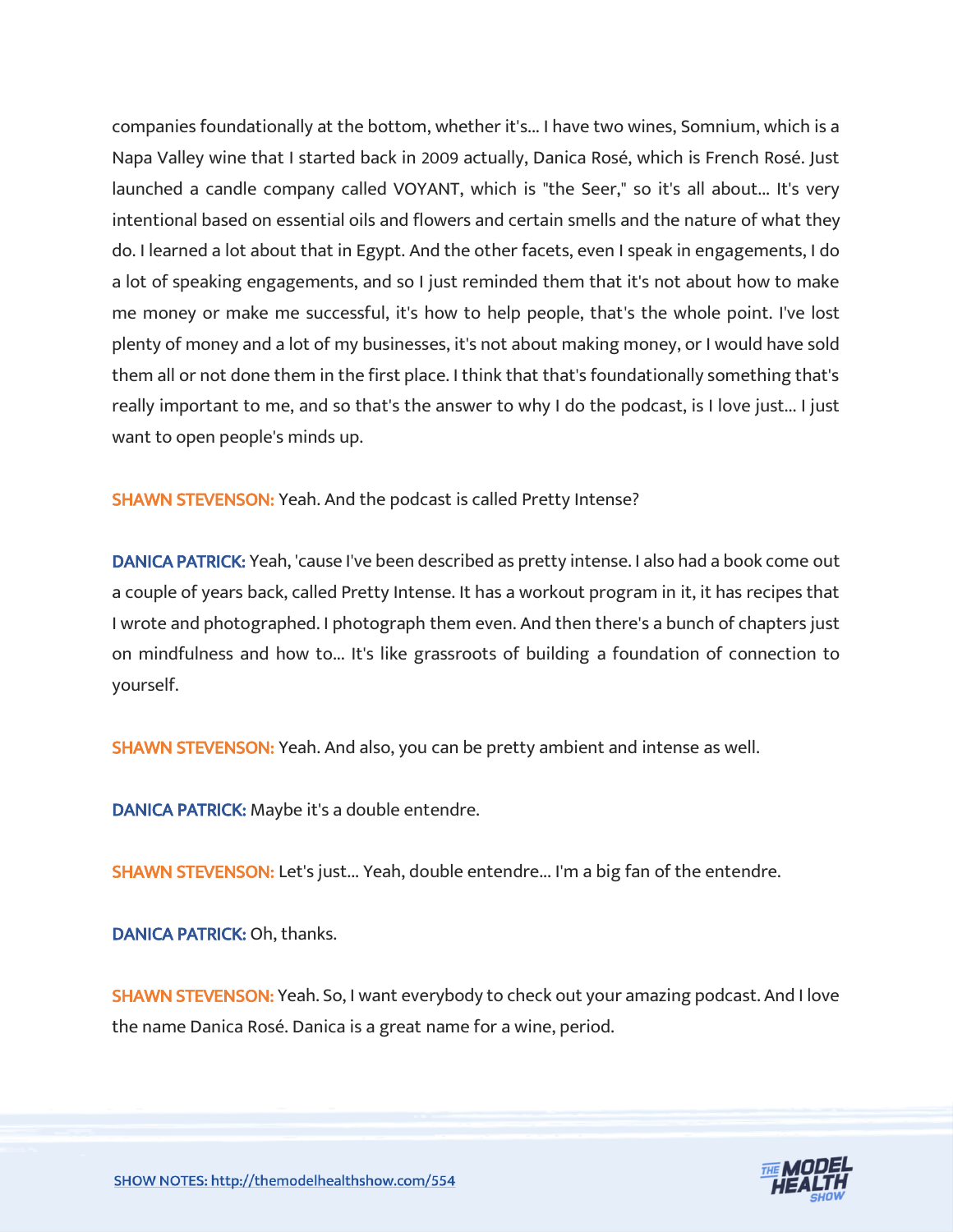DANICA PATRICK: Thanks. Thanks. I got to get my mom credit. She heard the name when she was like 15, and she always kept it to herself and thought, "I'm going to name my first girl Danica." And then there I came, like seven years later.

SHAWN STEVENSON: Wow, that's so cool. Your mom is pretty dope.

DANICA PATRICK: She is tough.

**SHAWN STEVENSON:** Even jumping in that car. And also, she does... She's also big into fitness as well.

DANICA PATRICK: She is. She's worked out with me. She's done the Pretty Intense workout program. Oh yeah, she's tough. She's gotten past cancer twice. My mom's a tough girl.

SHAWN STEVENSON: Yeah, amazing. Amazing. So, again, I want everybody to check out Pretty Intense. And of course, you could pick up the book by the same name.

DANICA PATRICK: Sure.

SHAWN STEVENSON: Anywhere else people can follow you, get more information, hang out?

DANICA PATRICK: VOYANT By Danica is the candles, somniumwine.com, or on Instagram, Danica Rosé as well. And really, if you just go to me, you'll see all the links for it in my Instagram, that's the most common way that I participate in social media.

SHAWN STEVENSON: Awesome. Well, this has been really, really dope hanging out with you and...

DANICA PATRICK: You, too. Thank you. You did your homework, thanks. You know a lot about my life.

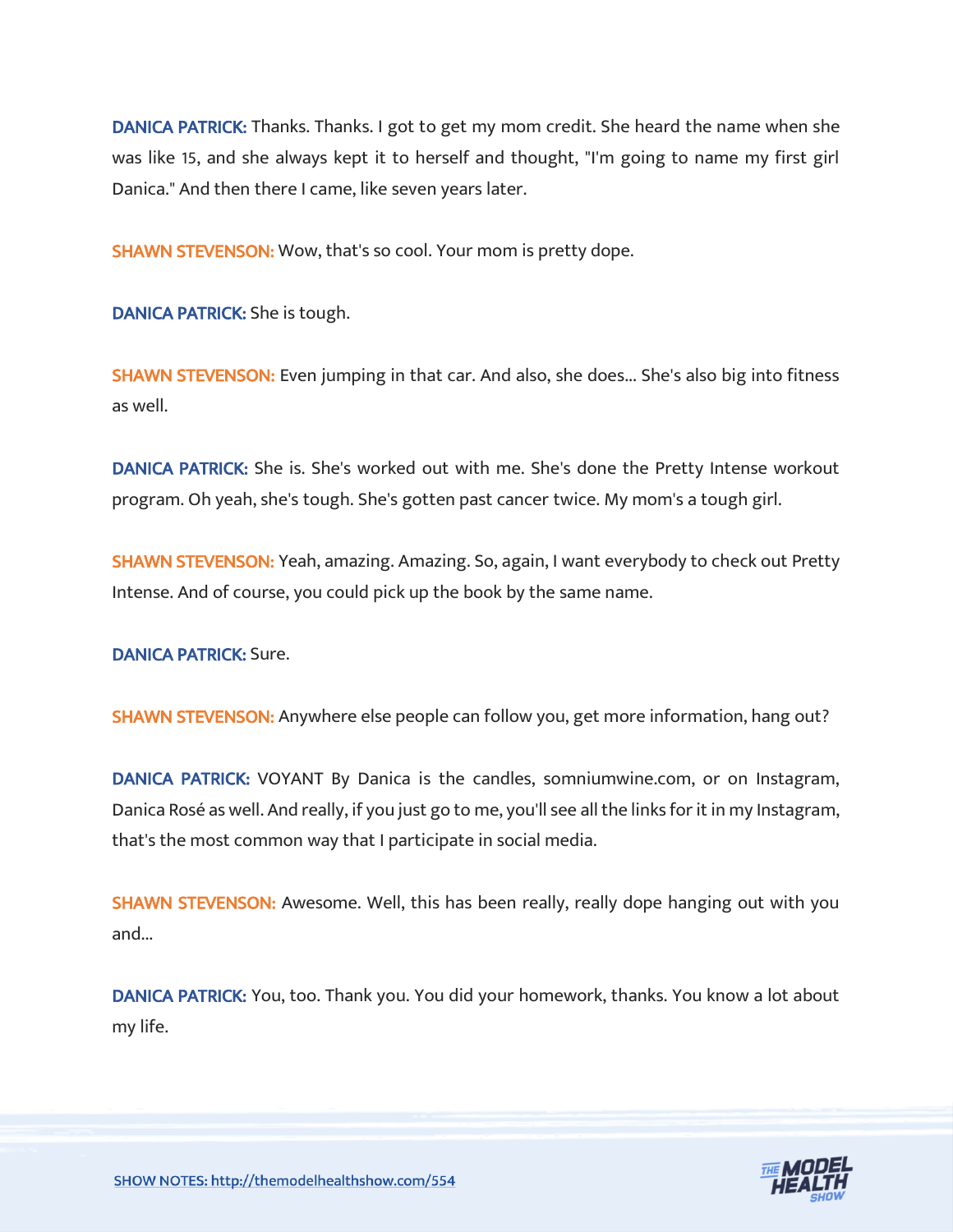SHAWN STEVENSON: I think in all ways I can... It's really a joy, because we both talked about this, just being able to do this work and the wonderful relationships that come from it. And the thing... I noticed so many things about you, just getting into your world, you're low-key funny. There's so many...

DANICA PATRICK: Well, that's nice of you. I always want to be funny, but I'm not. I have a sister who's funny, a dad that's funny. I'm not funny. But I love that you said that. Thank you.

SHAWN STEVENSON: Yeah.

DANICA PATRICK: Thank you. That's so nice, even if I had just a chuckle every now and again...

SHAWN STEVENSON: You see what I was... I knew even me saying that you're going to be like, "No, I don't know." But yeah, I found myself just laughing at certain little things. It's very subtle, like a subtle little bar you'll throw in there. And you're just very creative, you're very... The greatest, the biggest thing that I noticed, and we talked about, which is your curiosity. And I noticed that even in our conversation, before when I was on your show, just really asking thoughtful questions and just... You have this thread of just being an internal student. And those are my favorite kind of people.

DANICA PATRICK: Aw, thanks.

SHAWN STEVENSON: You're amazing.

DANICA PATRICK: Thank you. It's really fun. I love meeting new people and sharing the stories and learning from people. I'm learning from you. Thank you.

SHAWN STEVENSON: Awesome. Well, everybody, Danica Patrick. Thank you so much for tuning into the show today, I hope you got a lot of value out of this. Remember, your perception is your reality. You're seeing through that amazing mind of yours, that amazing brain, those amazing optical receptors, pulling in data, and it's all getting filtered through your own personal tapestry, or patchwork quilt blanket of experiences to determine what your life is like,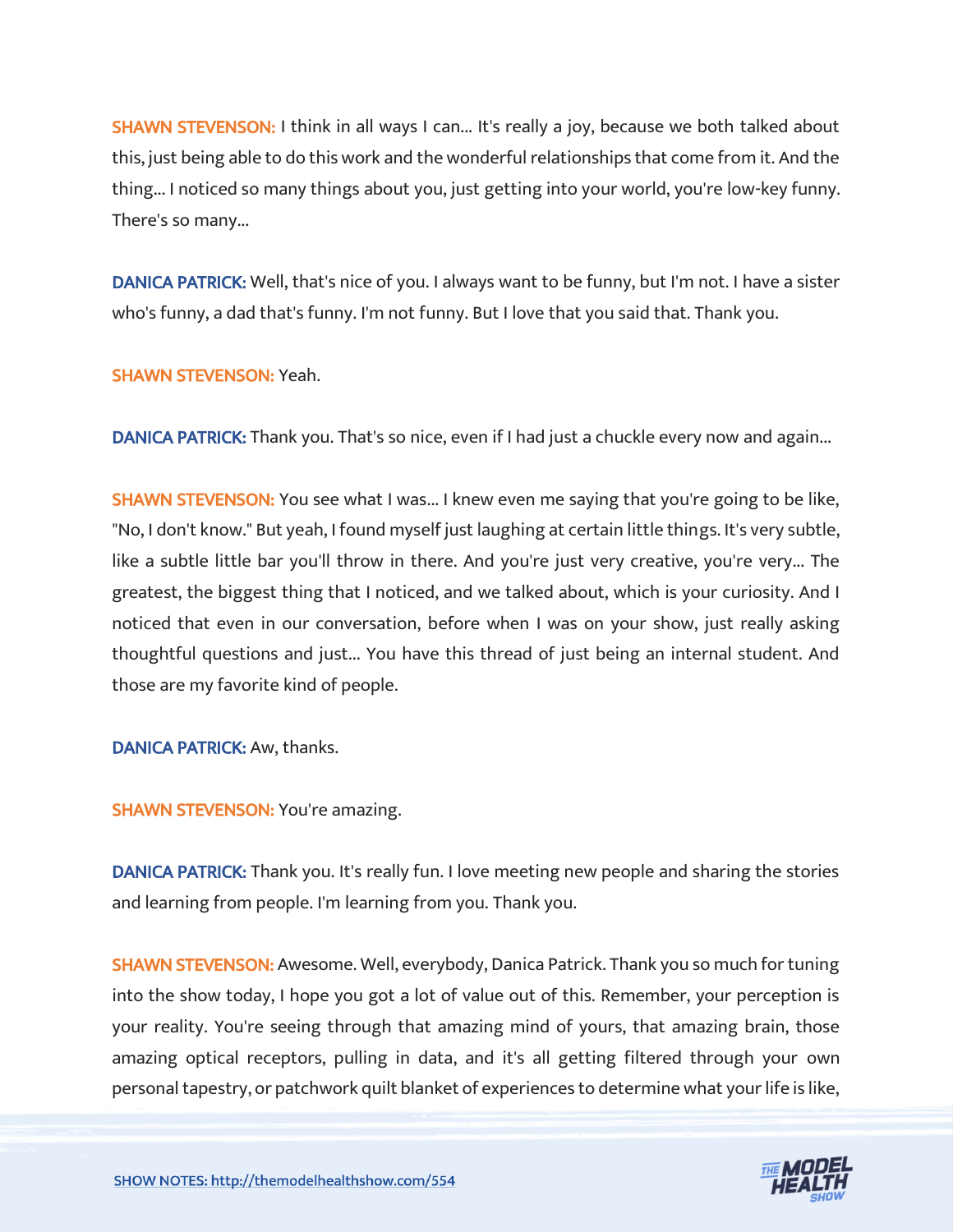what life is like in general. Your perception about things will determine your reality. Now, this is incredibly empowering because we can perceive the world habitually as a constant threat, and we can live in a state of constant alarm, or... And I always remember this quote from Albert Einstein, it's really a driving tenet in my life, and to paraphrase it, it is that "The most important decision that you make in your lifetime, the most important decision that you make is whether you live in a friendly or a hostile universe." Again, attributed to a very, very smart man saying this is the most important decision that you make in your life, is determining what type of universe you exist in, one that is friendly, or one that is volatile.

And so, keeping this in mind, how are we perceiving our lives? How are we perceiving, especially right now during this turbulent time? Are we perceiving and noticing that life is just, right now it's very turbulent because it's growing, it's evolving, it's changing, it's presenting opportunity? Or is it just chaos and a mess and it's all bad? The opposite of what we say, it's all good, it's all bad. Is that the reality? Or is it the other side where we're experiencing, we're seeing this as a friendly universe and we're all loving, all knowing, all giving, there's this omniscient, omnipresent connectivity to everything? But even within that, we might miss on some of the struggles, we might miss out on some of the negative things that are taking place, and just kind of bypass and look past those things, "It's all good, it's all love," when in reality, it's offering an opportunity for service. We don't want to live into that other extreme necessarily, where our perception is that everything is all good and that's the only thing going on. I think that if we could strike a balance, especially during turbulent times to where we see the good that is there or that it's possible, and also acknowledge that yes, things are not always sunshine and rainbows, but they can come again.

All the rainfall that happens is going to present the opportunity for more rainbows. And so, I'm thinking about Rocky Balboa right now. I think this was like Rocky 5. There's like 10 Rockies out there now. He said that... He was talking to his son, having this conversation that the world ain't all sunshine and rainbows. And there's always been this consistent tenet of personal development in Sylvester Stallone's work, even in The Expendables, I suppose. But these messages where we can live in this tunnel vision that everything is just strictly this way, it's a black or white scenario. When for me, and what I want to impress upon you today is that there's a beautiful tapestry, and this is why our ancestors... There's always this tenet of... For example,